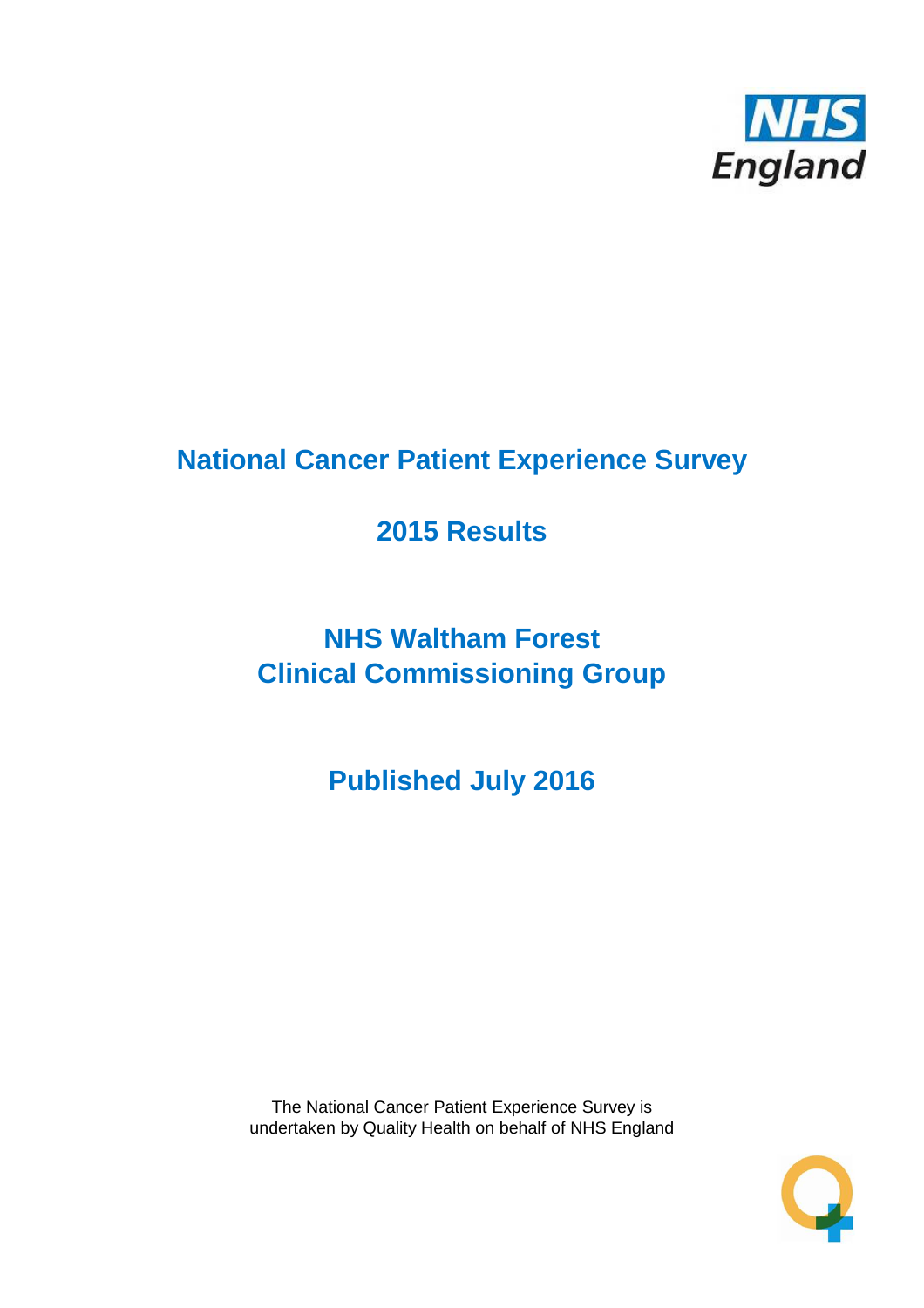#### **Introduction**

The National Cancer Patient Experience Survey 2015 is the fifth iteration of the survey first undertaken in 2010. It has been designed to monitor national progress on cancer care; to provide information to drive local quality improvements; to assist commissioners and providers of cancer care; and to inform the work of the various charities and stakeholder groups supporting cancer patients.

The survey was overseen by a national Cancer Patient Experience Advisory Group. This Advisory Group set the principles and objectives of the survey programme and guided questionnaire development.

The survey was commissioned and managed by NHS England. The survey provider, Quality Health, is responsible for designing, running and analysing the survey.

Full national results and other reports are available at www.ncpes.co.uk

Further details on the survey methodology and changes to the 2015 survey can be found in the Annex. Note that a number of significant changes were made to the 2015 survey so caution should be taken in directly comparing data from the 2015 survey to the findings of the previous CPES surveys. No comparisons with previous surveys are presented in this report.

#### **This report**

The report shows how this CCG scored for each question in the survey, compared with national results. It is aimed at helping individual CCGs to understand their performance and identify areas for local improvement.

Note that responses for questions with 1-20 respondents have been suppressed. This is to protect patient confidentiality and because uncertainty around the result is too great.

#### **Data tables**

The data tables presented in this report show the following for each question:

- **Column 1** shows the number of respondents to this question
- **Column 2** shows the unadjusted 2015 score for this CCG
- **Column 3** shows the case-mix adjusted 2015 score for this CCG
- **Column 4** shows the lower limit of the expected range of scores for this CCG (the top of the pale blue section on the Comparability chart - see below)
- **Column 5** shows the upper limit of the expected range of scores for this CCG (the bottom of the dark blue section on the Comparability chart - see below)
- **Column 6** shows the National Average score for this question.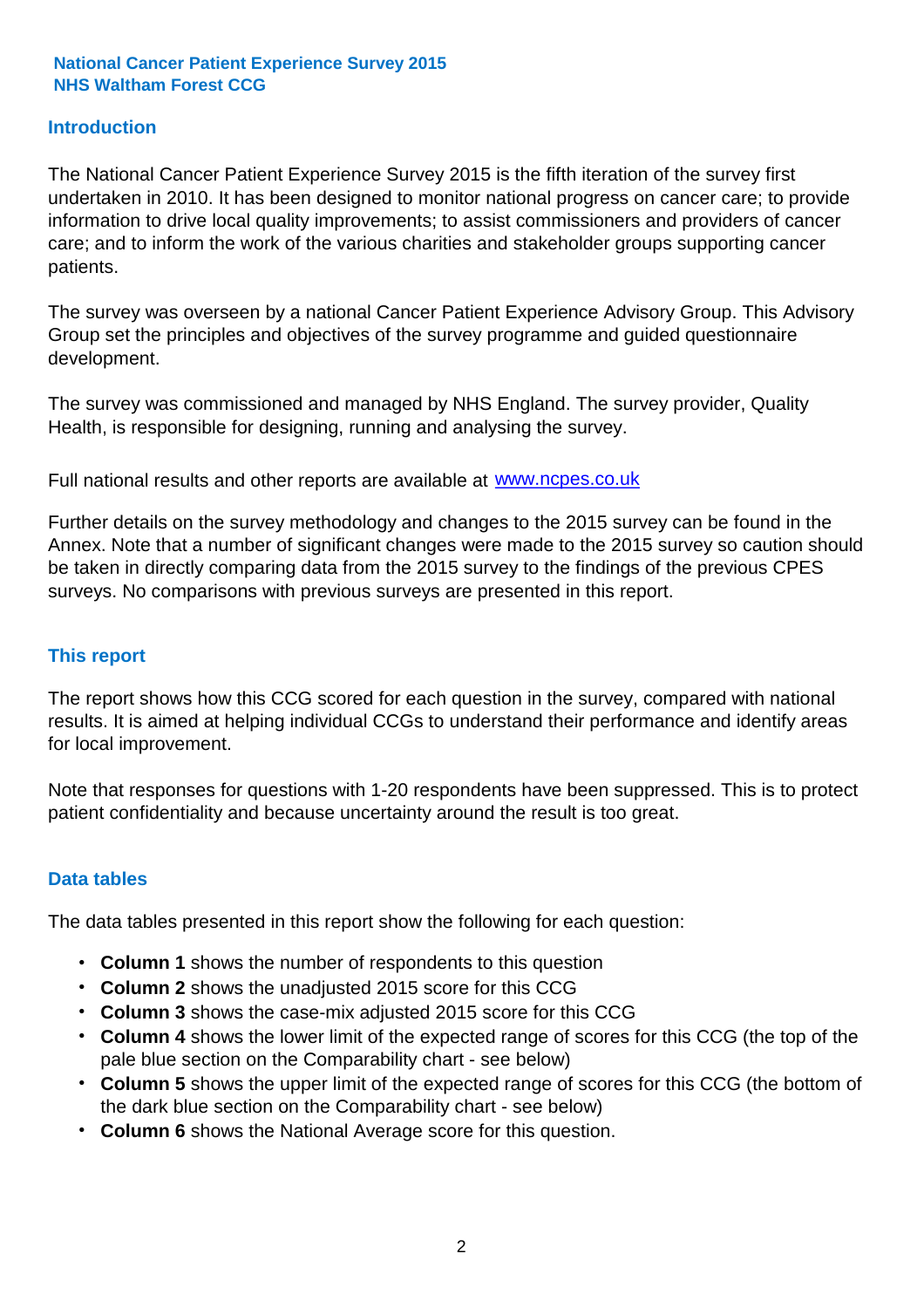Results for individual response options are presented in the detailed data tables **WWW.ncpes.co.uk** Confidence Intervals for unadjusted and case-mix adjusted data are provided in these tables.

Expected ranges and 95% Confidence Intervals highlight the uncertainty around the results. The size of the expected ranges and confidence intervals will be different for each question, and depends on the number of respondents and the range of their responses.

For further details on case-mix adjustment and the scoring methodology used, please refer to the Annex.

#### **Comparability charts**

For the 2015 survey, we have adopted the CQC standard for reporting comparative performance, based on calculation of "expected ranges". This means that CCGs will be flagged as outliers only if there is statistical evidence that their scores deviate (positively or negatively) from the range of scores that would be expected for CCGs of the same size.

The Comparability charts in this report show a bar with these expected ranges (in grey), higher than expected (in dark blue), and lower than expected (in pale blue). A black dot represents the actual score of this CCG.

The same colour convention has been used in Column 3 of the Data tables.

For further details on expected ranges, please refer to the technical document at **www.ncpes.co.uk** 

#### **Tumour group tables**

The final set of tables in this report show the scores for each question for each of the 13 tumour groups, with a comparative national score for that tumour group.

These breakdowns are intended as additional information for CCGs to understand the differences between the experiences of patients with different types of cancer. The numbers are generally relatively small and may not be statistically significant. They should therefore be treated with some caution.

#### **Notes on specific questions**

Question 5 in the survey has not been scored. However, the unscored data is useful and has been published alongside the other results in this report. This question asked respondents to "tick all that apply". The results show all of the responses given including where respondents chose two or more options.

Questions used to direct respondents to different parts of the survey (questions 4, 17, 24, 27, 40, 43, 46) and other demographic and information questions are not reported.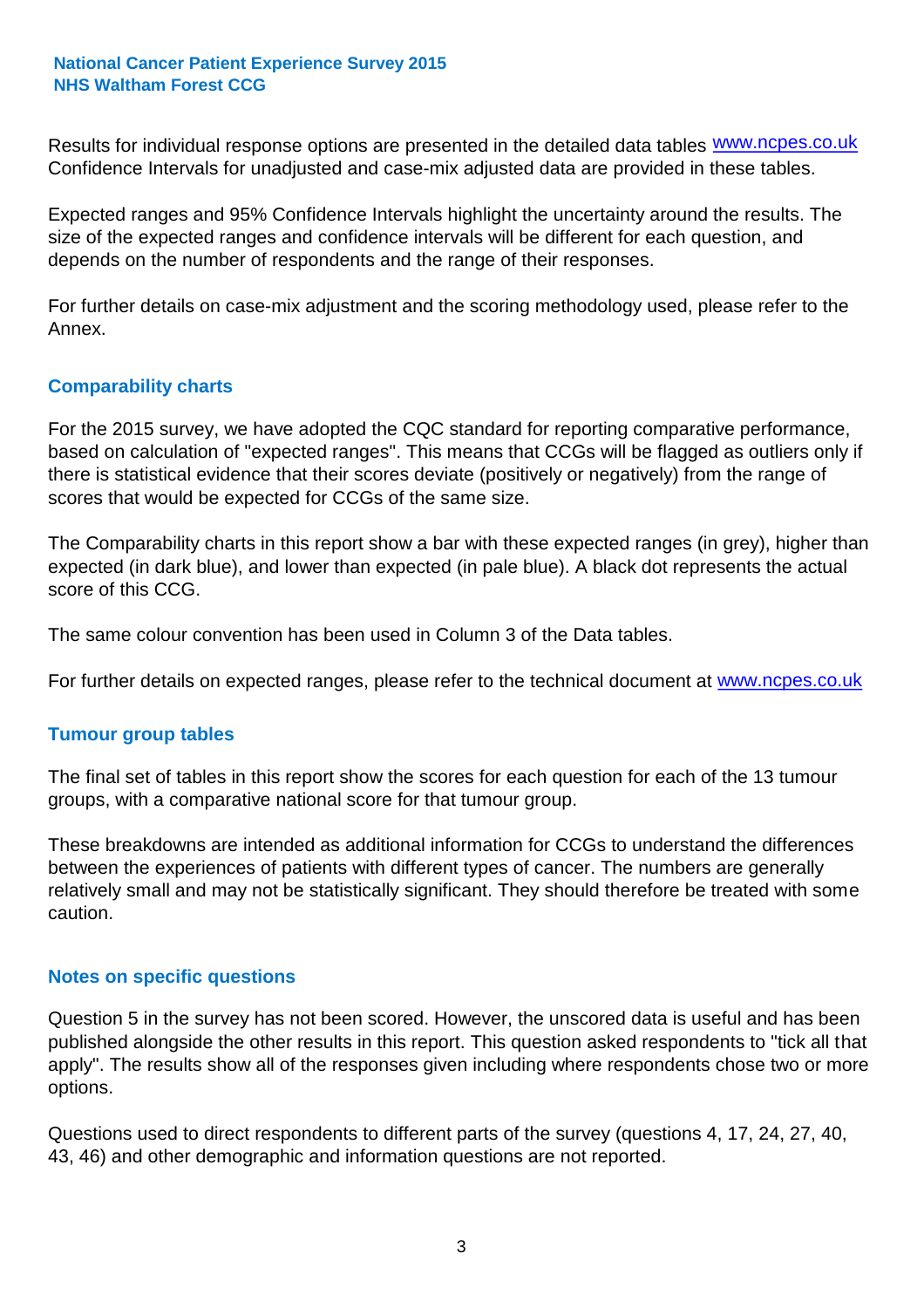#### **How to use the data**

Unadjusted data should be used to see the actual responses from patients relating to the CCG.

Case-mix adjusted data, together with expected ranges, should be used to understand whether the results are significantly higher or lower than national results.

Case-mix adjusted data, together with (case-mix adjusted) Confidence Intervals (presented in the detailed data tables **www.ncpes.co.uk**), should be used to understand whether the results are significantly higher or lower than the results for another CCG.

#### **Response rates**

Numbers of respondents by tumour group, age and gender can be found in the Annex.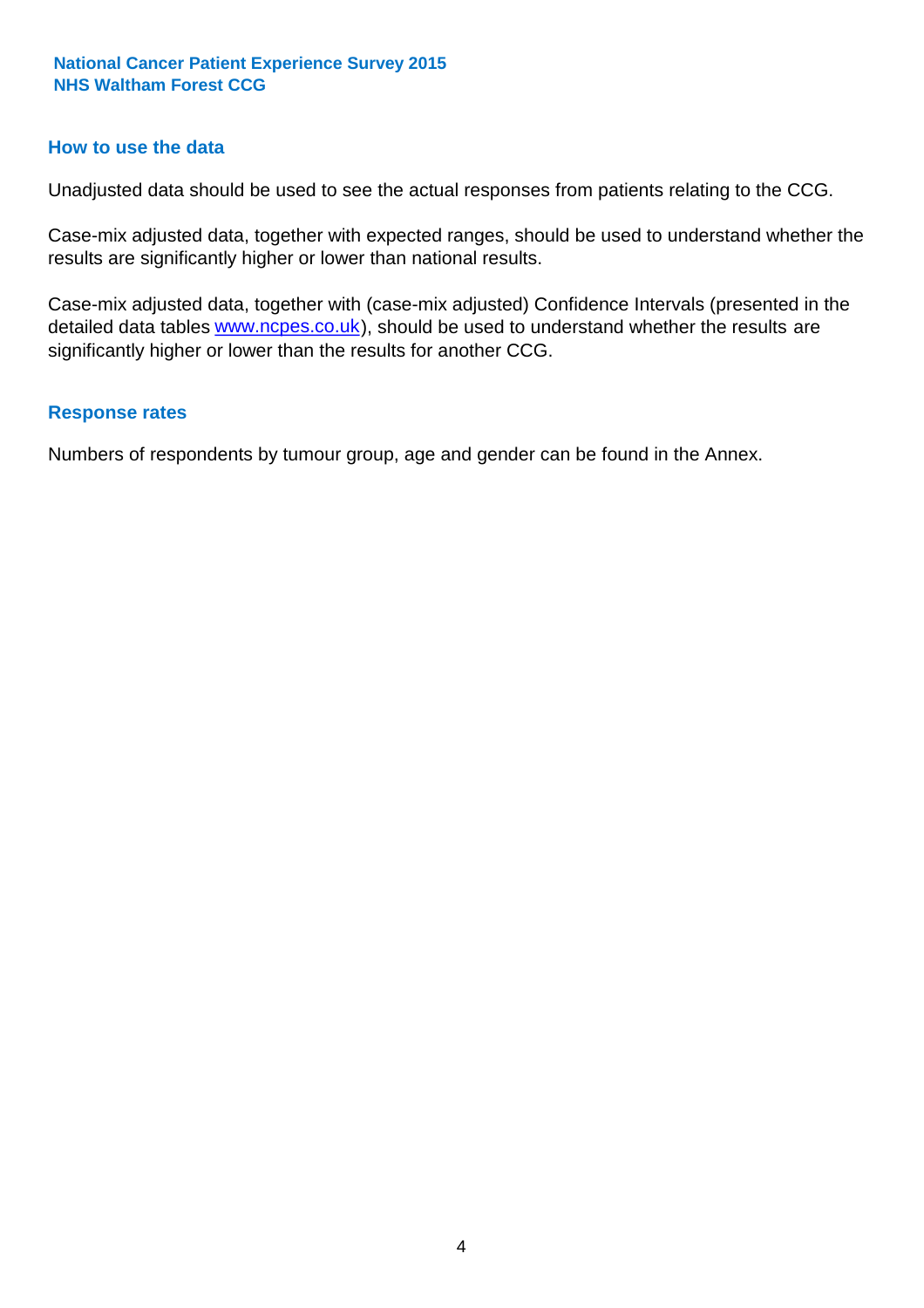#### **Executive Summary**

average rating of 8.4. Asked to rate their care on a scale of zero (very poor) to 10 (very good), respondents gave an

The following questions are included in phase 1 of the Cancer Dashboard developed by Public Health England and NHS England\*:

- **69%** of respondents said that they were definitely involved as much as they wanted to be in decisions about their care and treatment
- **90%** of respondents said that they were given the name of a Clinical Nurse Specialist who would support them through their treatment
- when asked how easy or difficult it had been to contact their Clinical Nurse Specialist 82% of respondents said that it had been 'quite easy' or 'very easy'
- **80%** of respondents said that, overall, they were always treated with dignity and respect they were in hospital
- **85%** of respondents said that hospital staff told them who to contact if they were worried about their condition or treatment after they left hospital
- **52%** of respondents said that they thought the GPs and nurses at their general practice definitely did everything they could to support them while they were having cancer treatment.

Detailed results for these and other questions are set out in the sections that follow.

#### \* www.cancerdata.nhs.uk/dashboard

The questions were selected in discussion with the national Cancer Patient Experience Advisory Group and reflect four key patient experience domains: provision of information; involvement in decisions; care transition; interpersonal relations, respect and dignity. The figures presented above are all case-mix adjusted.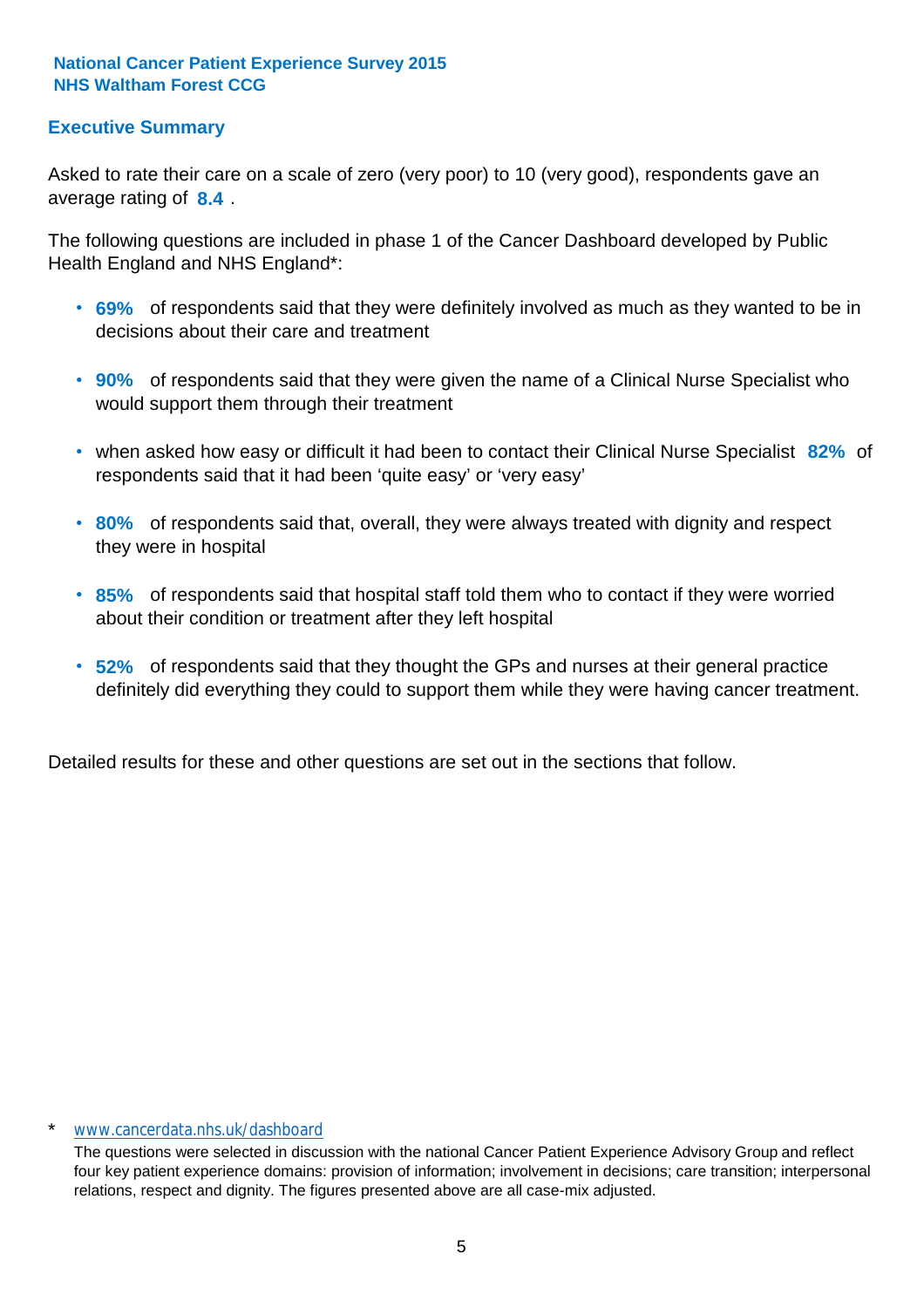# **Questions which scored outside expected range**

|                 |                                                                                                     |                                          |                                    | 2015 Case-mix Adjusted              |                                     |                              |
|-----------------|-----------------------------------------------------------------------------------------------------|------------------------------------------|------------------------------------|-------------------------------------|-------------------------------------|------------------------------|
| Question        |                                                                                                     | respondents<br>for this CCG<br>Number of | Percentage for<br>this CCG<br>2015 | Lower limit of<br>expected<br>range | Upper limit of<br>expected<br>range | Average<br>National<br>Score |
|                 | Deciding the best treatment for you                                                                 |                                          |                                    |                                     |                                     |                              |
| Q14             | Patient given practical advice and support in dealing with side<br>effects of treatment             | 199                                      | 57%                                | 60%                                 | 73%                                 | 66%                          |
| Q16             | Patient definitely involved in decisions about care and treatment                                   | 199                                      | 69%                                | 72%                                 | 83%                                 | 78%                          |
|                 | Support for people with cancer                                                                      |                                          |                                    |                                     |                                     |                              |
| Q22             | Hospital staff gave information on getting financial help                                           | 109                                      | 44%                                | 45%                                 | 64%                                 | 55%                          |
|                 | Hospital care as an inpatient                                                                       |                                          |                                    |                                     |                                     |                              |
| Q <sub>31</sub> | Patient had confidence and trust in all ward nurses                                                 | 146                                      | 58%                                | 65%                                 | 80%                                 | 72%                          |
| Q <sub>32</sub> | Always / nearly always enough nurses on duty                                                        | 142                                      | 54%                                | 58%                                 | 74%                                 | 66%                          |
| Q <sub>33</sub> | All staff asked patient what name they preferred to be called by                                    | 145                                      | 46%                                | 56%                                 | 77%                                 | 67%                          |
| Q35             | Patient was able to discuss worries or fears with staff during<br>visit                             | 108                                      | 38%                                | 42%                                 | 61%                                 | 52%                          |
| Q36             | Hospital staff definitely did everything to help control pain                                       | 129                                      | 75%                                | 77%                                 | 90%                                 | 84%                          |
| Q <sub>37</sub> | Always treated with respect and dignity by staff                                                    | 143                                      | 80%                                | 82%                                 | 93%                                 | 87%                          |
| Q <sub>38</sub> | Given clear written information about what should / should not<br>do post discharge                 | 139                                      | 75%                                | 78%                                 | 91%                                 | 84%                          |
| Q39             | Staff told patient who to contact if worried post discharge                                         | 139                                      | 85%                                | 90%                                 | 98%                                 | 94%                          |
|                 | Hospital care as a day patient / outpatient                                                         |                                          |                                    |                                     |                                     |                              |
| Q42             | Doctor had the right notes and other documentation with them                                        | 191                                      | 91%                                | 93%                                 | 98%                                 | 96%                          |
|                 | Home care and support                                                                               |                                          |                                    |                                     |                                     |                              |
| Q49             | Hospital staff gave family or someone close all the information<br>needed to help with care at home | 166                                      | 49%                                | 50%                                 | 65%                                 | 58%                          |
| Q50             | Patient definitely given enough support from health or social<br>services during treatment          | 114                                      | 33%                                | 44%                                 | 64%                                 | 54%                          |
|                 | Care from your general practice                                                                     |                                          |                                    |                                     |                                     |                              |
| Q53             | Practice staff definitely did everything they could to support<br>patient                           | 138                                      | 52%                                | 54%                                 | 71%                                 | 63%                          |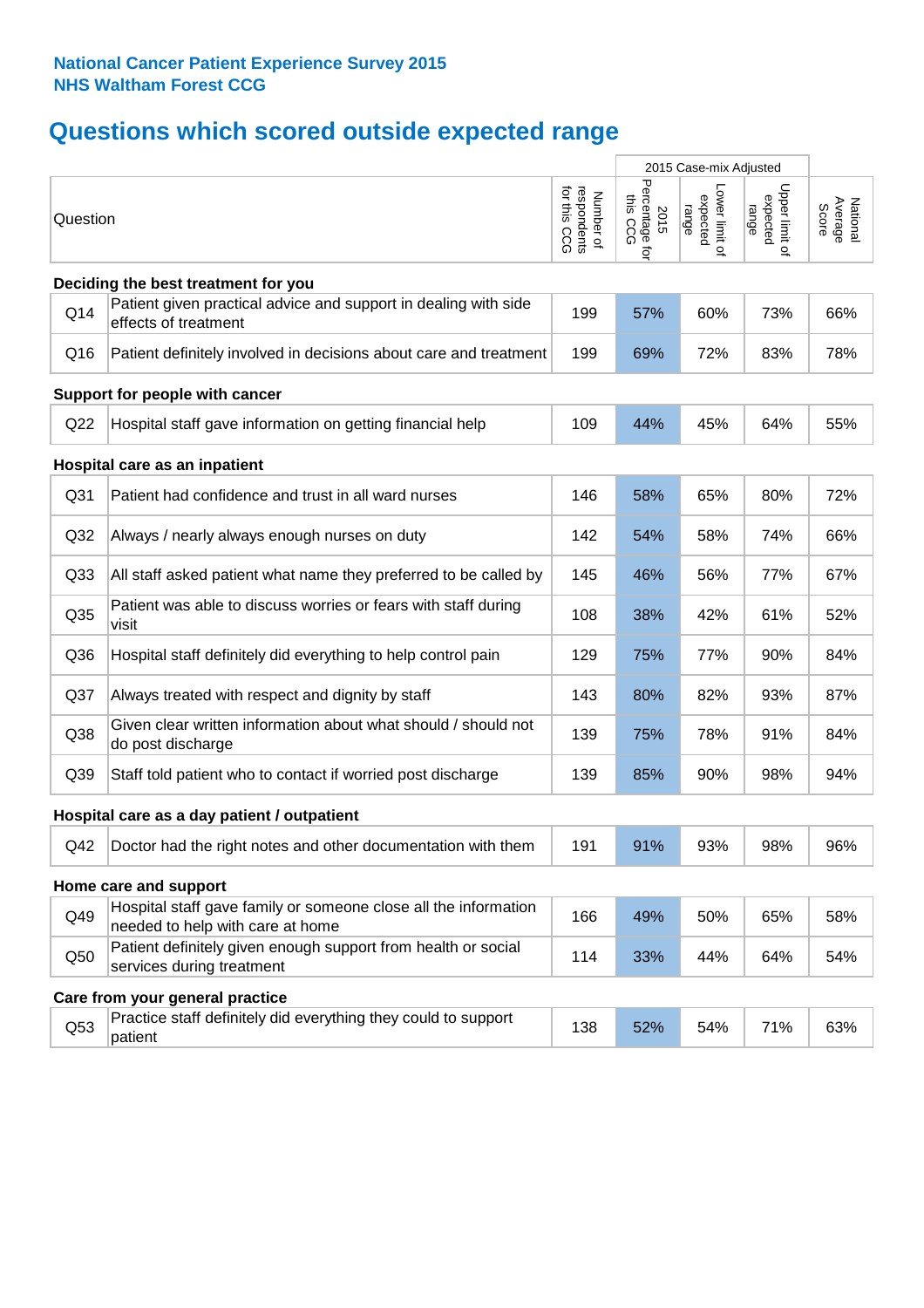|                              |                                                                        |     |                                                | 2015 Case-mix Adjusted                      |                                                         |                              |  |
|------------------------------|------------------------------------------------------------------------|-----|------------------------------------------------|---------------------------------------------|---------------------------------------------------------|------------------------------|--|
| Question                     |                                                                        |     | Percentage<br>this<br>2015<br>C<br>Ö<br>ᠺ<br>đ | ower limit<br>expected<br>range<br>$\Omega$ | Upper limit<br>expected<br>range<br>$\overline{\sigma}$ | Average<br>National<br>Score |  |
| <b>Your overall NHS care</b> |                                                                        |     |                                                |                                             |                                                         |                              |  |
| Q54                          | Hospital and community staff always worked well together               | 202 | 44%                                            | 54%                                         | 68%                                                     | 61%                          |  |
| Q56                          | Overall the administration of the care was very good / good            | 209 | 83%                                            | 85%                                         | 93%                                                     | 89%                          |  |
| Q57                          | Length of time for attending clinics and appointments was right        | 209 | 53%                                            | 58%                                         | 74%                                                     | 66%                          |  |
| Q59                          | Patient's average rating of care scored from very poor to very<br>good | 204 | 8.4                                            | 8.5                                         | 8.9                                                     | 8.7                          |  |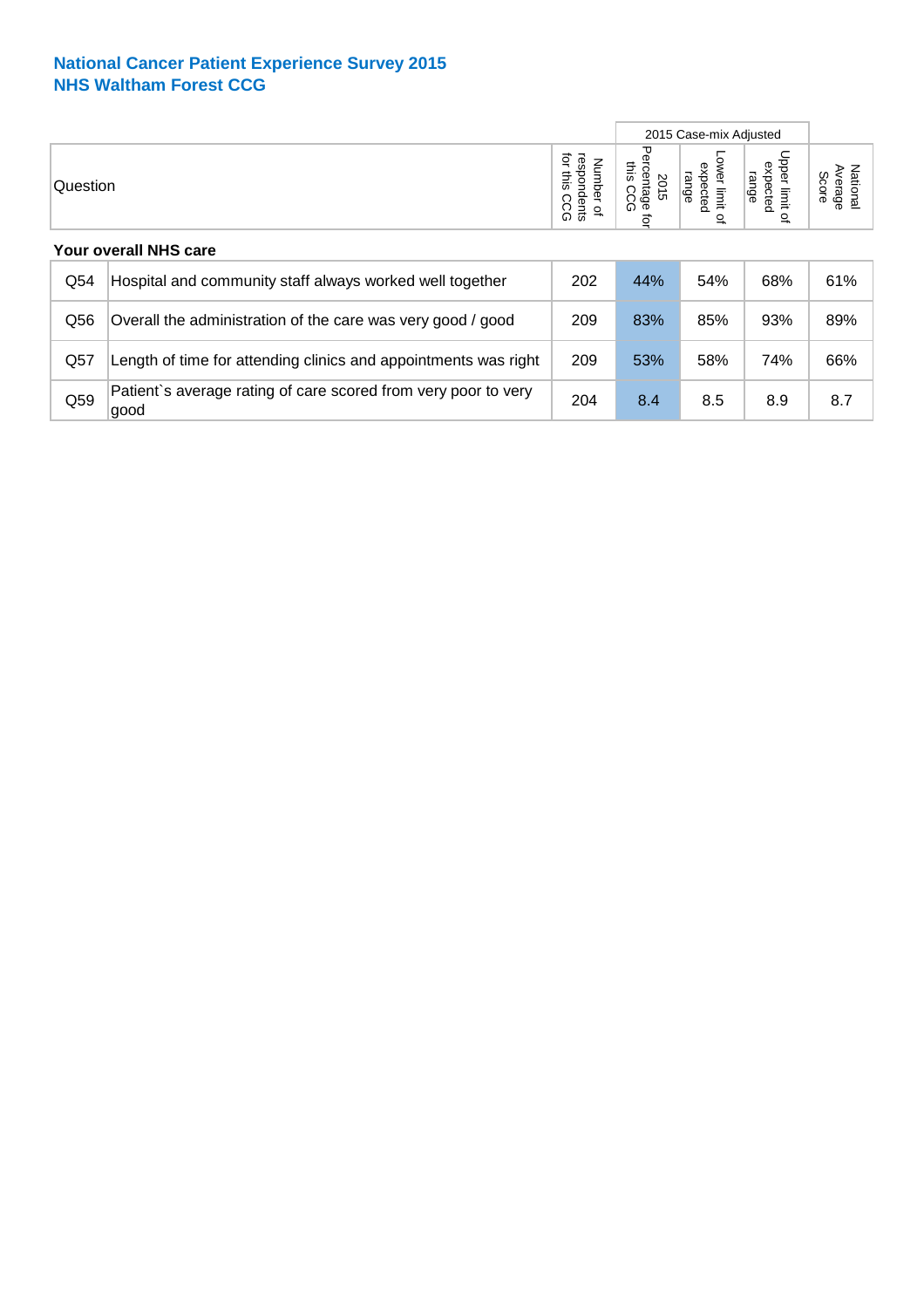### **CCG results**

#### **Seeing your GP**



|    |                                                                |                                         |                             |               | 2015 Case-mix Adjusted     |                            |                           |
|----|----------------------------------------------------------------|-----------------------------------------|-----------------------------|---------------|----------------------------|----------------------------|---------------------------|
|    | Question                                                       | respondents<br>Number<br>$\overline{a}$ | 2015<br>Unadjusted<br>Score | 2015<br>Score | Expected<br>range<br>lower | Expected<br>range<br>dpper | National Average<br>Score |
| Q1 | Saw GP once / twice before being told had to go to<br>hospital | 148                                     | 76%                         | 79%           | 69%                        | 83%                        | 76%                       |
| Q2 | Patient thought they were seen as soon as necessary            | 204                                     | 75%                         | 78%           | 77%                        | 88%                        | 82%                       |

|    |                                                                             |                                                 | No. |
|----|-----------------------------------------------------------------------------|-------------------------------------------------|-----|
| Q5 |                                                                             | Yes                                             |     |
|    | Beforehand, did you have all the<br>information you needed about your test? | No, I would have liked more written information |     |
|    |                                                                             | No, I would have liked more verbal information  |     |
|    |                                                                             | I did not need / want any information           |     |
|    |                                                                             | Don't know / can't remember                     |     |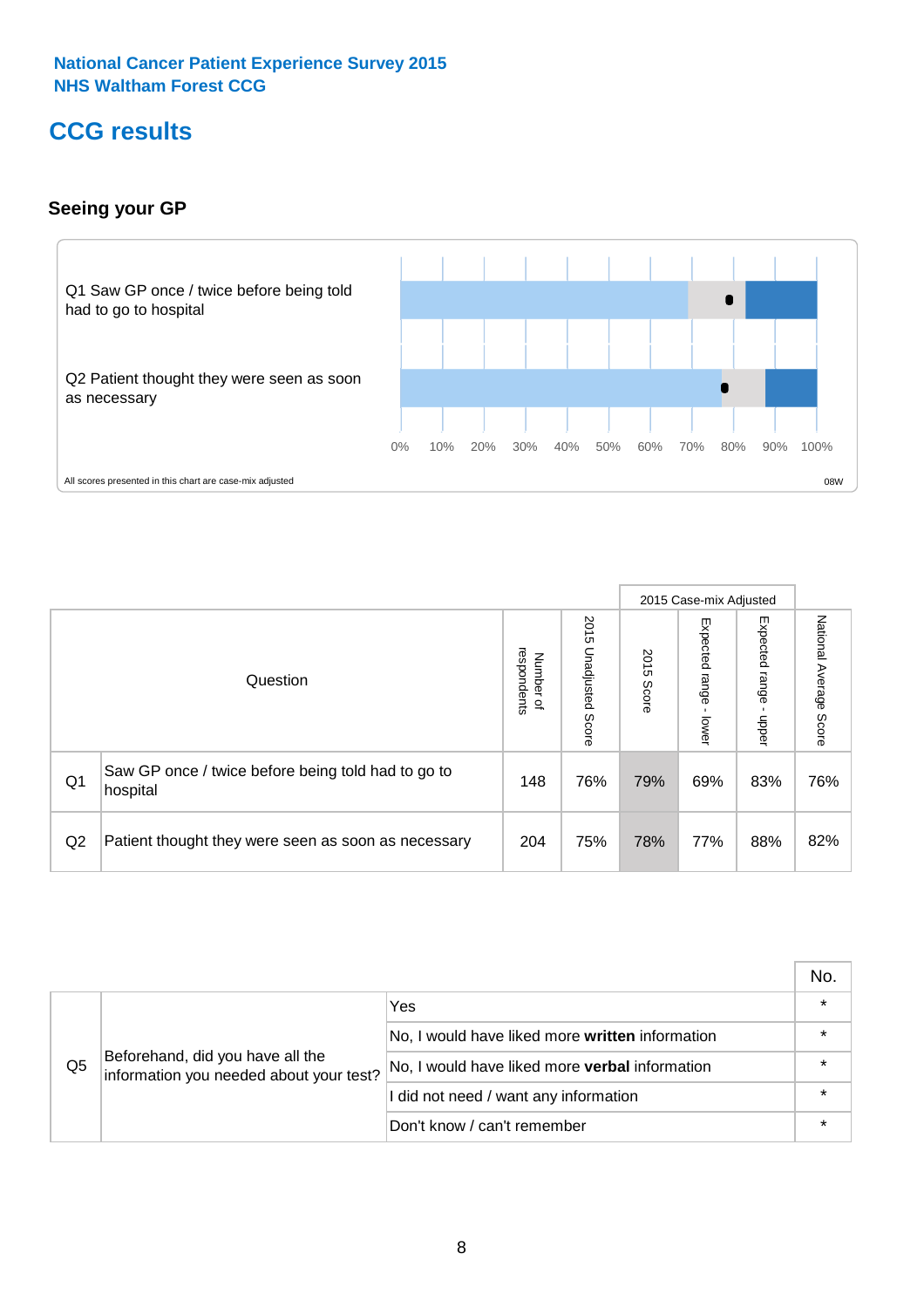### **Diagnostic tests**

![](_page_8_Figure_2.jpeg)

|                |                                                                       |                                       |                             |               |                         | 2015 Case-mix Adjusted  |                           |
|----------------|-----------------------------------------------------------------------|---------------------------------------|-----------------------------|---------------|-------------------------|-------------------------|---------------------------|
|                | Question                                                              | respondents<br>Number<br>$\mathbf{Q}$ | 2015<br>Unadjusted<br>Score | 2015<br>Score | Expected range<br>lower | Expected range<br>nbber | National Average<br>Score |
| Q <sub>6</sub> | The length of time waiting for the test to be done was<br>about right | 180                                   | 80%                         | 82%           | 82%                     | 92%                     | 87%                       |
| Q7             | Given complete explanation of test results in<br>understandable way   | 181                                   | 71%                         | 74%           | 73%                     | 85%                     | 79%                       |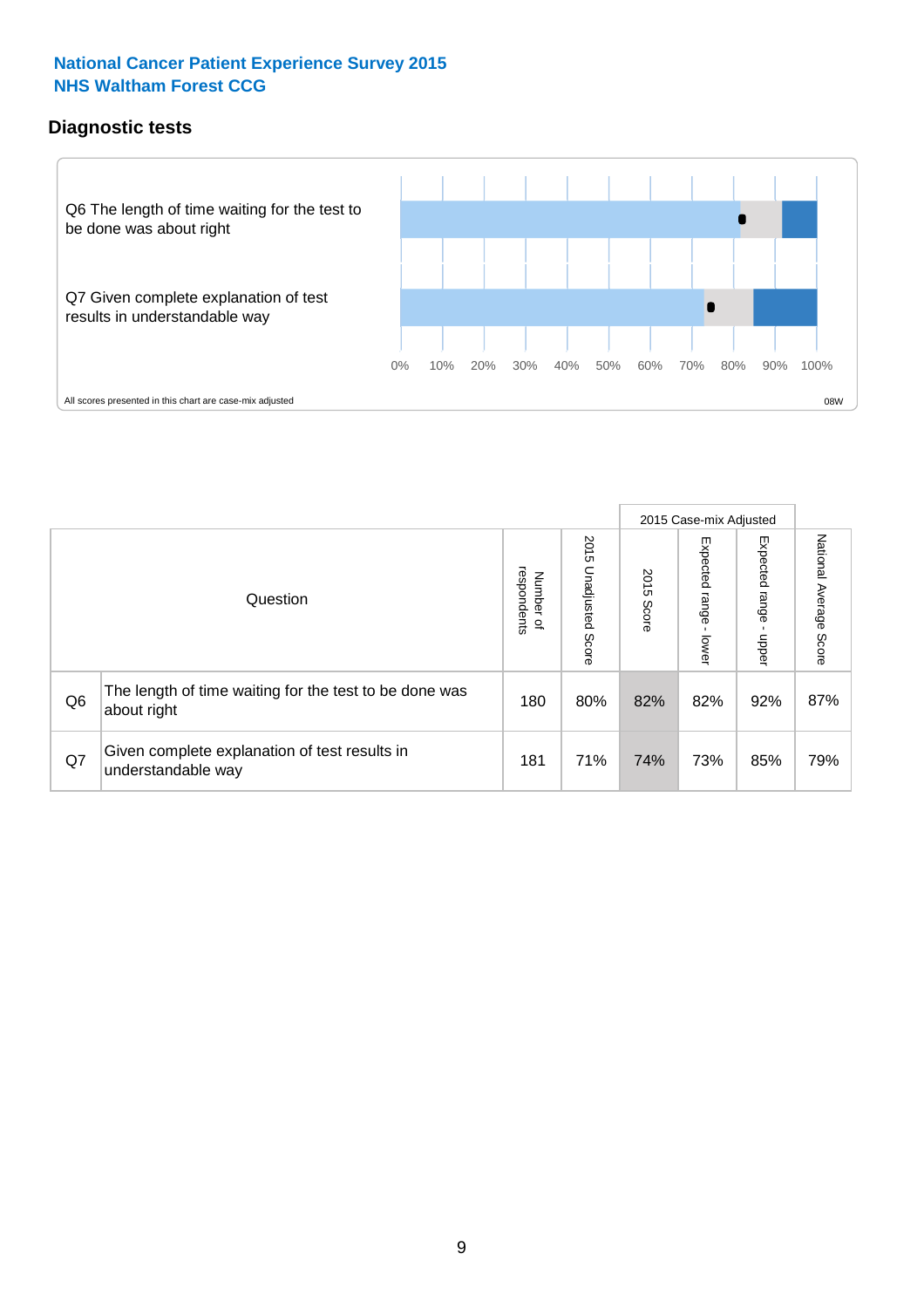#### **Finding out what was wrong with you**

![](_page_9_Figure_2.jpeg)

|                |                                                                                            |                          |                       |               | 2015 Case-mix Adjusted                  |                                           |                        |
|----------------|--------------------------------------------------------------------------------------------|--------------------------|-----------------------|---------------|-----------------------------------------|-------------------------------------------|------------------------|
|                | Question                                                                                   | respondents<br>Number of | 2015 Unadjusted Score | 2015<br>Score | Expected range<br>$\mathbf{I}$<br>lower | Expected range<br>$\blacksquare$<br>nbber | National Average Score |
| Q8             | Patient told they could bring a family member or friend<br>when first told they had cancer | 171                      | 80%                   | 79%           | 73%                                     | 85%                                       | 79%                    |
| Q <sub>9</sub> | Patient felt they were told sensitively that they had cancer                               | 208                      | 80%                   | 81%           | 79%                                     | 89%                                       | 84%                    |
| Q10            | Patient completely understood the explanation of what<br>was wrong                         | 206                      | 69%                   | 71%           | 67%                                     | 79%                                       | 73%                    |
| Q11            | Patient given easy to understand written information<br>about the type of cancer they had  | 191                      | 65%                   | 69%           | 65%                                     | 78%                                       | 72%                    |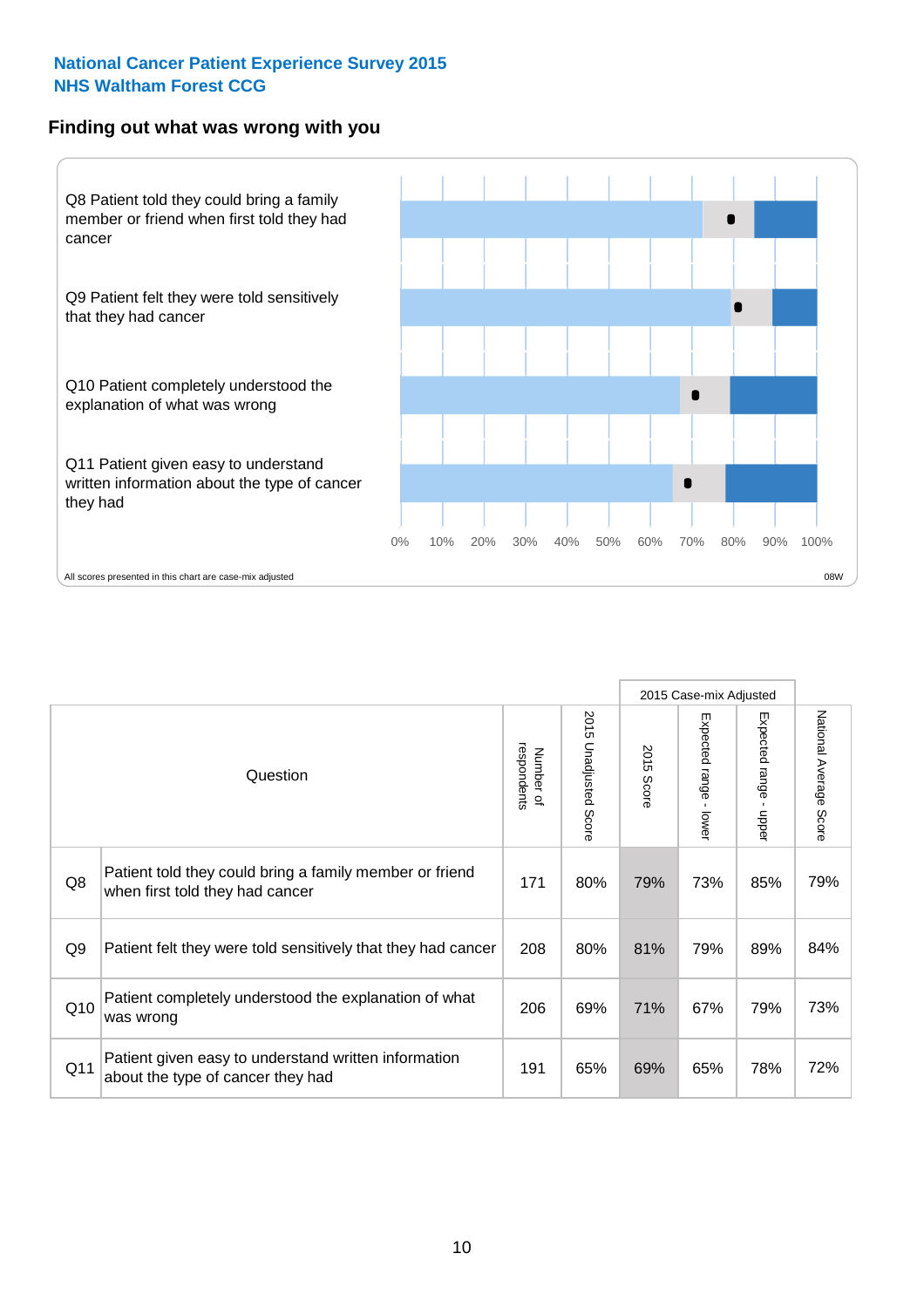#### **Finding out what was wrong with you**

![](_page_10_Figure_2.jpeg)

|     |                                                                                         |                          |                       |               | 2015 Case-mix Adjusted                  |                           |                        |
|-----|-----------------------------------------------------------------------------------------|--------------------------|-----------------------|---------------|-----------------------------------------|---------------------------|------------------------|
|     | Question                                                                                | respondents<br>Number of | 2015 Unadjusted Score | 2015<br>Score | Expected range<br>$\mathbf{r}$<br>lower | Expected range -<br>nbber | National Average Score |
| Q12 | Patient felt that treatment options were completely<br>explained                        | 188                      | 79%                   | 80%           | 77%                                     | 88%                       | 83%                    |
| Q13 | Possible side effects explained in an understandable way                                | 206                      | 70%                   | 71%           | 67%                                     | 79%                       | 73%                    |
| Q14 | Patient given practical advice and support in dealing with<br>side effects of treatment | 199                      | 55%                   | 57%           | 60%                                     | 73%                       | 66%                    |
| Q15 | Patient definitely told about side effects that could affect<br>them in the future      | 191                      | 58%                   | 58%           | 47%                                     | 61%                       | 54%                    |
| Q16 | Patient definitely involved in decisions about care and<br>treatment                    | 199                      | 65%                   | 69%           | 72%                                     | 83%                       | 78%                    |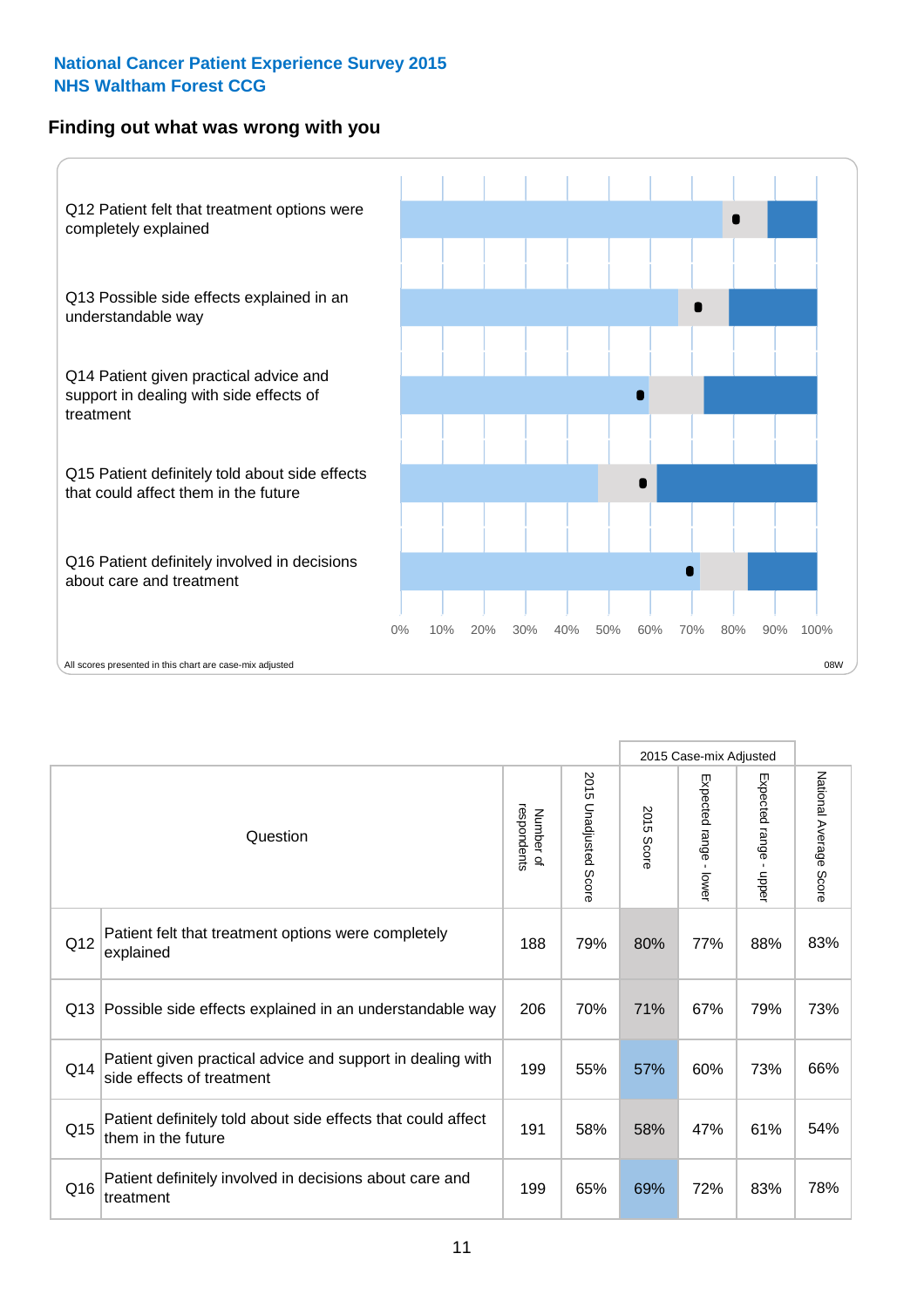#### **Clinical Nurse Specialist**

![](_page_11_Figure_2.jpeg)

|     |                                                                                     |                          |                       | 2015 Case-mix Adjusted |                         |                         |                           |
|-----|-------------------------------------------------------------------------------------|--------------------------|-----------------------|------------------------|-------------------------|-------------------------|---------------------------|
|     | Question                                                                            | respondents<br>Number of | 2015 Unadjusted Score | 2015<br>Score          | Expected range<br>lower | Expected range<br>nbber | National Average<br>Score |
| Q17 | Patient given the name of the CNS who would support<br>them through their treatment | 198                      | 89%                   | 90%                    | 86%                     | 94%                     | 90%                       |
| Q18 | Patient found it easy to contact their CNS                                          | 164                      | 80%                   | 82%                    | 81%                     | 92%                     | 87%                       |
| Q19 | Get understandable answers to important questions all or<br>most of the time        | 154                      | 84%                   | 87%                    | 84%                     | 94%                     | 89%                       |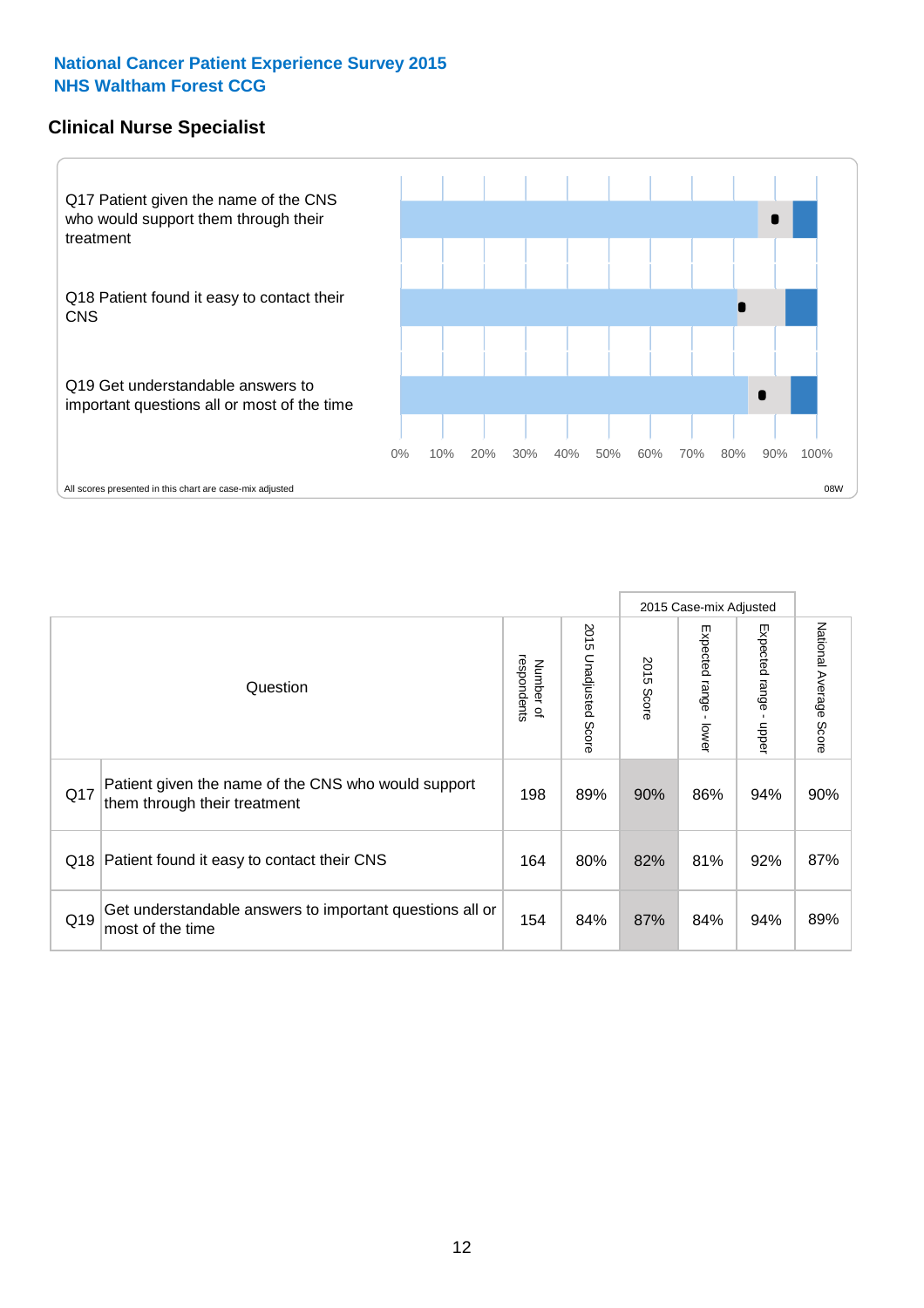#### **Support for people with cancer**

![](_page_12_Figure_2.jpeg)

|                 |                                                                                            |                          |                                 |               | 2015 Case-mix Adjusted                  |                                           |                        |
|-----------------|--------------------------------------------------------------------------------------------|--------------------------|---------------------------------|---------------|-----------------------------------------|-------------------------------------------|------------------------|
|                 | Question                                                                                   | respondents<br>Number of | 2015<br><b>Unadjusted Score</b> | 2015<br>Score | Expected range<br>$\mathbf{I}$<br>lower | Expected range<br>$\blacksquare$<br>nbber | National Average Score |
| Q <sub>20</sub> | Hospital staff gave information about support groups                                       | 144                      | 76%                             | 78%           | 77%                                     | 89%                                       | 83%                    |
| Q <sub>21</sub> | Hospital staff gave information about impact cancer could<br>have on day to day activities | 134                      | 75%                             | 77%           | 74%                                     | 87%                                       | 81%                    |
| Q <sub>22</sub> | Hospital staff gave information on getting financial help                                  | 109                      | 44%                             | 44%           | 45%                                     | 64%                                       | 55%                    |
| Q <sub>23</sub> | Hospital staff told patient they could get free prescriptions                              | 113                      | 72%                             | 75%           | 73%                                     | 88%                                       | 80%                    |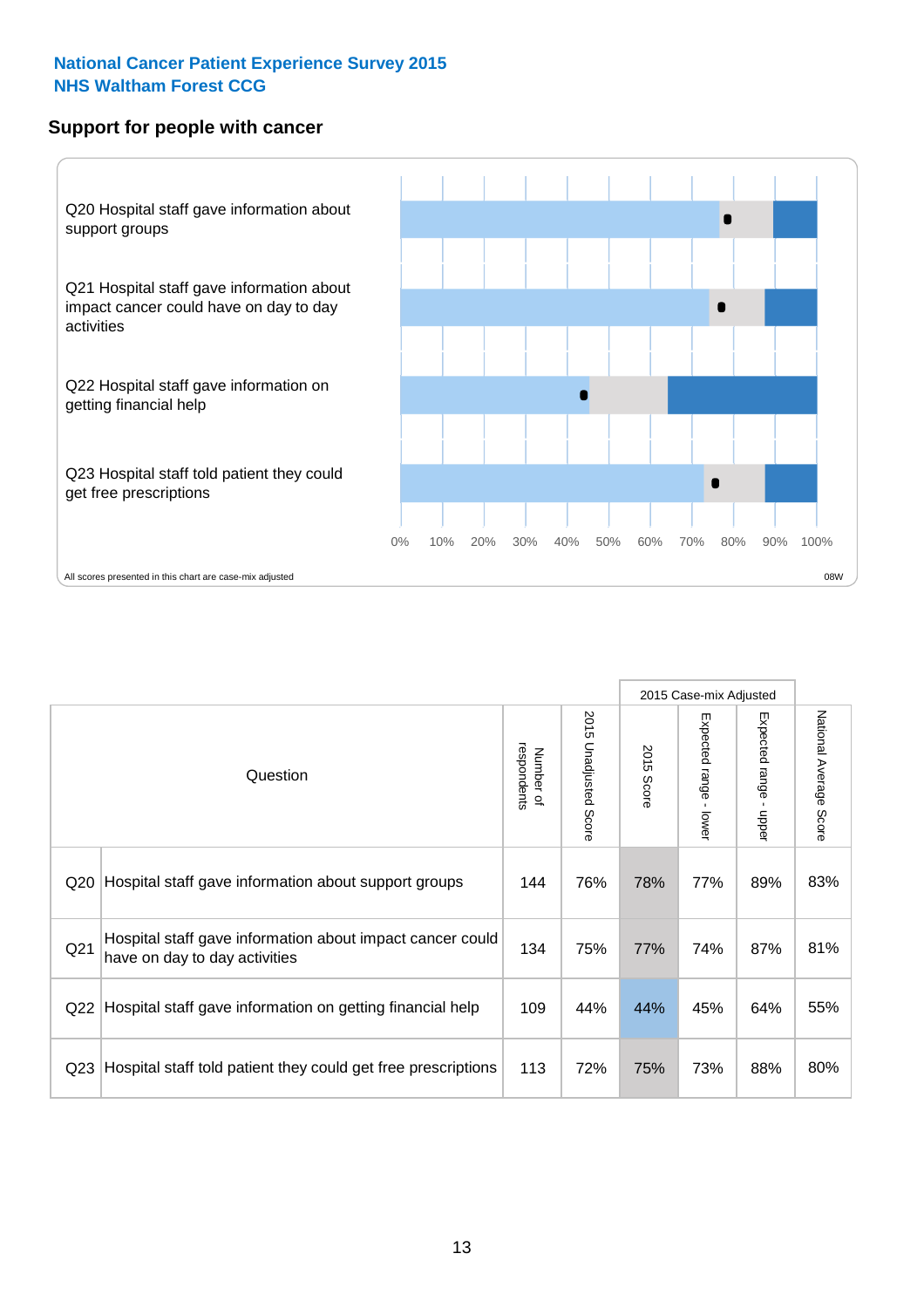#### **Operations**

![](_page_13_Figure_2.jpeg)

|     |                                                                 |                                              |                             |               | 2015 Case-mix Adjusted     |                           |                              |  |
|-----|-----------------------------------------------------------------|----------------------------------------------|-----------------------------|---------------|----------------------------|---------------------------|------------------------------|--|
|     | Question                                                        | respondents<br>Number<br>$\overline{\sigma}$ | 2015<br>Unadjusted<br>Score | 2015<br>Score | Expected<br>range<br>lower | Expected<br>range<br>dddn | National<br>Average<br>Score |  |
| Q26 | Staff explained how operation had gone in<br>understandable way | 126                                          | 76%                         | 78%           | 70%                        | 85%                       | 78%                          |  |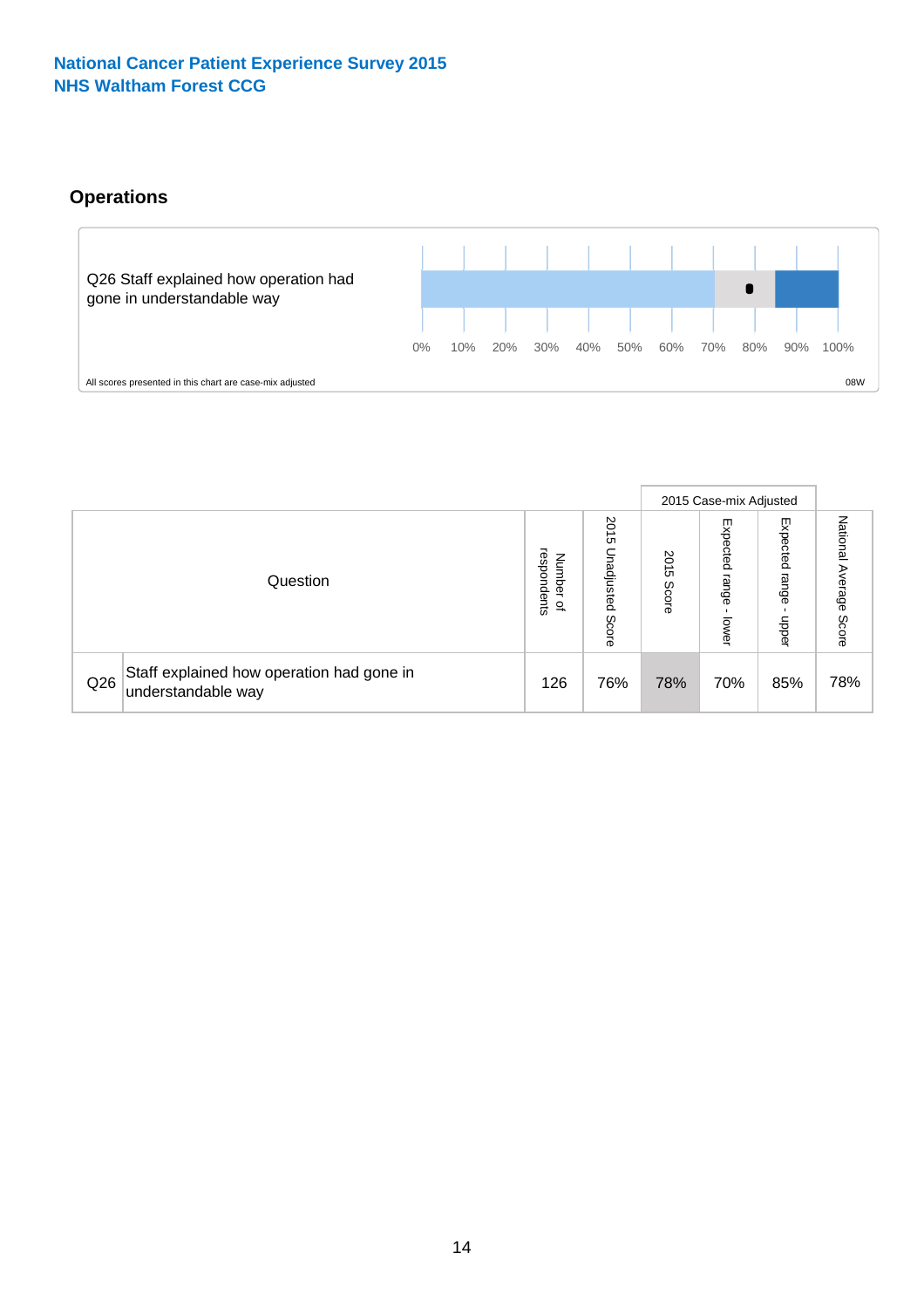#### **Hospital care as an inpatient (Part 1 of 3)**

![](_page_14_Figure_2.jpeg)

All scores presented in this chart are case-mix adjusted on the extent of the second percentage scores presented in this chart are case-mix adjusted on the second of the second of the second of the second of the second of

|                 |                                                                                           |                          |                                 |               | 2015 Case-mix Adjusted                  |                           |                        |
|-----------------|-------------------------------------------------------------------------------------------|--------------------------|---------------------------------|---------------|-----------------------------------------|---------------------------|------------------------|
|                 | Question                                                                                  | respondents<br>Number of | 2015<br><b>Unadjusted Score</b> | 2015<br>Score | Expected range<br>$\mathbf{r}$<br>lower | Expected range<br>- nbber | National Average Score |
| Q28             | Groups of doctors or nurses did not talk in front of patient<br>as if they were not there | 144                      | 81%                             | 83%           | 75%                                     | 88%                       | 81%                    |
| Q29             | Patient had confidence and trust in all doctors treating<br>them                          | 145                      | 79%                             | 81%           | 78%                                     | 90%                       | 84%                    |
| Q30             | Patient's family or someone close definitely had<br>opportunity to talk to doctor         | 122                      | 66%                             | 68%           | 64%                                     | 80%                       | 72%                    |
| Q <sub>31</sub> | Patient had confidence and trust in all ward nurses                                       | 146                      | 57%                             | 58%           | 65%                                     | 80%                       | 72%                    |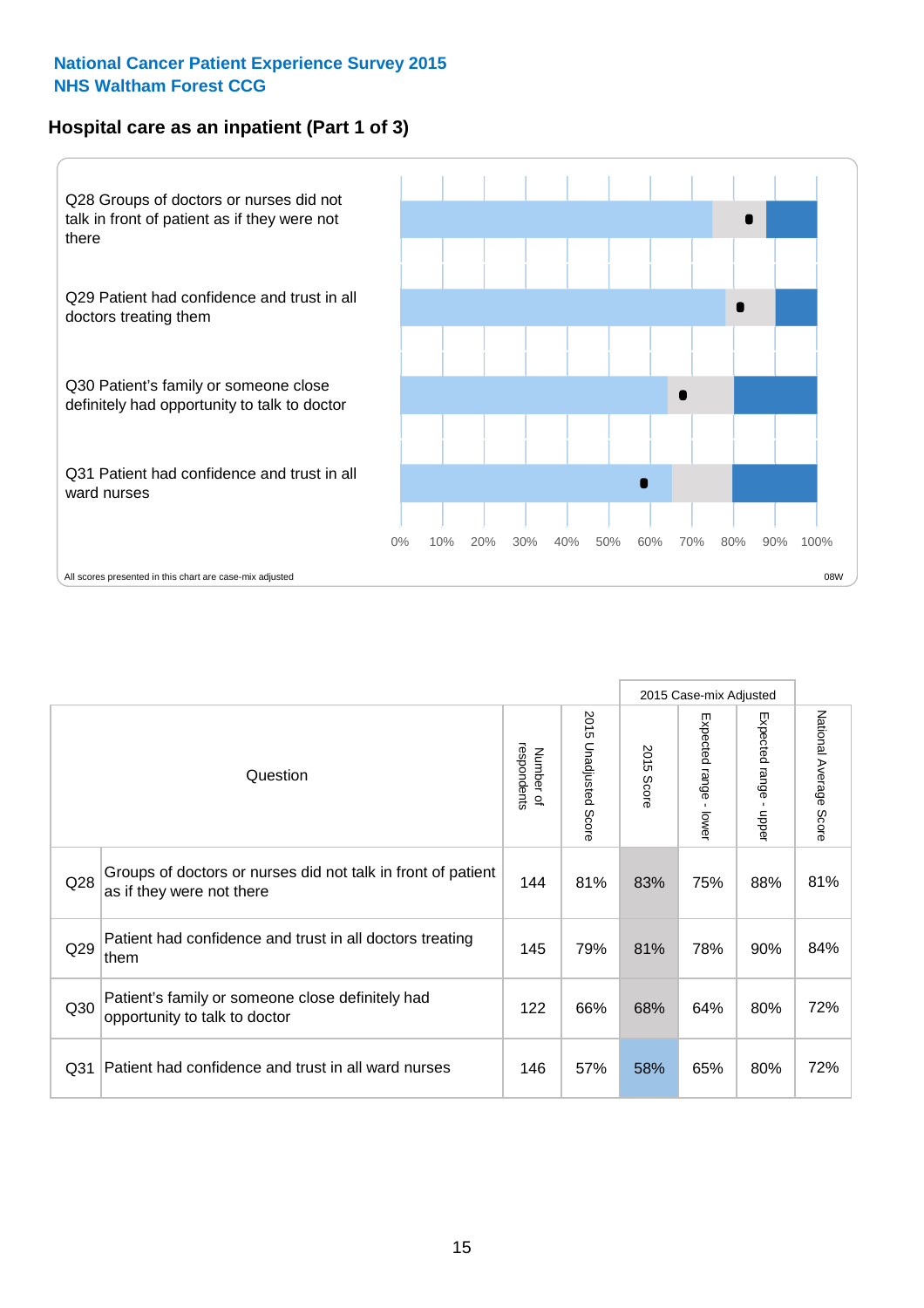#### **Hospital care as an inpatient (Part 2 of 3)**

![](_page_15_Figure_2.jpeg)

|                 |                                                                         |                          |                                 |                      | 2015 Case-mix Adjusted                       |                           |                        |
|-----------------|-------------------------------------------------------------------------|--------------------------|---------------------------------|----------------------|----------------------------------------------|---------------------------|------------------------|
|                 | Question                                                                | respondents<br>Number of | 2015<br><b>Unadjusted Score</b> | 2015<br><b>Score</b> | Expected<br>I range<br>$\mathbf{r}$<br>lower | Expected range -<br>nbber | National Average Score |
| Q <sub>32</sub> | Always / nearly always enough nurses on duty                            | 142                      | 51%                             | 54%                  | 58%                                          | 74%                       | 66%                    |
| Q <sub>33</sub> | All staff asked patient what name they preferred to be<br>called by     | 145                      | 44%                             | 46%                  | 56%                                          | 77%                       | 67%                    |
| Q <sub>34</sub> | Always given enough privacy when discussing condition<br>or treatment   | 145                      | 82%                             | 84%                  | 79%                                          | 91%                       | 85%                    |
| Q35             | Patient was able to discuss worries or fears with staff<br>during visit | 108                      | 37%                             | 38%                  | 42%                                          | 61%                       | 52%                    |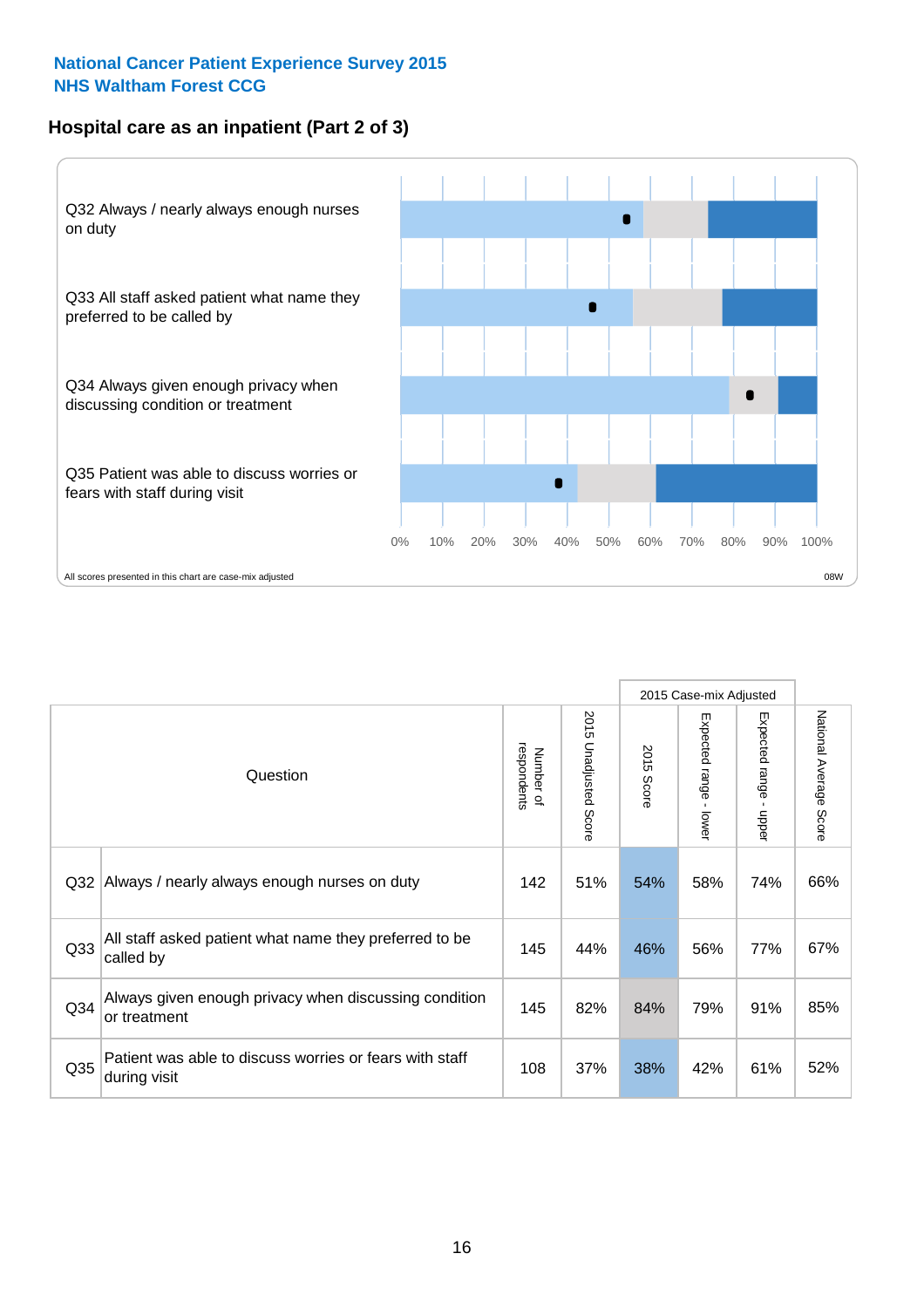#### **Hospital care as an inpatient (Part 3 of 3)**

![](_page_16_Figure_2.jpeg)

|     |                                                                                     |                          |                                      |               | 2015 Case-mix Adjusted                    |                                           |                        |
|-----|-------------------------------------------------------------------------------------|--------------------------|--------------------------------------|---------------|-------------------------------------------|-------------------------------------------|------------------------|
|     | Question                                                                            | respondents<br>Number of | 201<br>C)<br><b>Unadjusted Score</b> | 2015<br>Score | Expected range<br>$\blacksquare$<br>lower | Expected range<br>$\blacksquare$<br>nbber | National Average Score |
| Q36 | Hospital staff definitely did everything to help control pain                       | 129                      | 72%                                  | 75%           | 77%                                       | 90%                                       | 84%                    |
| Q37 | Always treated with respect and dignity by staff                                    |                          | 78%                                  | 80%           | 82%                                       | 93%                                       | 87%                    |
| Q38 | Given clear written information about what should / should<br>not do post discharge | 139                      | 74%                                  | 75%           | 78%                                       | 91%                                       | 84%                    |
| Q39 | Staff told patient who to contact if worried post discharge                         | 139                      | 83%                                  | 85%           | 90%                                       | 98%                                       | 94%                    |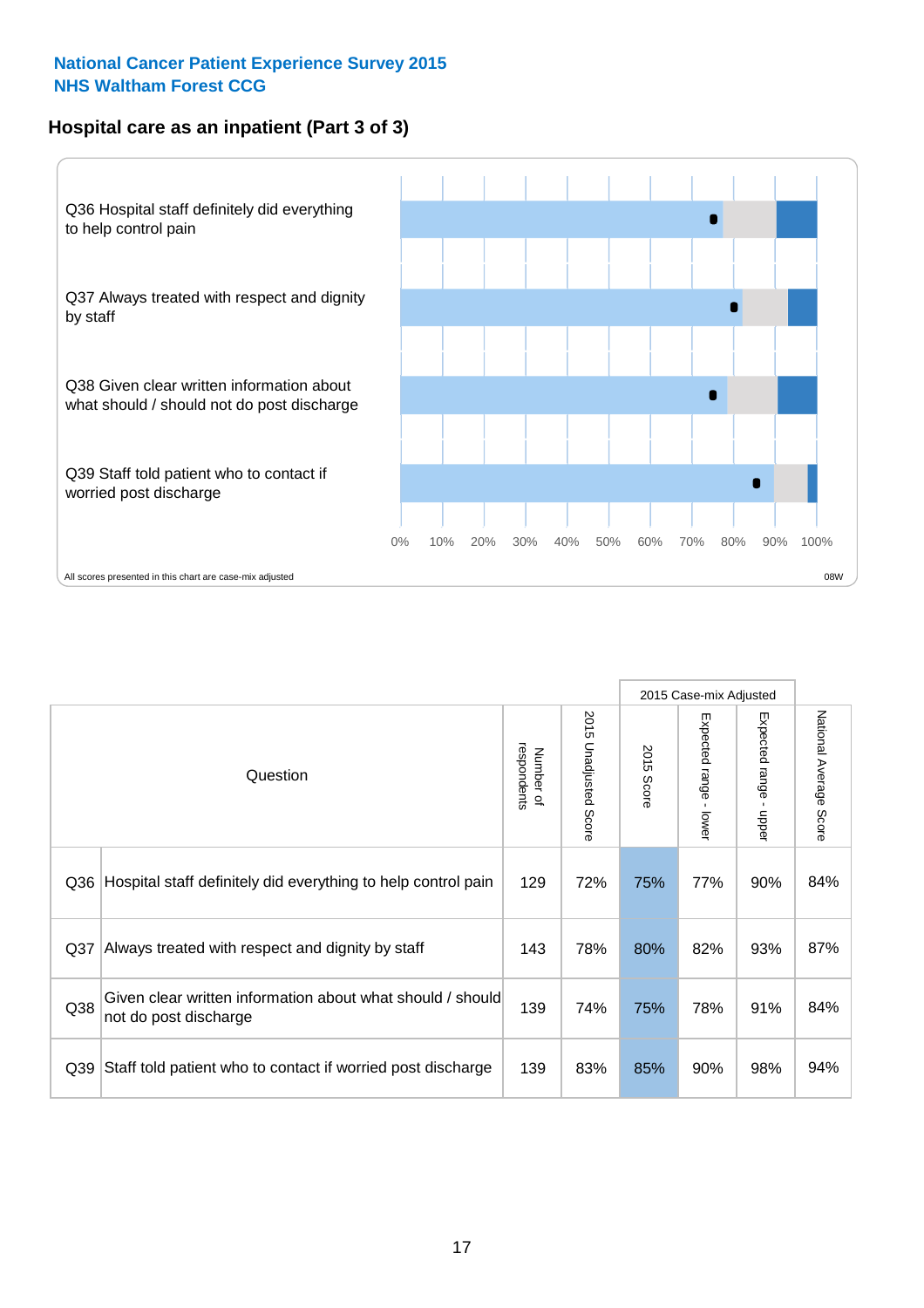#### **Hospital care as a day patient / outpatient (Part 1 of 2)**

![](_page_17_Figure_2.jpeg)

|     |                                                                                    |                          |                                 | 2015 Case-mix Adjusted |                                         |                                         |                        |
|-----|------------------------------------------------------------------------------------|--------------------------|---------------------------------|------------------------|-----------------------------------------|-----------------------------------------|------------------------|
|     | Question                                                                           | respondents<br>Number of | 2015<br><b>Unadjusted Score</b> | 2015<br>Score          | Expected range<br>$\mathbf{r}$<br>lower | Expected range<br>$\mathbf{I}$<br>nbber | National Average Score |
| Q41 | Patient was able to discuss worries or fears with staff<br>during visit            | 158                      | 65%                             | 68%                    | 63%                                     | 77%                                     | 70%                    |
| Q42 | Doctor had the right notes and other documentation with<br>them                    |                          | 90%                             | 91%                    | 93%                                     | 98%                                     | 96%                    |
| Q44 | Beforehand patient had all information needed about<br>radiotherapy treatment      | 65                       | 83%                             | 84%                    | 78%                                     | 94%                                     | 86%                    |
| Q45 | Patient given understandable information about whether<br>radiotherapy was working | 58                       | 69%                             | 69%                    | 47%                                     | 72%                                     | 60%                    |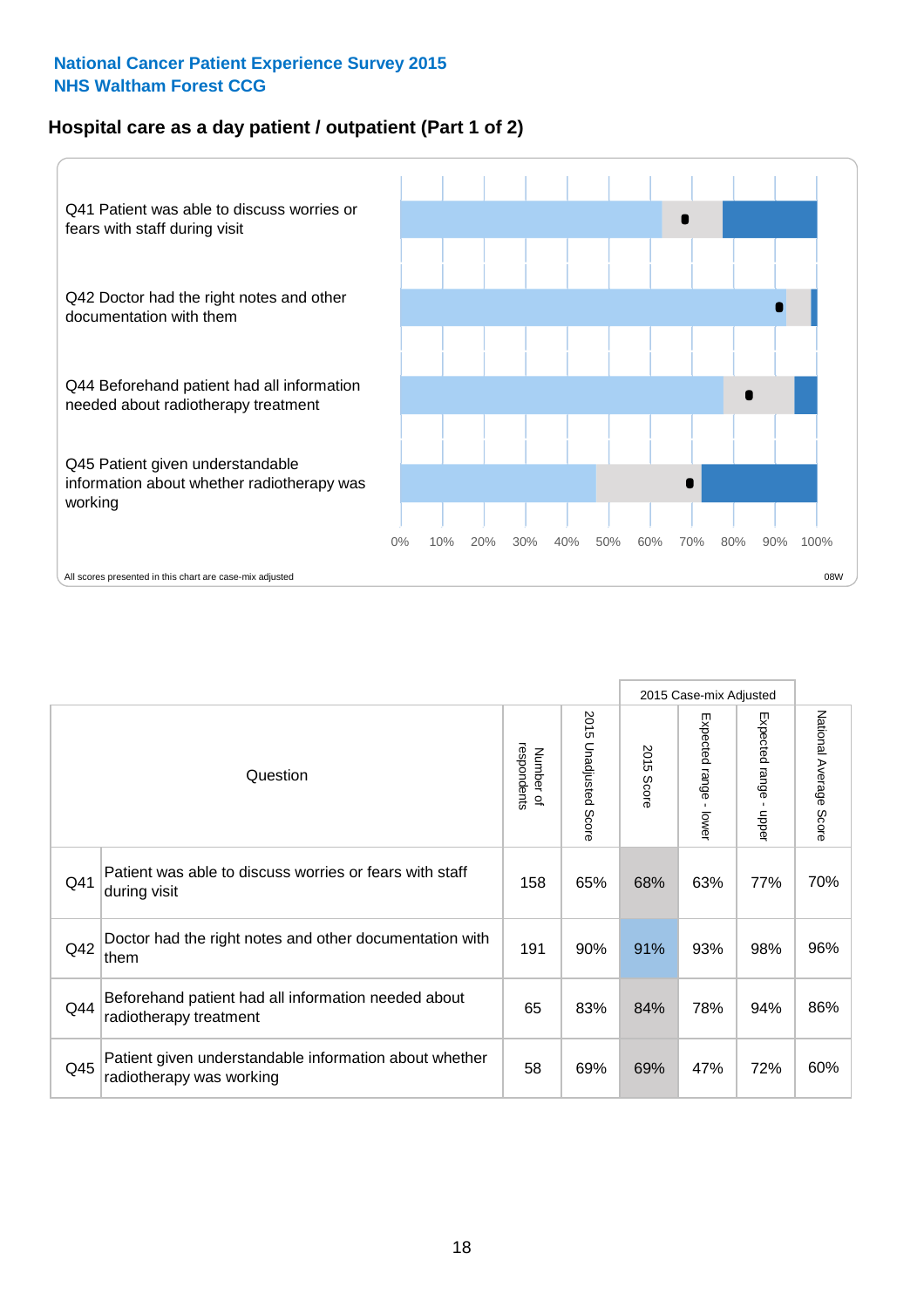#### **Hospital care as a day patient / outpatient (Part 2 of 2)**

![](_page_18_Figure_2.jpeg)

|          |                                                                                    |     | 2015 Case-mix Adjusted      |               |                              |                         |                           |
|----------|------------------------------------------------------------------------------------|-----|-----------------------------|---------------|------------------------------|-------------------------|---------------------------|
| Question |                                                                                    |     | 2015<br>Unadjusted<br>Score | 2015<br>Score | Expected<br>I range<br>lower | Expected range<br>nbber | National Average<br>Score |
| Q47      | Beforehand patient had all information needed about<br>chemotherapy treatment      | 108 | 77%                         | 78%           | 77%                          | 91%                     | 84%                       |
| Q48      | Patient given understandable information about whether<br>chemotherapy was working | 97  | 61%                         | 62%           | 59%                          | 77%                     | 68%                       |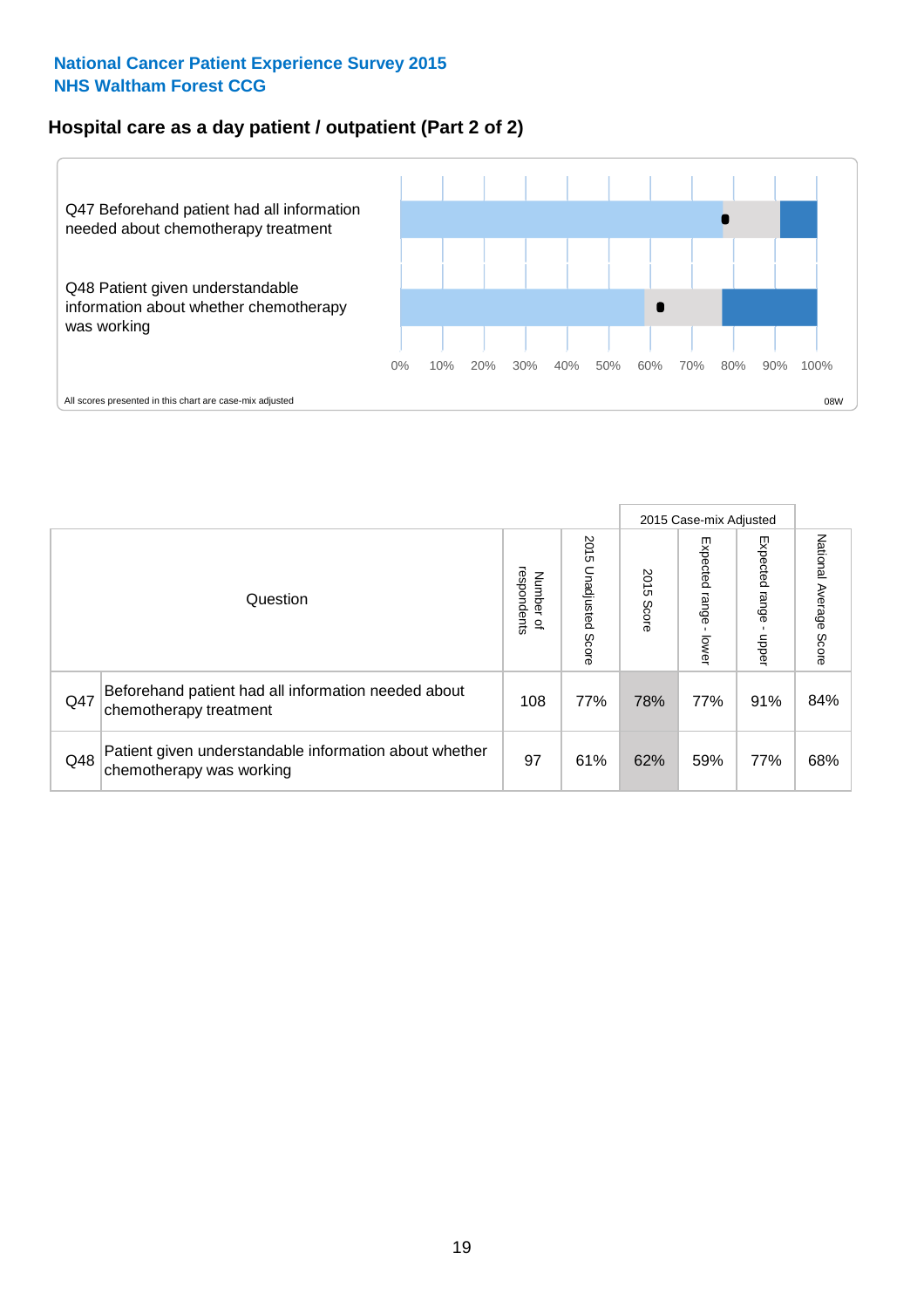#### **Home care and support**

![](_page_19_Figure_2.jpeg)

|                 |                                                                                                     | 2015 Case-mix Adjusted   |                                 |               |                         |                             |                           |
|-----------------|-----------------------------------------------------------------------------------------------------|--------------------------|---------------------------------|---------------|-------------------------|-----------------------------|---------------------------|
|                 | Question                                                                                            | respondents<br>Number of | 2015<br><b>Unadjusted Score</b> | 2015<br>Score | Expected range<br>lower | Expected<br>l range<br>mper | National Average<br>Score |
| Q49             | Hospital staff gave family or someone close all the<br>information needed to help with care at home | 166                      | 46%                             | 49%           | 50%                     | 65%                         | 58%                       |
| Q50             | Patient definitely given enough support from health or<br>social services during treatment          | 114                      | 31%                             | 33%           | 44%                     | 64%                         | 54%                       |
| Q <sub>51</sub> | Patient definitely given enough support from health or<br>social services after treatment           | 81                       | 31%                             | 35%           | 34%                     | 56%                         | 45%                       |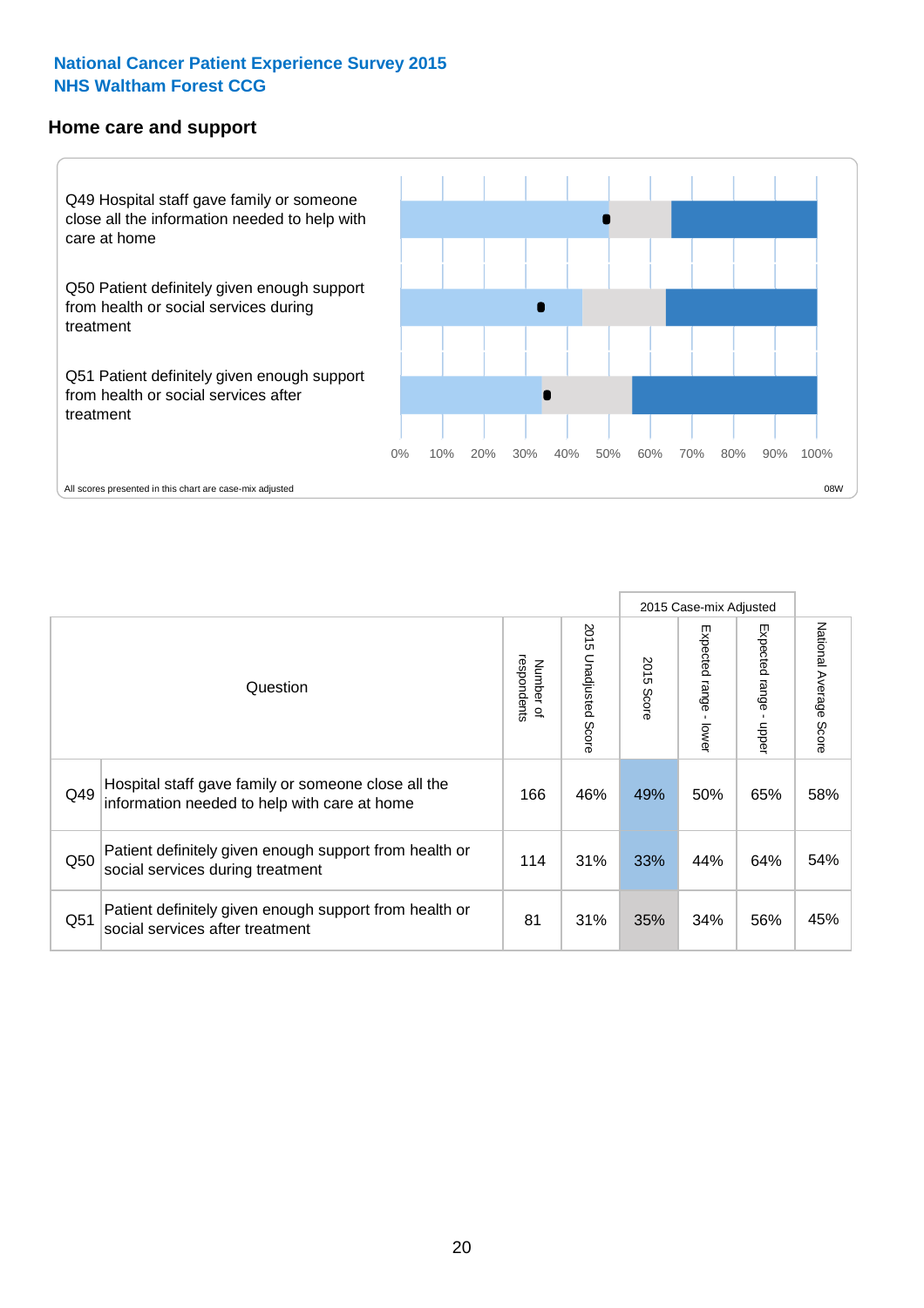#### **Care from your general practice**

![](_page_20_Figure_2.jpeg)

|          |                                                                           |     | 2015 Case-mix Adjusted      |               |                                   |                            |                           |
|----------|---------------------------------------------------------------------------|-----|-----------------------------|---------------|-----------------------------------|----------------------------|---------------------------|
| Question |                                                                           |     | 2015<br>Unadjusted<br>Score | 2015<br>Score | Expected<br><b>Lange</b><br>lower | Expected<br>range<br>doper | National Average<br>Score |
| Q52      | GP given enough information about patient's condition<br>and treatment    | 192 | 95%                         | 96%           | 92%                               | 98%                        | 95%                       |
| Q53      | Practice staff definitely did everything they could to<br>support patient | 138 | 49%                         | 52%           | 54%                               | 71%                        | 63%                       |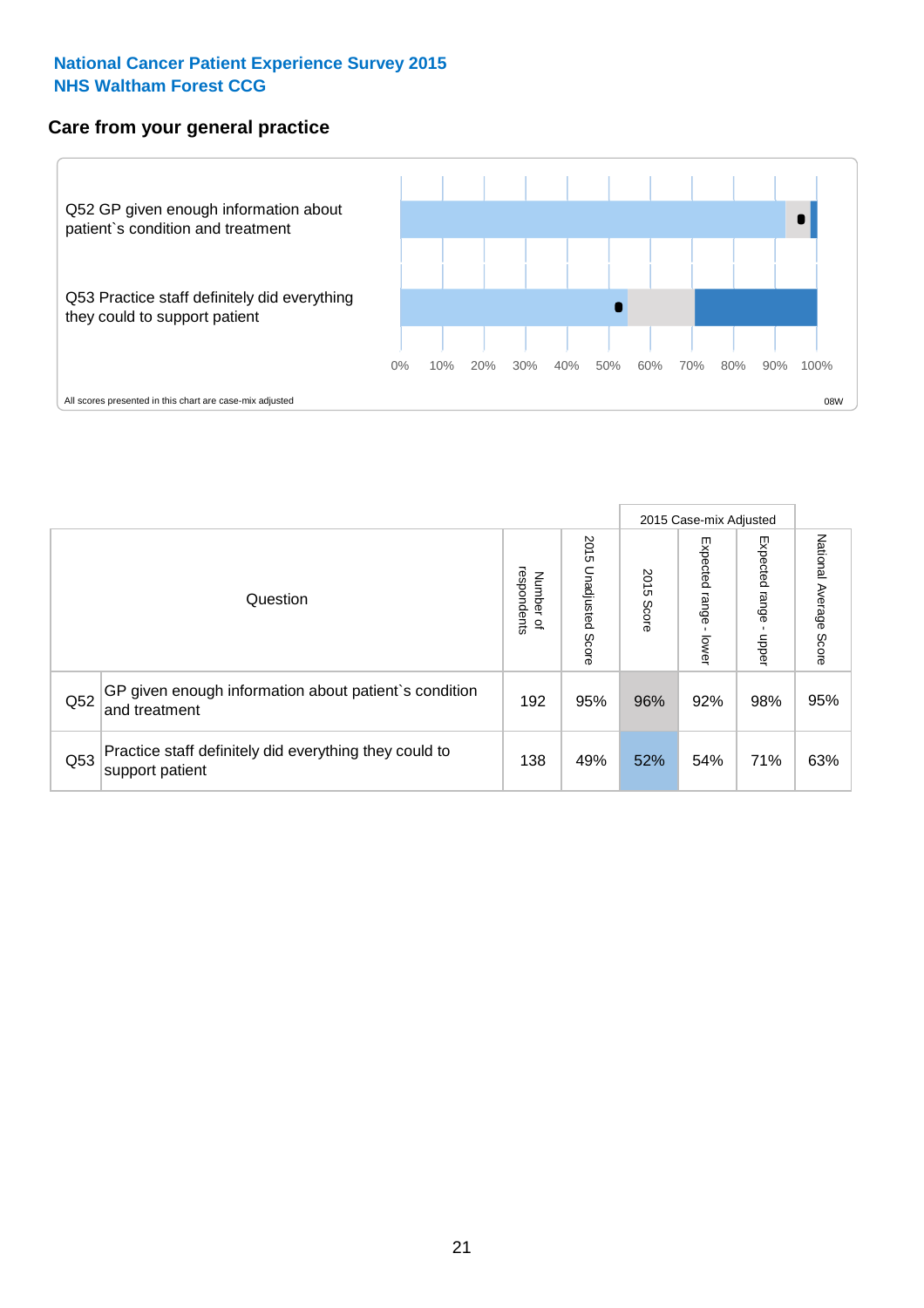#### **Your overall NHS care (Part 1 of 2)**

![](_page_21_Figure_2.jpeg)

|     |                                                                    |                          |                          | 2015 Case-mix Adjusted |                                           |                                           |                        |
|-----|--------------------------------------------------------------------|--------------------------|--------------------------|------------------------|-------------------------------------------|-------------------------------------------|------------------------|
|     | Question                                                           | respondents<br>Number of | 2015<br>Unadjusted Score | 2015<br><b>Score</b>   | Expected range<br>$\blacksquare$<br>lower | Expected range<br>$\blacksquare$<br>nbber | National Average Score |
| Q54 | Hospital and community staff always worked well together           | 202                      | 42%                      | 44%                    | 54%                                       | 68%                                       | 61%                    |
| Q55 | Patient given a care plan                                          |                          | 33%                      | 30%                    | 26%                                       | 40%                                       | 33%                    |
| Q56 | Overall the administration of the care was very good /<br>good     |                          | 82%                      | 83%                    | 85%                                       | 93%                                       | 89%                    |
| Q57 | Length of time for attending clinics and appointments was<br>right | 209                      | 52%                      | 53%                    | 58%                                       | 74%                                       | 66%                    |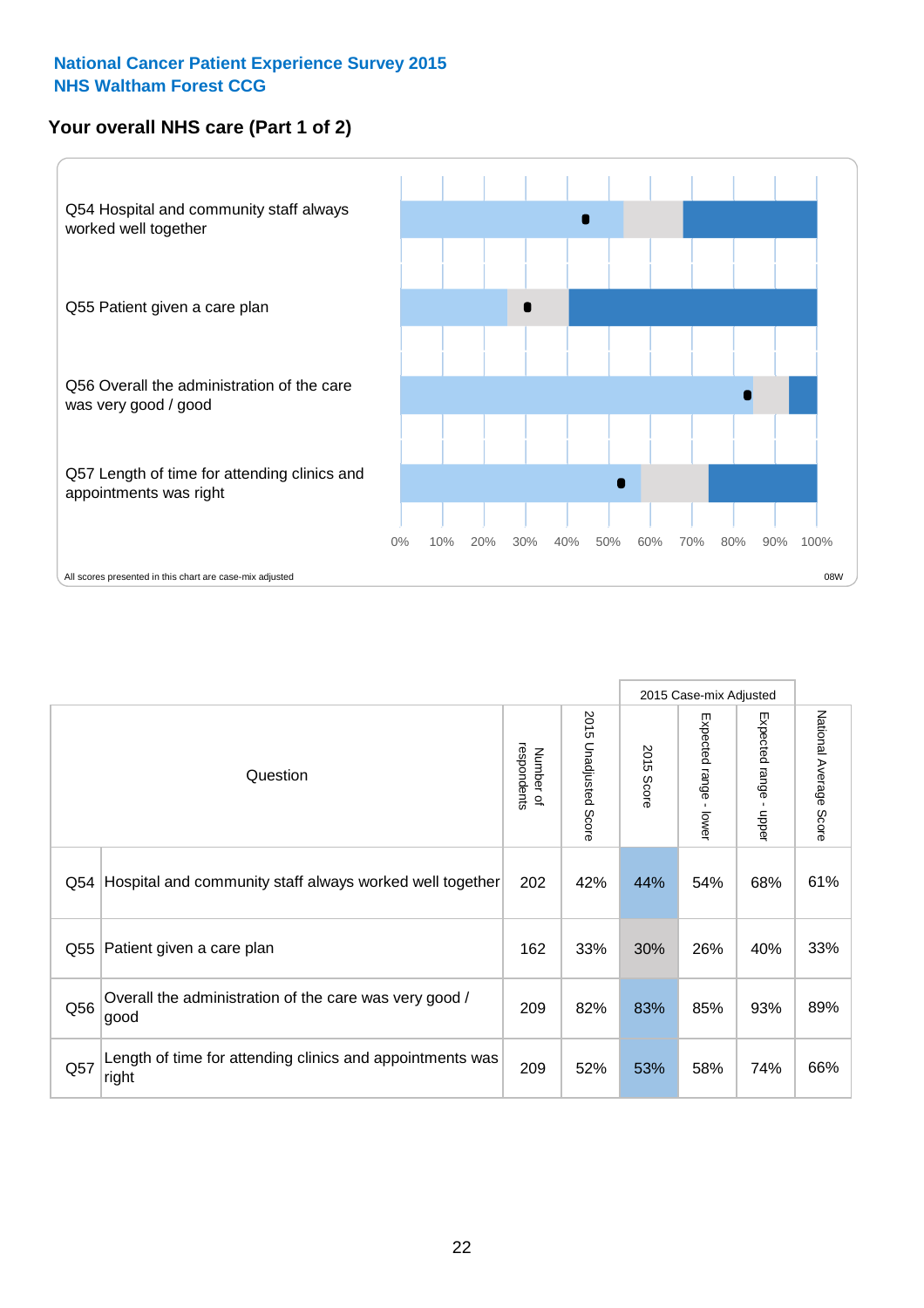#### **Your overall NHS care (Part 2 of 2)**

![](_page_22_Figure_2.jpeg)

|          |                                                       | 2015 Case-mix Adjusted                       |                             |               |                            |                            |                        |
|----------|-------------------------------------------------------|----------------------------------------------|-----------------------------|---------------|----------------------------|----------------------------|------------------------|
| Question |                                                       | respondents<br>Number<br>$\overline{\sigma}$ | 2015<br>Unadjusted<br>Score | 2015<br>Score | Expected<br>range<br>lower | Expected<br>range<br>doper | National Average Score |
| Q58      | Taking part in cancer research discussed with patient | 203                                          | 33%                         | 33%           | 20%                        | 37%                        | 28%                    |

![](_page_22_Figure_4.jpeg)

|          |                                                                        |                                   | 2015 Case-mix Adjusted      |               |                                         |                                                       |                              |
|----------|------------------------------------------------------------------------|-----------------------------------|-----------------------------|---------------|-----------------------------------------|-------------------------------------------------------|------------------------------|
| Question |                                                                        | respondents<br>Number<br>$\Omega$ | 2015<br>Inadjusted<br>Score | 2015<br>Score | OWer<br>limit<br>range<br>٩<br>expected | Upper<br>limit<br>range<br>$\overline{a}$<br>expected | National<br>Average<br>Score |
| Q59      | Patient's average rating of care scored from very poor to<br>very good | 204                               | 8.3                         | 8.4           | 8.5                                     | 8.9                                                   | 8.7                          |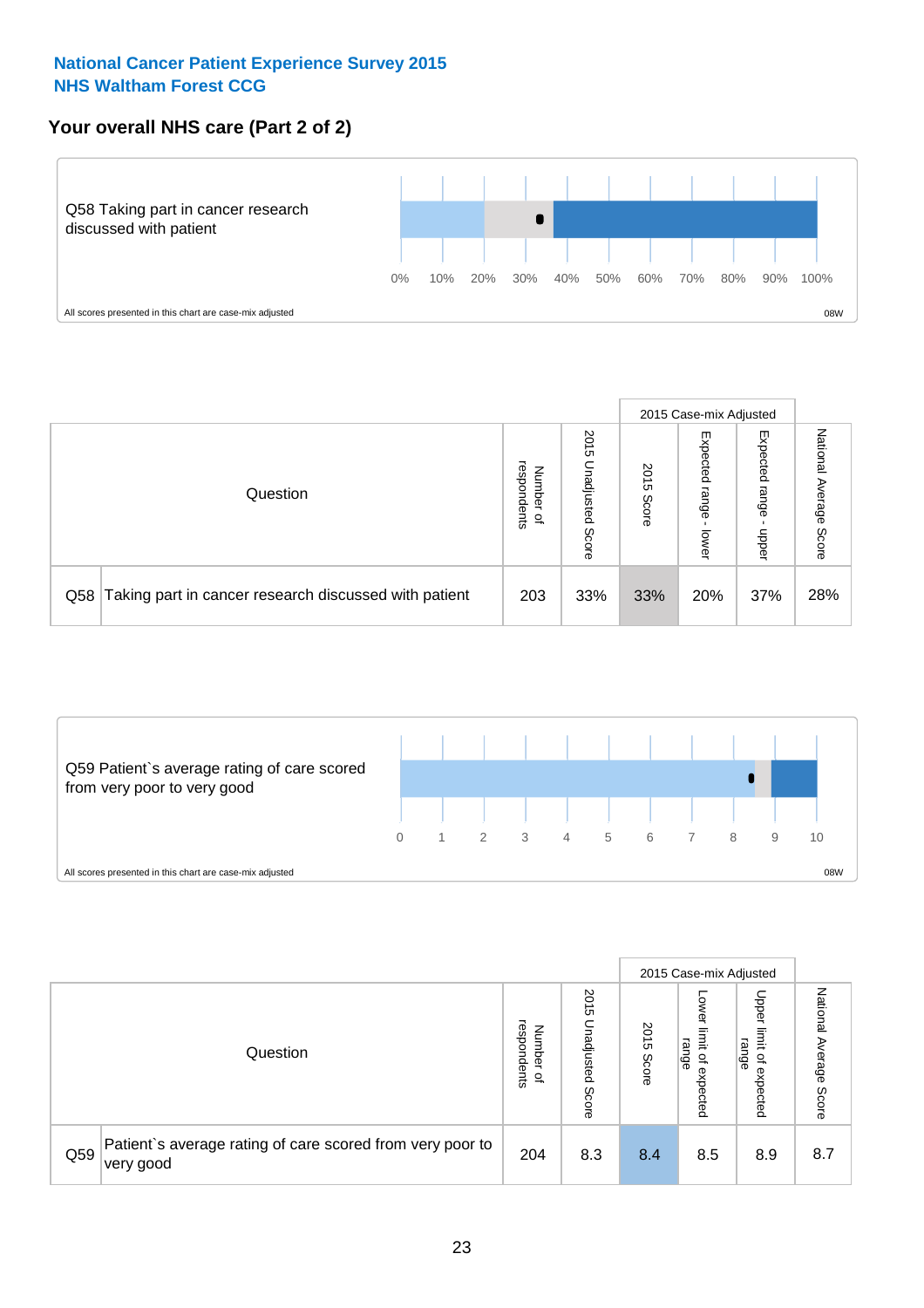### **Comparisons by tumour group for this CCG**

The following tables show the unadjusted CCG and the national percentage scores for each question broken down by tumour group. Where a cell in the table contains an asterisk this indicates that the number of patients in that group was below 21 and too small to display. Where a cell in the table contains "n.a." this indicates that there were no respondents for that tumour group.

### **Seeing your GP**

|                      | Q1. Saw GP once /<br>had to go to hospital | twice before being told | Q2. Patient thought<br>they were seen as<br>soon as necessary |                 |  |
|----------------------|--------------------------------------------|-------------------------|---------------------------------------------------------------|-----------------|--|
| <b>Cancer type</b>   | This CCG <sup>\$</sup>                     | <b>National</b>         | This CCG <sup>\$</sup>                                        | <b>National</b> |  |
| Brain / CNS          | n.a.                                       | 60%                     | n.a.                                                          | 77%             |  |
| <b>Breast</b>        | 91%                                        | 93%                     | 83%                                                           | 88%             |  |
| Colorectal / LGT     | 71%                                        | 72%                     | 77%                                                           | 80%             |  |
| Gynaecological       | $\star$<br>75%                             |                         | $\star$                                                       | 78%             |  |
| Haematological       | $\star$                                    | 64%                     | $\star$                                                       | 80%             |  |
| <b>Head and Neck</b> | $\star$                                    | 77%                     | $\star$                                                       | 79%             |  |
| Lung                 | $\star$                                    | 69%                     | $\star$                                                       | 83%             |  |
| Prostate             | $\star$                                    | 79%                     | $\star$                                                       | 85%             |  |
| Sarcoma              | $\star$                                    | 64%                     | $\star$                                                       | 69%             |  |
| <b>Skin</b>          | n.a.                                       | 91%                     | n.a.                                                          | 87%             |  |
| <b>Upper Gastro</b>  | $\star$                                    | 70%                     | $\star$                                                       | 78%             |  |
| Urological           | $\star$                                    | 81%                     | 86%                                                           | 84%             |  |
| Other                | 68%                                        | 70%                     | 62%                                                           | 78%             |  |
| <b>All Cancers</b>   | 76%                                        | 76%                     | 75%                                                           | 82%             |  |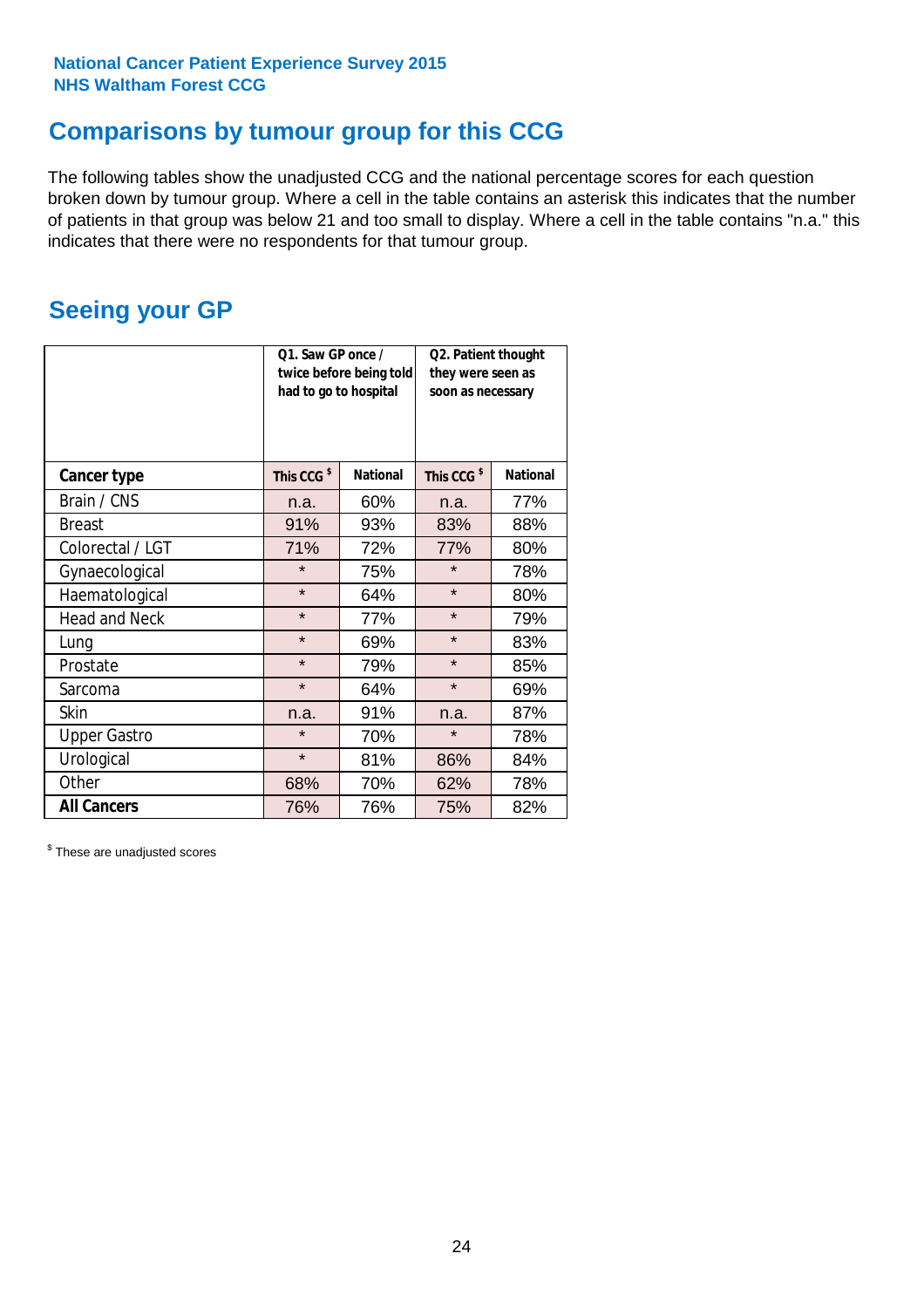# **Diagnostic tests**

|                      | be done was about<br>right | Q6. The length of time<br>waiting for the test to | Q7. Given complete<br>explanation of test<br>results in<br>understandable way |                 |  |  |
|----------------------|----------------------------|---------------------------------------------------|-------------------------------------------------------------------------------|-----------------|--|--|
| <b>Cancer type</b>   | This CCG <sup>\$</sup>     | <b>National</b>                                   | This CCG <sup>\$</sup>                                                        | <b>National</b> |  |  |
| Brain / CNS          | n.a.                       | 87%                                               | n.a.                                                                          | 69%             |  |  |
| <b>Breast</b>        | 89%                        | 90%                                               |                                                                               | 82%             |  |  |
| Colorectal / LGT     | 74%<br>86%                 |                                                   | 68%                                                                           | 81%             |  |  |
| Gynaecological       | $\star$<br>84%             |                                                   | $\star$                                                                       | 76%             |  |  |
| Haematological       | $\star$<br>87%             |                                                   | $\star$                                                                       | 76%             |  |  |
| <b>Head and Neck</b> | $\star$                    | 84%                                               | $\star$                                                                       | 77%             |  |  |
| Lung                 | $\star$                    | 87%                                               | $\star$                                                                       | 78%             |  |  |
| Prostate             | $\star$                    | 85%                                               | $\star$                                                                       | 79%             |  |  |
| Sarcoma              | $\star$                    | 81%                                               | $\star$                                                                       | 77%             |  |  |
| Skin                 | n.a.                       | 89%                                               | n.a.                                                                          | 85%             |  |  |
| <b>Upper Gastro</b>  | $\star$                    | 83%                                               | $\star$                                                                       | 77%             |  |  |
| Urological           | $\star$                    | 85%                                               | $\star$                                                                       | 78%             |  |  |
| Other                | 69%                        | 85%                                               | 71%                                                                           | 76%             |  |  |
| <b>All Cancers</b>   | 80%                        | 87%                                               | 71%                                                                           | 79%             |  |  |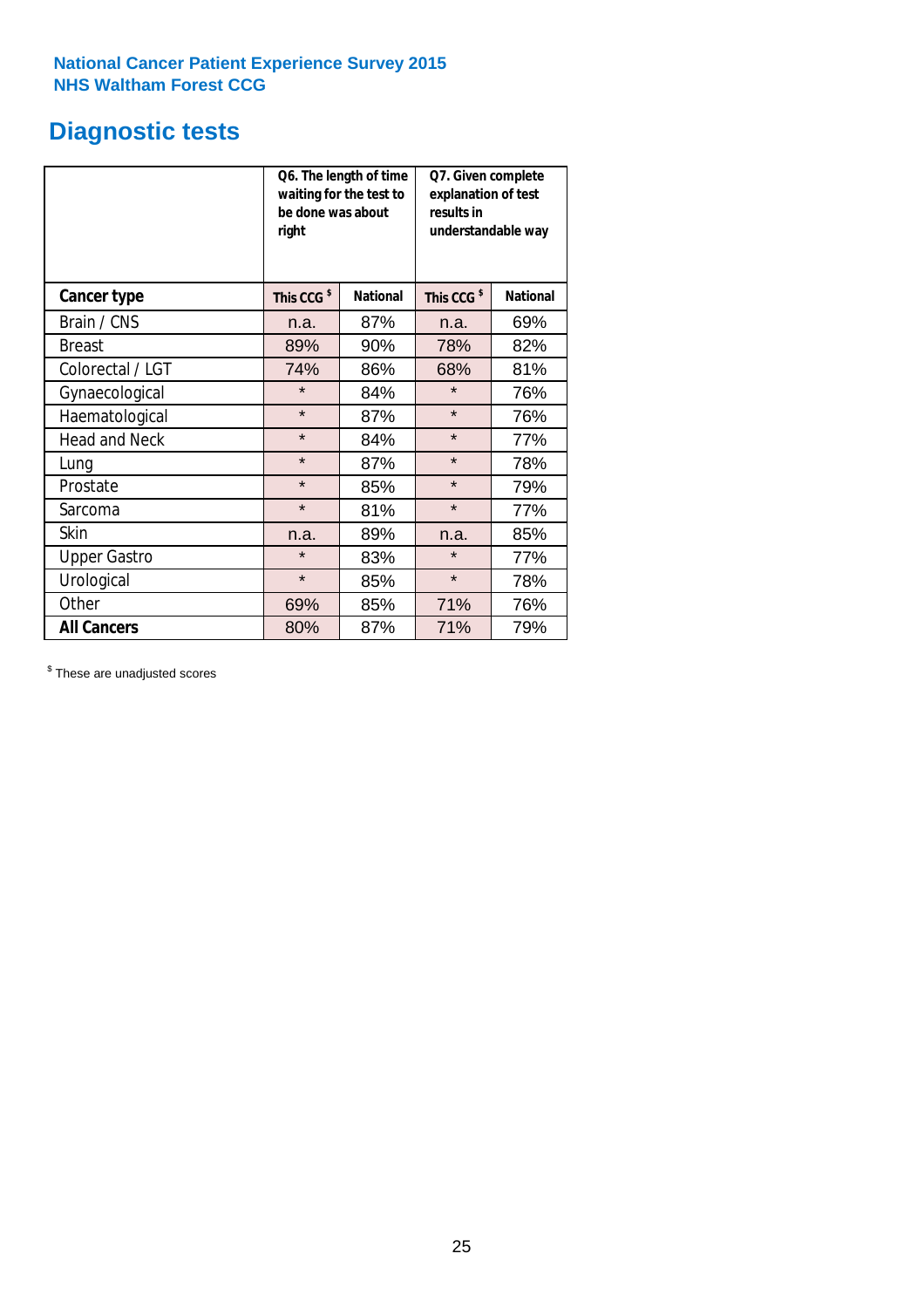### **Finding out what was wrong with you**

|                      | Q8. Patient told they<br>could bring a family<br>member or friend<br>when first told they<br>had cancer |                 | Q9. Patient felt they<br>were told sensitively<br>completely understood<br>that they had cancer<br>the explanation of<br>what was wrong |                 | Q10. Patient           |                 | Q11. Patient given<br>easy to understand<br>written information<br>about the type of<br>cancer they had |                 |
|----------------------|---------------------------------------------------------------------------------------------------------|-----------------|-----------------------------------------------------------------------------------------------------------------------------------------|-----------------|------------------------|-----------------|---------------------------------------------------------------------------------------------------------|-----------------|
| Cancer type          | This CCG <sup>\$</sup>                                                                                  | <b>National</b> | This CCG <sup>\$</sup>                                                                                                                  | <b>National</b> | This CCG <sup>\$</sup> | <b>National</b> | This CCG <sup>\$</sup>                                                                                  | <b>National</b> |
| Brain / CNS          | n.a.                                                                                                    | 85%             | n.a.                                                                                                                                    | 79%             | n.a.                   | 60%             | n.a.                                                                                                    | 62%             |
| <b>Breast</b>        | 76%                                                                                                     | 83%             | 83%                                                                                                                                     | 88%             | 73%                    | 78%             | 80%                                                                                                     | 76%             |
| Colorectal / LGT     | 85%                                                                                                     | 83%             | 81%                                                                                                                                     | 85%             | 71%                    | 79%             | 69%                                                                                                     | 71%             |
| Gynaecological       | $\star$                                                                                                 | 75%             | $\star$                                                                                                                                 | 83%             | $\star$                | 73%             | $\star$                                                                                                 | 69%             |
| Haematological       | $\star$                                                                                                 | 75%             | $\star$                                                                                                                                 | 83%             | $\star$                | 60%             | $\star$                                                                                                 | 74%             |
| <b>Head and Neck</b> | $\star$                                                                                                 | 73%             | $\star$                                                                                                                                 | 85%             | $\star$                | 75%             | $\star$                                                                                                 | 61%             |
| Lung                 | $\star$                                                                                                 | 80%             | $\star$                                                                                                                                 | 83%             | $\star$                | 75%             | $\star$                                                                                                 | 66%             |
| Prostate             | $\star$                                                                                                 | 80%             | $\star$                                                                                                                                 | 84%             | $\star$                | 78%             | $\star$                                                                                                 | 80%             |
| Sarcoma              | $\star$                                                                                                 | 77%             | $\star$                                                                                                                                 | 82%             | $\star$                | 63%             | $\star$                                                                                                 | 61%             |
| Skin                 | n.a.                                                                                                    | 71%             | n.a.                                                                                                                                    | 90%             | n.a.                   | 83%             | n.a.                                                                                                    | 84%             |
| <b>Upper Gastro</b>  | $\star$                                                                                                 | 79%             | $\star$                                                                                                                                 | 79%             | $\star$                | 72%             | $\star$                                                                                                 | 64%             |
| Urological           | $\star$                                                                                                 | 74%             | $\star$                                                                                                                                 | 82%             | $\star$                | 76%             | $\star$                                                                                                 | 71%             |
| Other                | 81%                                                                                                     | 77%             | 70%                                                                                                                                     | 82%             | 65%                    | 72%             | 56%                                                                                                     | 61%             |
| <b>All Cancers</b>   | 80%                                                                                                     | 79%             | 80%                                                                                                                                     | 84%             | 69%                    | 73%             | 65%                                                                                                     | 72%             |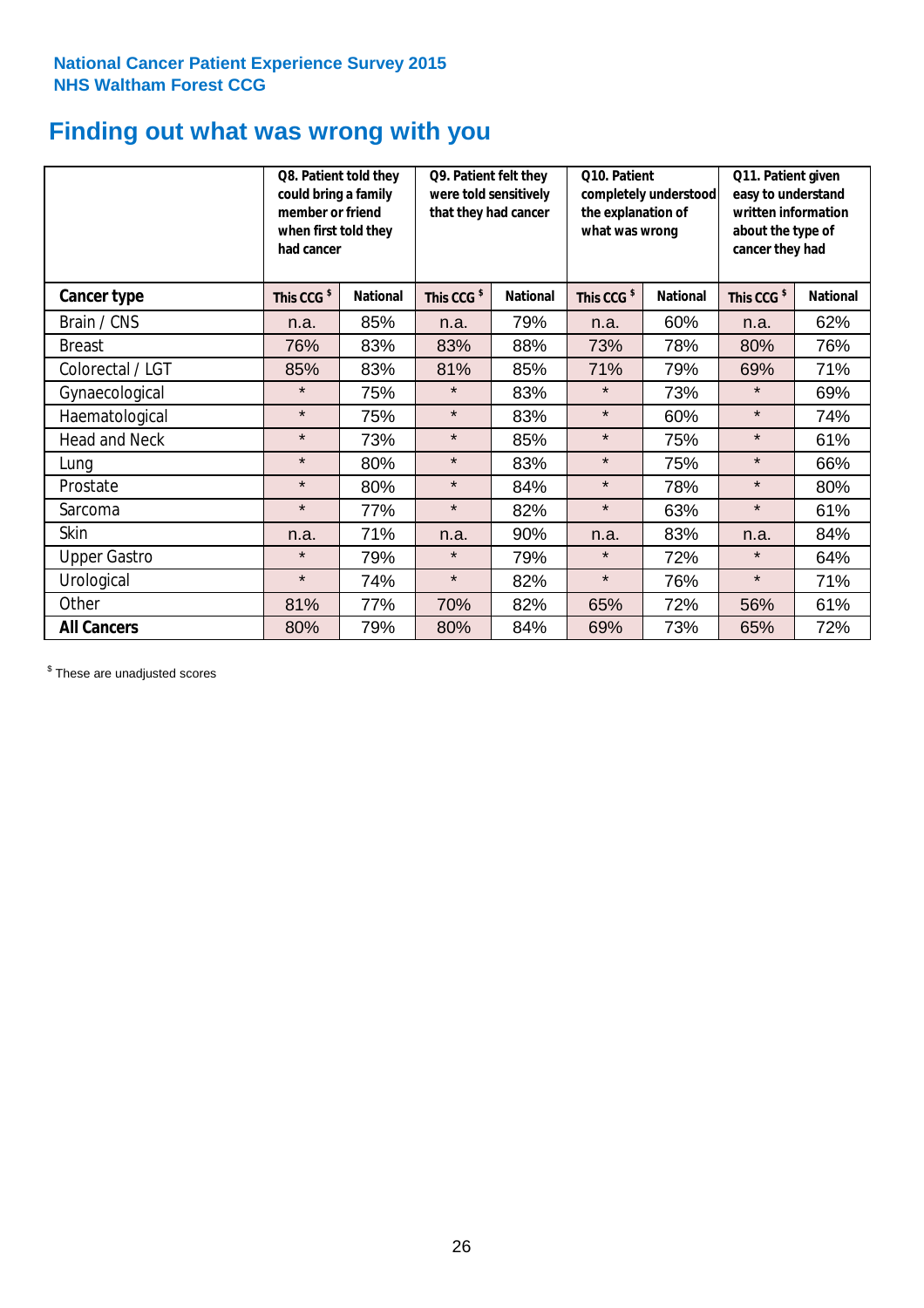### **Deciding the best treatment for you**

|                      | 012. Patient felt that<br>treatment options<br>were completely<br>explained |                 | O13. Possible side<br>understandable way | effects explained in an | Q14. Patient given<br>practical advice and<br>support in dealing with<br>side effects of |                 |
|----------------------|-----------------------------------------------------------------------------|-----------------|------------------------------------------|-------------------------|------------------------------------------------------------------------------------------|-----------------|
| <b>Cancer type</b>   | This CCG <sup>\$</sup>                                                      | <b>National</b> | This CCG <sup>\$</sup>                   | <b>National</b>         | This CCG <sup>\$</sup>                                                                   | <b>National</b> |
| Brain / CNS          | n.a.                                                                        | 80%             | n.a.                                     | 71%                     | n.a.                                                                                     | 62%             |
| <b>Breast</b>        | 89%                                                                         | 84%             | 77%                                      | 76%                     | 57%                                                                                      | 69%             |
| Colorectal / LGT     | 82%                                                                         | 85%             | 63%                                      | 75%                     |                                                                                          | 68%             |
| Gynaecological       | $\star$                                                                     | 84%             | $\star$<br>76%                           |                         | $\star$                                                                                  | 68%             |
| Haematological       | $\star$                                                                     | 81%             | $\star$                                  | 69%                     |                                                                                          | 65%             |
| <b>Head and Neck</b> | $\star$                                                                     | 85%             | $\star$                                  | 72%                     | $\star$                                                                                  | 67%             |
| Lung                 | $\star$                                                                     | 84%             | $\star$                                  | 74%                     | $\star$                                                                                  | 69%             |
| Prostate             | $\star$                                                                     | 80%             | $\star$                                  | 71%                     | $\star$                                                                                  | 61%             |
| Sarcoma              | $\star$                                                                     | 82%             | $\star$                                  | 75%                     | $\star$                                                                                  | 66%             |
| Skin                 | n.a.                                                                        | 88%             | n.a.                                     | 75%                     | n.a.                                                                                     | 74%             |
| <b>Upper Gastro</b>  | $\star$                                                                     | 83%             | $\star$                                  | 72%                     | $\star$                                                                                  | 66%             |
| Urological           | $\star$                                                                     | 80%             | $\star$                                  | 69%                     | $\star$                                                                                  | 61%             |
| Other                | 69%                                                                         | 80%             | 61%                                      | 72%                     | 47%                                                                                      | 64%             |
| <b>All Cancers</b>   | 79%                                                                         | 83%             | 70%                                      | 73%                     | 55%                                                                                      | 66%             |

|                      | in the future          | Q15. Patient definitely<br>told about side effects<br>that could affect them | Q16. Patient definitely<br>involved in decisions<br>about care and<br>treatment |                 |  |
|----------------------|------------------------|------------------------------------------------------------------------------|---------------------------------------------------------------------------------|-----------------|--|
| <b>Cancer type</b>   | This CCG <sup>\$</sup> | <b>National</b>                                                              | This CCG <sup>\$</sup>                                                          | <b>National</b> |  |
| Brain / CNS          | n.a.                   | 56%                                                                          | n.a.                                                                            | 74%             |  |
| <b>Breast</b>        | 69%                    | 55%                                                                          | 66%                                                                             | 79%             |  |
| Colorectal / LGT     | 61%                    | 56%                                                                          | 77%                                                                             | 79%             |  |
| Gynaecological       | $\star$<br>54%         |                                                                              | $\star$                                                                         | 76%             |  |
| Haematological       | $\star$<br>50%         |                                                                              | $\star$                                                                         | 77%             |  |
| <b>Head and Neck</b> | $\star$                | 58%                                                                          | $\star$                                                                         | 76%             |  |
| Lung                 | $\star$                | 54%                                                                          | $\star$                                                                         | 78%             |  |
| Prostate             | $\star$                | 63%                                                                          | $\star$                                                                         | 79%             |  |
| Sarcoma              | $\star$                | 54%                                                                          | $\star$                                                                         | 77%             |  |
| <b>Skin</b>          | n.a.                   | 66%                                                                          | n.a.                                                                            | 86%             |  |
| <b>Upper Gastro</b>  | $\star$                | 53%                                                                          | $\star$                                                                         | 77%             |  |
| Urological           | $\star$                | 52%                                                                          | $\star$                                                                         | 75%             |  |
| Other                | 44%                    | 51%                                                                          | 60%                                                                             | 75%             |  |
| <b>All Cancers</b>   | 58%                    | 54%                                                                          | 65%                                                                             | 78%             |  |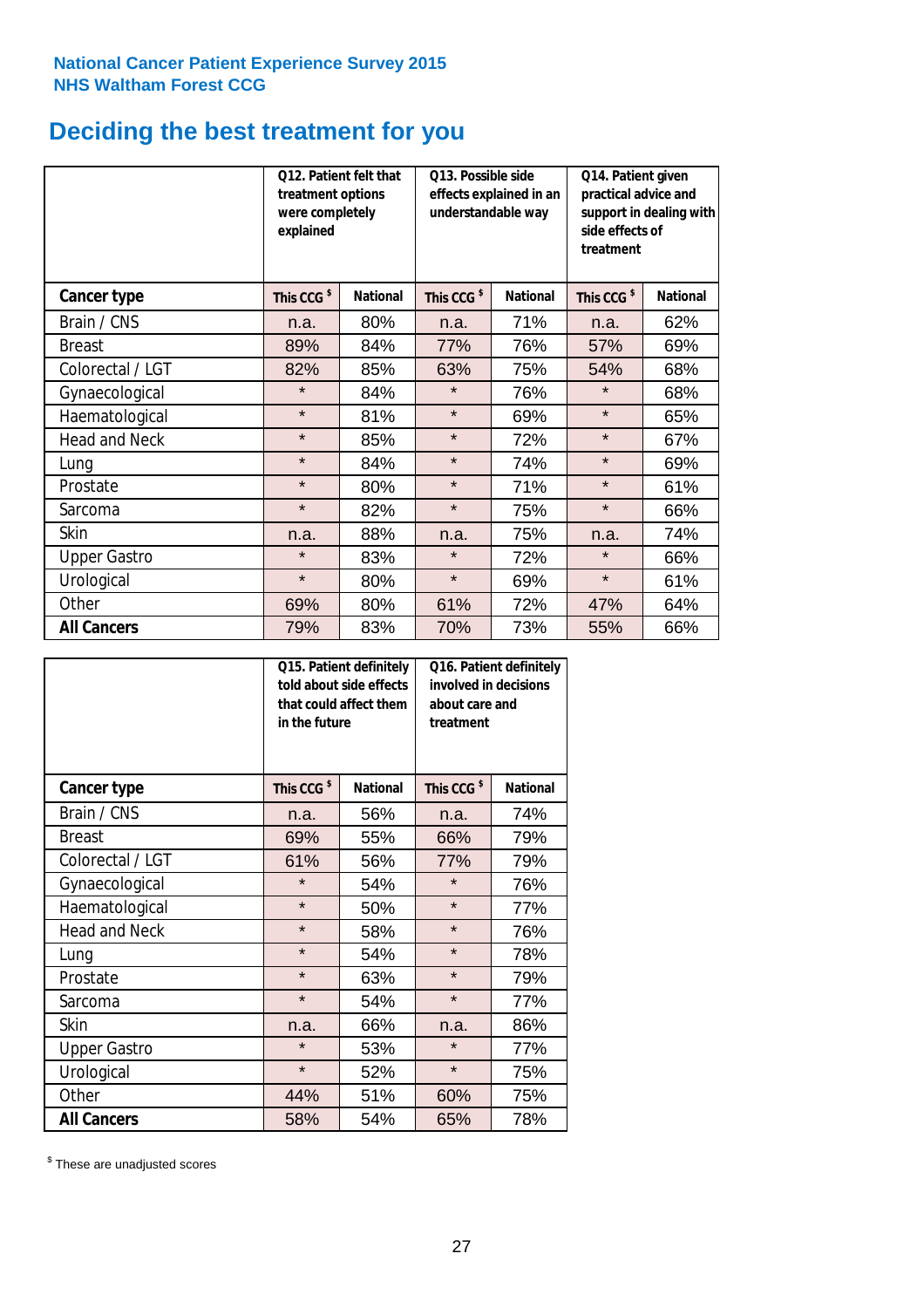# **Clinical Nurse Specialist**

|                      | would support them<br>through their<br>treatment | Q17. Patient given the<br>name of the CNS who | Q18. Patient found it<br>easy to contact their<br><b>CNS</b> |                 | <b>Q19. Get</b><br>understandable<br>answers to important<br>questions all or most<br>of the time |                 |  |
|----------------------|--------------------------------------------------|-----------------------------------------------|--------------------------------------------------------------|-----------------|---------------------------------------------------------------------------------------------------|-----------------|--|
| <b>Cancer type</b>   | This CCG <sup>\$</sup>                           | <b>National</b>                               | This CCG <sup>\$</sup>                                       | <b>National</b> | This CCG <sup>\$</sup>                                                                            | <b>National</b> |  |
| Brain / CNS          | n.a.                                             | 95%                                           | n.a.                                                         | 84%             | n.a.                                                                                              | 85%             |  |
| <b>Breast</b>        | 96%                                              | 94%                                           | 87%                                                          | 85%             | 93%                                                                                               | 88%             |  |
| Colorectal / LGT     | 97%                                              | 91%                                           | 75%                                                          | 88%             | 86%                                                                                               | 90%             |  |
| Gynaecological       | $\star$                                          | 93%                                           | $\star$                                                      | 86%             | $\star$                                                                                           | 87%             |  |
| Haematological       | $\star$                                          | 89%                                           | $\star$                                                      | 89%             | $\star$                                                                                           | 90%             |  |
| <b>Head and Neck</b> | $\star$                                          | 88%                                           | $\star$                                                      | 86%             | $\star$                                                                                           | 88%             |  |
| Lung                 | $\star$                                          | 93%                                           | $\star$                                                      | 89%             | $\star$                                                                                           | 89%             |  |
| Prostate             | $\star$                                          | 89%                                           | $\star$                                                      | 83%             | $\star$                                                                                           | 88%             |  |
| Sarcoma              | $\star$                                          | 87%                                           | $\star$                                                      | 86%             | $\star$                                                                                           | 88%             |  |
| Skin                 | n.a.                                             | 88%                                           | n.a.                                                         | 90%             | n.a.                                                                                              | 92%             |  |
| <b>Upper Gastro</b>  | $\star$                                          | 92%                                           | $\star$                                                      | 87%             | $\star$                                                                                           | 88%             |  |
| Urological           | $\star$                                          | 80%                                           | $\star$                                                      | 85%             | $\star$                                                                                           | 88%             |  |
| Other                | 79%                                              | 86%                                           | 84%                                                          | 86%             | 68%                                                                                               | 87%             |  |
| <b>All Cancers</b>   | 89%                                              | 90%                                           | 80%                                                          | 87%             | 84%                                                                                               | 88%             |  |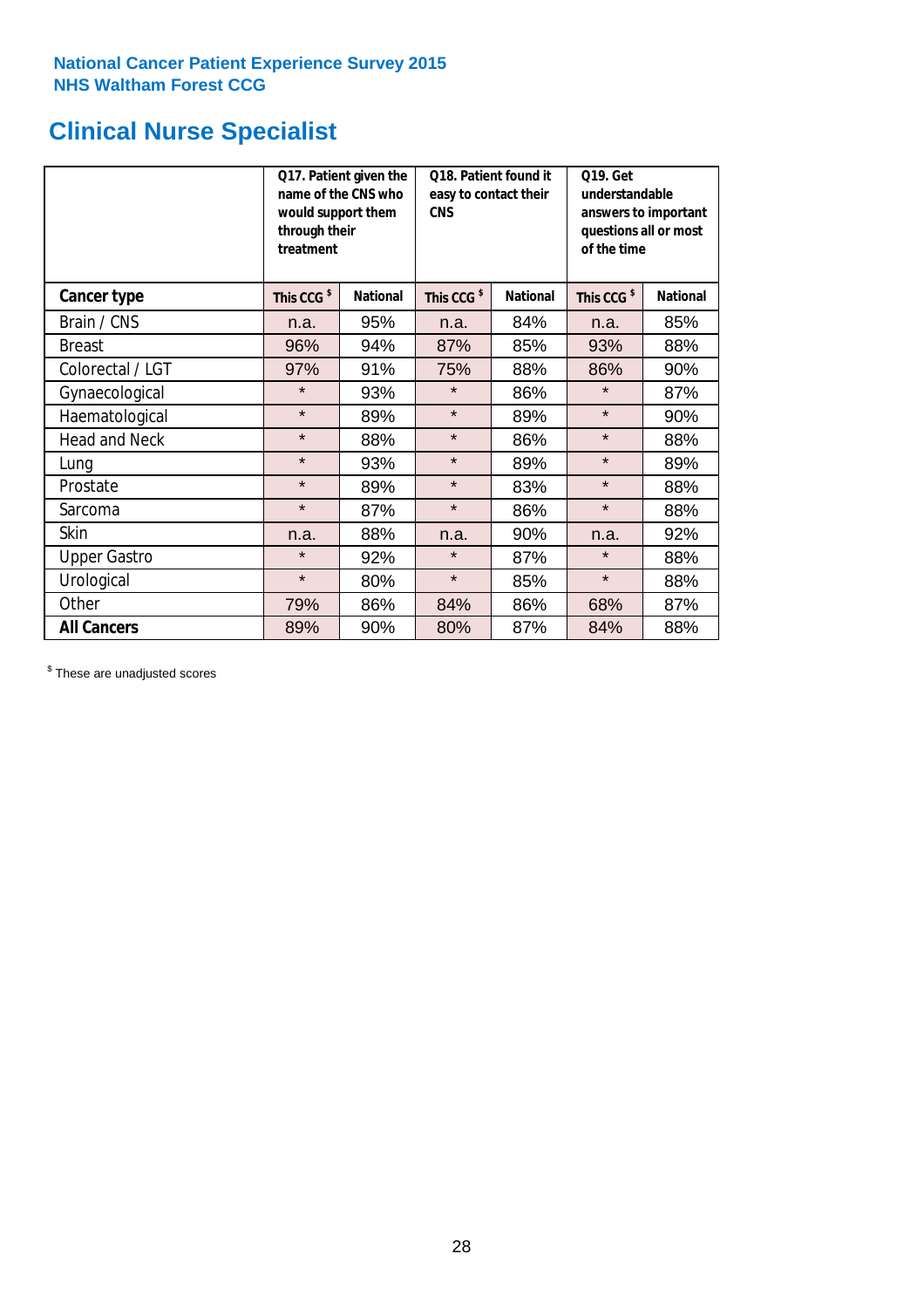# **Support for people with cancer**

|                      | Q20. Hospital staff<br>gave information | about support groups | Q21. Hospital staff<br>gave information<br>about impact cancer<br>could have on day to<br>day activities |                 | Q22. Hospital staff<br>gave information on<br>getting financial help |                 | Q23. Hospital staff told<br>patient they could get<br>free prescriptions |                 |  |
|----------------------|-----------------------------------------|----------------------|----------------------------------------------------------------------------------------------------------|-----------------|----------------------------------------------------------------------|-----------------|--------------------------------------------------------------------------|-----------------|--|
| <b>Cancer type</b>   | This CCG <sup>\$</sup>                  | <b>National</b>      | This CCG <sup>\$</sup>                                                                                   | <b>National</b> | This CCG <sup>\$</sup>                                               | <b>National</b> | This CCG <sup>\$</sup>                                                   | <b>National</b> |  |
| Brain / CNS          | n.a.                                    | 85%                  | n.a.                                                                                                     | 80%             | n.a.                                                                 | 72%             | n.a.                                                                     | 79%             |  |
| <b>Breast</b>        | 76%                                     | 88%                  | 74%                                                                                                      | 85%             | 47%                                                                  | 60%             | 71%                                                                      | 80%             |  |
| Colorectal / LGT     | 88%                                     | 82%                  | $\star$                                                                                                  | 82%             | $\star$                                                              | 52%             | $\star$                                                                  | 83%             |  |
| Gynaecological       | $\star$                                 | 83%                  | $\star$                                                                                                  | 81%             | $\star$                                                              | 58%             | $\star$                                                                  | 76%             |  |
| Haematological       | $\star$                                 | 82%                  | $\star$                                                                                                  | 82%             | $\star$                                                              | 56%             | $\star$                                                                  | 86%             |  |
| <b>Head and Neck</b> | $\star$                                 | 83%                  | $\star$                                                                                                  | 80%             | $\star$                                                              | 55%             | $\star$                                                                  | 80%             |  |
| Lung                 | $\star$                                 | 82%                  | $\star$                                                                                                  | 80%             | $\star$                                                              | 68%             | $\star$                                                                  | 85%             |  |
| Prostate             | $\star$                                 | 85%                  | $\star$                                                                                                  | 81%             | $\star$                                                              | 41%             | $\star$                                                                  | 76%             |  |
| Sarcoma              | $\star$                                 | 82%                  | $\star$                                                                                                  | 80%             | n.a.                                                                 | 57%             | $\star$                                                                  | 75%             |  |
| Skin                 | n.a.                                    | 85%                  | n.a.                                                                                                     | 85%             | n.a.                                                                 | 51%             | n.a.                                                                     | 65%             |  |
| <b>Upper Gastro</b>  | $\star$                                 | 82%                  | $\star$                                                                                                  | 78%             | $\star$                                                              | 57%             | $\star$                                                                  | 83%             |  |
| Urological           | $\star$                                 | 71%                  | $\star$                                                                                                  | 70%             | $\star$                                                              | 33%             | $\star$                                                                  | 69%             |  |
| Other                | 76%                                     | 80%                  | 70%                                                                                                      | 77%             | 48%                                                                  | 53%             | 73%                                                                      | 79%             |  |
| <b>All Cancers</b>   | 76%                                     | 83%                  | 75%                                                                                                      | 81%             | 44%                                                                  | 55%             | 72%                                                                      | 80%             |  |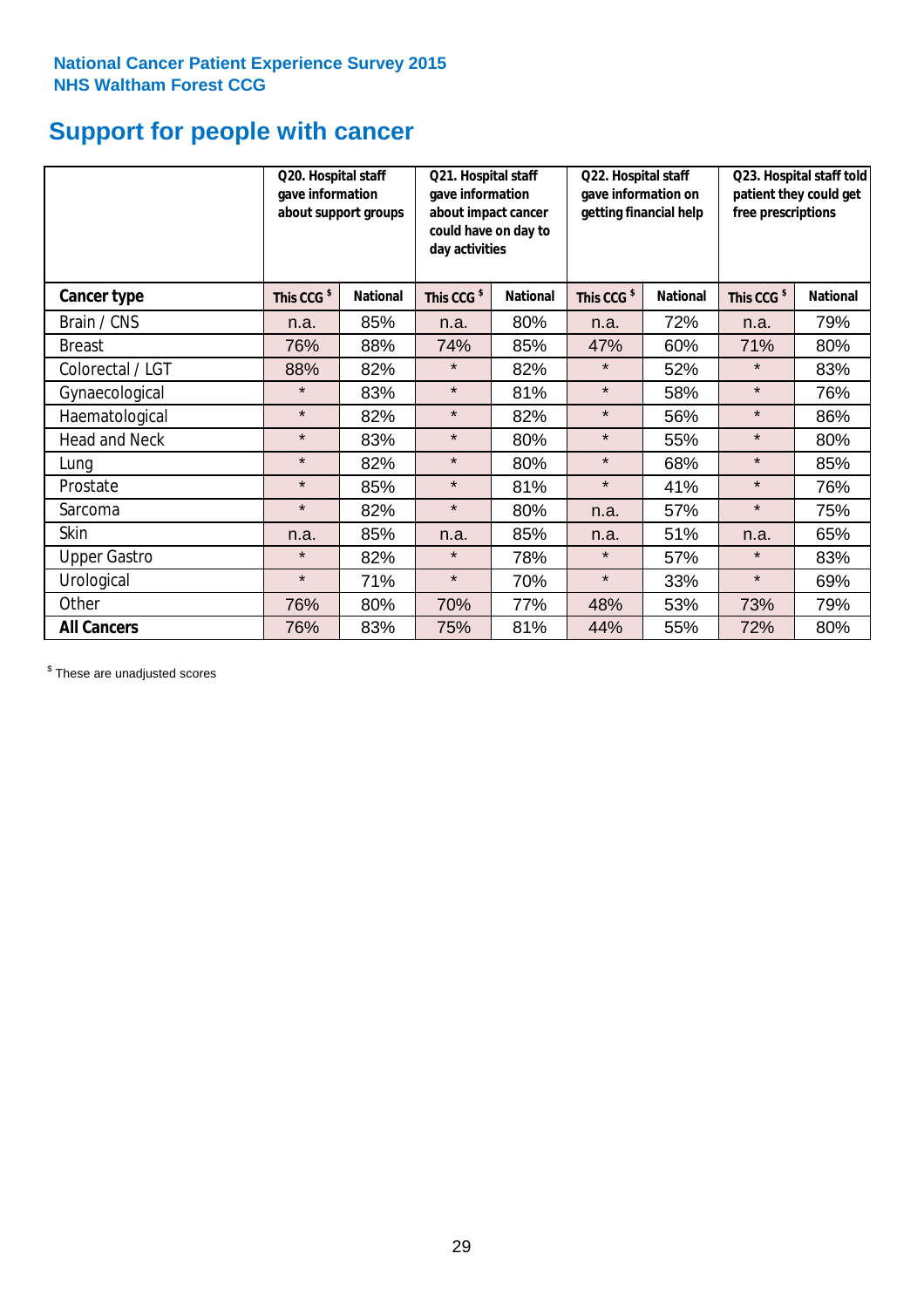### **Operations**

|                      | Q26. Staff explained<br>how operation had<br>gone in<br>understandable way |                 |  |  |
|----------------------|----------------------------------------------------------------------------|-----------------|--|--|
| <b>Cancer type</b>   | This CCG <sup>\$</sup>                                                     | <b>National</b> |  |  |
| Brain / CNS          | n.a.                                                                       | 75%             |  |  |
| <b>Breast</b>        | 81%                                                                        | 77%             |  |  |
| Colorectal / LGT     | $\star$                                                                    | 81%             |  |  |
| Gynaecological       | $\star$                                                                    | 79%             |  |  |
| Haematological       | $\star$<br>75%                                                             |                 |  |  |
| <b>Head and Neck</b> | $\star$                                                                    | 77%             |  |  |
| Lung                 | $\star$                                                                    | 76%             |  |  |
| Prostate             | $\star$                                                                    | 76%             |  |  |
| Sarcoma              | n.a.                                                                       | 80%             |  |  |
| Skin                 | n.a.                                                                       | 84%             |  |  |
| <b>Upper Gastro</b>  | $\star$                                                                    | 81%             |  |  |
| Urological           | $\star$                                                                    | 74%             |  |  |
| Other                | 74%                                                                        | 78%             |  |  |
| <b>All Cancers</b>   | 76%                                                                        | 78%             |  |  |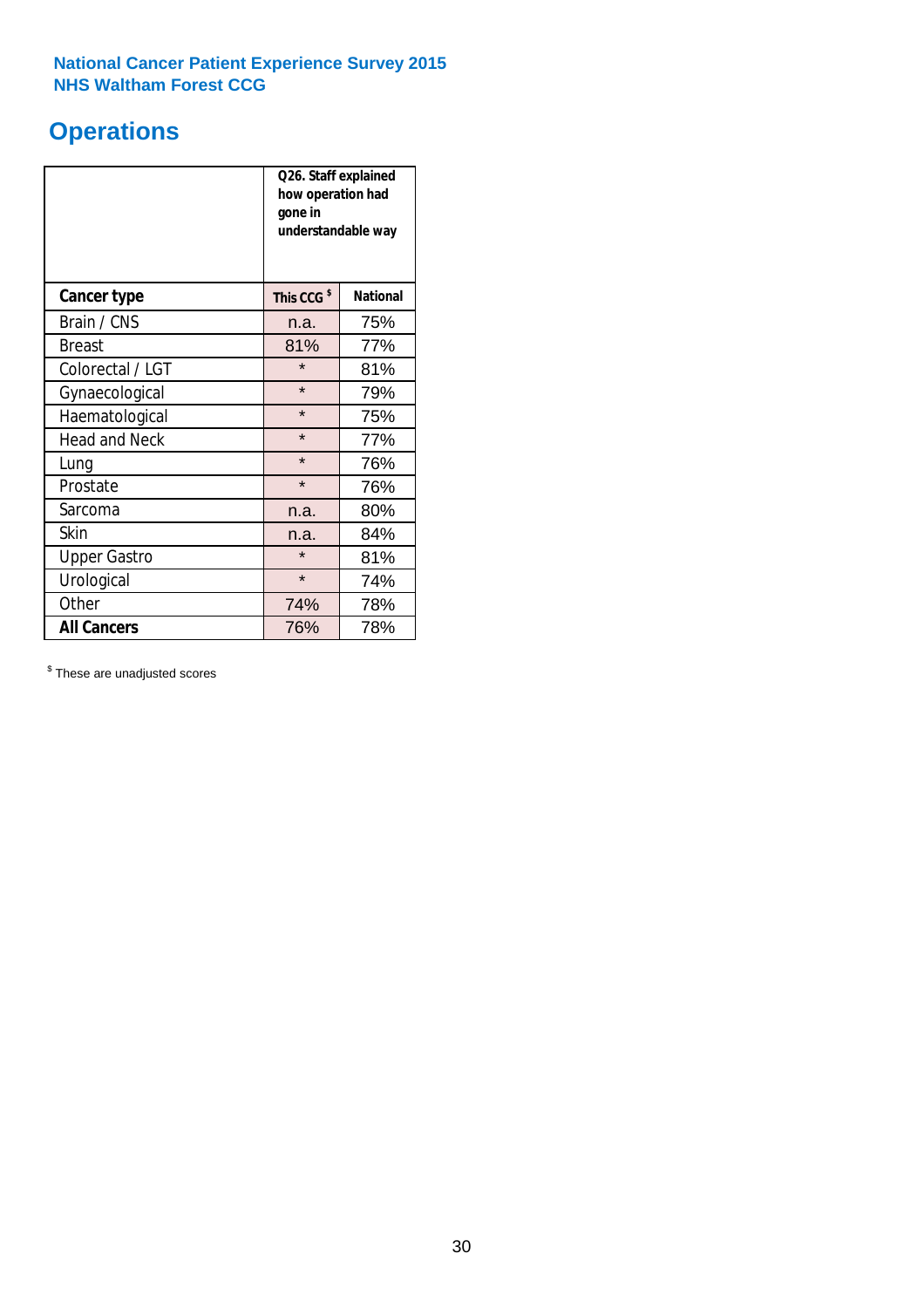### **Hospital care as an inpatient (Part 1 of 2)**

|                      | or nurses did not talk<br>they were not there | Q28. Groups of doctors<br>in front of patient as if | Q29. Patient had<br>confidence and trust in<br>all doctors treating<br>them |                 | Q30. Patient's family<br>or someone close<br>definitely had<br>doctor | opportunity to talk to | Q31. Patient had<br>confidence and trust in  <br>all ward nurses |                 |  |
|----------------------|-----------------------------------------------|-----------------------------------------------------|-----------------------------------------------------------------------------|-----------------|-----------------------------------------------------------------------|------------------------|------------------------------------------------------------------|-----------------|--|
| Cancer type          | This CCG <sup>\$</sup>                        | <b>National</b>                                     | This CCG <sup>\$</sup>                                                      | <b>National</b> | This CCG <sup>\$</sup>                                                | <b>National</b>        | This CCG <sup>\$</sup>                                           | <b>National</b> |  |
| Brain / CNS          | n.a.                                          | 68%                                                 | n.a.                                                                        | 78%             | n.a.                                                                  | 65%                    | n.a.                                                             | 67%             |  |
| <b>Breast</b>        | 86%                                           | 89%                                                 | 88%                                                                         | 86%             | 68%                                                                   | 73%                    | 60%                                                              | 74%             |  |
| Colorectal / LGT     | 83%                                           | 75%                                                 | 74%                                                                         | 85%             | $\star$                                                               | 72%                    | 39%                                                              | 68%             |  |
| Gynaecological       | $\star$                                       | 84%                                                 | $\star$                                                                     | 86%             | $\star$                                                               | 71%                    | $\star$                                                          | 69%             |  |
| Haematological       | $\star$                                       | 80%                                                 | $\star$                                                                     | 81%             | $\star$                                                               | 75%                    | $\star$                                                          | 73%             |  |
| <b>Head and Neck</b> | $\star$                                       | 79%                                                 | $\star$                                                                     | 85%             | $\star$                                                               | 73%                    | $\star$                                                          | 72%             |  |
| Lung                 | $\star$                                       | 75%                                                 | $\star$                                                                     | 82%             | $\star$                                                               | 71%                    | $\star$                                                          | 73%             |  |
| Prostate             | $\star$                                       | 84%                                                 | $\star$                                                                     | 87%             | $\star$                                                               | 72%                    | $\star$                                                          | 75%             |  |
| Sarcoma              | $\star$                                       | 82%                                                 | $\star$                                                                     | 85%             | $\star$                                                               | 75%                    | $\star$                                                          | 70%             |  |
| Skin                 | n.a.                                          | 85%                                                 | n.a.                                                                        | 90%             | n.a.                                                                  | 79%                    | n.a.                                                             | 84%             |  |
| <b>Upper Gastro</b>  | $\star$                                       | 75%                                                 | $\star$                                                                     | 83%             | $\star$                                                               | 72%                    | $\star$                                                          | 70%             |  |
| Urological           | $\star$                                       | 80%                                                 | $\star$                                                                     | 84%             | $\star$                                                               | 67%                    | $\star$                                                          | 75%             |  |
| Other                | 85%                                           | 79%                                                 | 80%                                                                         | 79%             | 63%                                                                   | 70%                    | 54%                                                              | 69%             |  |
| <b>All Cancers</b>   | 81%                                           | 81%                                                 | 79%                                                                         | 84%             | 66%                                                                   | 72%                    | 57%                                                              | 72%             |  |

|                      | Q32. Always / nearly<br>always enough nurses<br>on duty |                 | Q33. All staff asked<br>patient what name<br>they preferred to be<br>called by |                 | Q34. Always given<br>enough privacy when<br>discussing condition or<br>treatment |                 | Q35. Patient was able<br>to discuss worries or<br>fears with staff during<br>visit |                 |
|----------------------|---------------------------------------------------------|-----------------|--------------------------------------------------------------------------------|-----------------|----------------------------------------------------------------------------------|-----------------|------------------------------------------------------------------------------------|-----------------|
| <b>Cancer type</b>   | This CCG <sup>\$</sup>                                  | <b>National</b> | This CCG <sup>\$</sup>                                                         | <b>National</b> | This CCG <sup>\$</sup>                                                           | <b>National</b> | This CCG <sup>\$</sup>                                                             | <b>National</b> |
| Brain / CNS          | n.a.                                                    | 64%             | n.a.                                                                           | 69%             | n.a.                                                                             | 80%             | n.a.                                                                               | 44%             |
| <b>Breast</b>        | 51%                                                     | 69%             | 35%                                                                            | 60%             | 79%                                                                              | 86%             | 35%                                                                                | 53%             |
| Colorectal / LGT     | 65%                                                     | 61%             | 41%                                                                            | 70%             | 83%                                                                              | 84%             | $\star$                                                                            | 54%             |
| Gynaecological       | $\star$                                                 | 65%             | $\star$                                                                        | 63%             | $\star$                                                                          | 82%             | $\star$                                                                            | 50%             |
| Haematological       | $\star$                                                 | 63%             | $\star$                                                                        | 67%             | $\star$                                                                          | 86%             | $\star$                                                                            | 55%             |
| <b>Head and Neck</b> | $\star$                                                 | 67%             | $\star$                                                                        | 66%             | $\star$                                                                          | 85%             | $\star$                                                                            | 50%             |
| Lung                 | $\star$                                                 | 68%             | $\star$                                                                        | 71%             | $\star$                                                                          | 84%             | $\star$                                                                            | 49%             |
| Prostate             | $\star$                                                 | 71%             | $\star$                                                                        | 67%             | $\star$                                                                          | 87%             | $\star$                                                                            | 52%             |
| Sarcoma              | $\star$                                                 | 68%             | $\star$                                                                        | 71%             | $\star$                                                                          | 87%             | $\star$                                                                            | 52%             |
| Skin                 | n.a.                                                    | 81%             | n.a.                                                                           | 67%             | n.a.                                                                             | 89%             | n.a.                                                                               | 61%             |
| <b>Upper Gastro</b>  | $\star$                                                 | 62%             | $\star$                                                                        | 75%             | $\star$                                                                          | 83%             | $\star$                                                                            | 53%             |
| Urological           | $\star$                                                 | 68%             | $\star$                                                                        | 71%             | $\star$                                                                          | 84%             | $\star$                                                                            | 46%             |
| Other                | 44%                                                     | 62%             | 46%                                                                            | 66%             | 76%                                                                              | 82%             | 52%                                                                                | 48%             |
| <b>All Cancers</b>   | 51%                                                     | 66%             | 44%                                                                            | 67%             | 82%                                                                              | 85%             | 37%                                                                                | 52%             |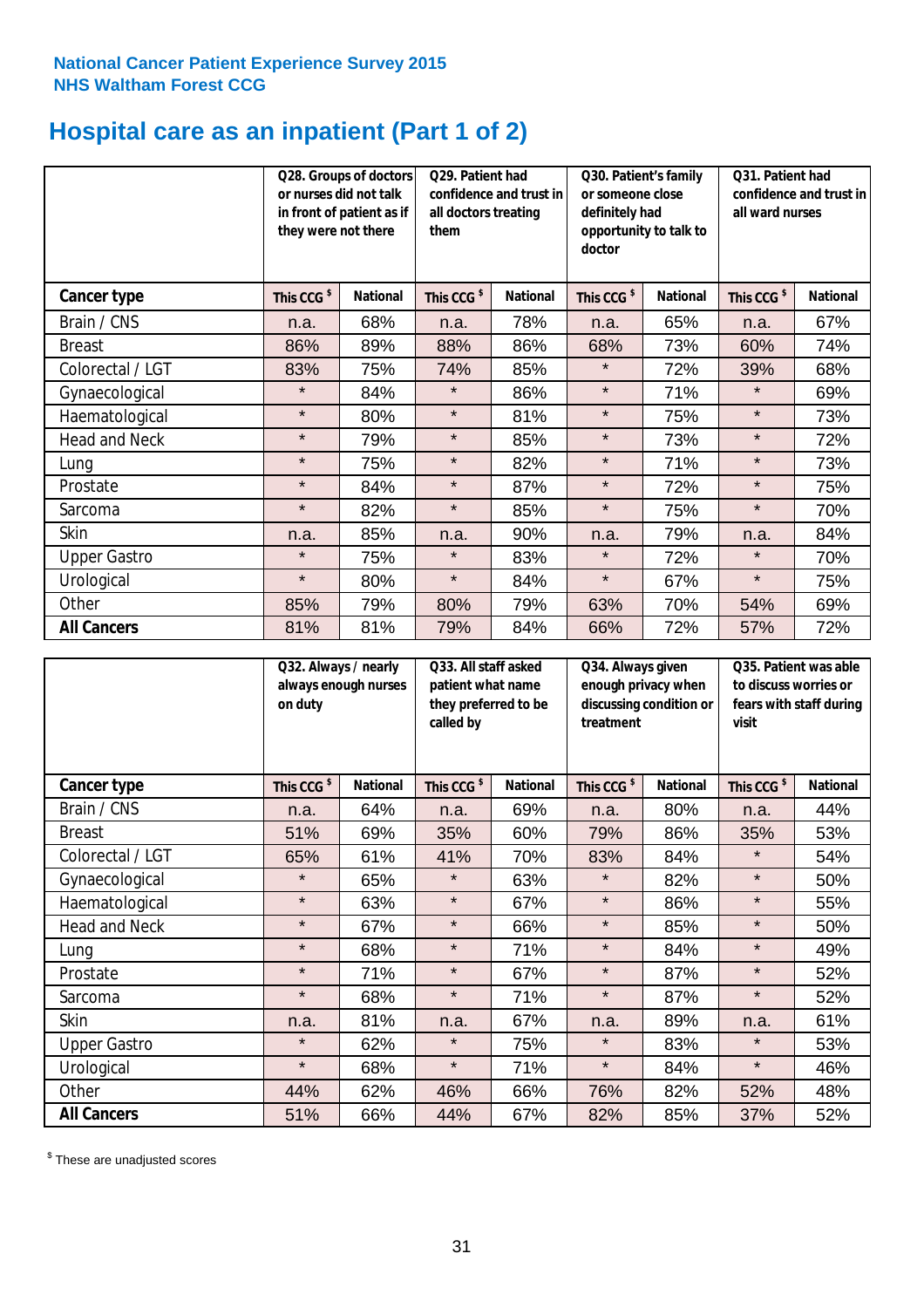### **Hospital care as an inpatient (Part 2 of 2)**

|                      | Q36. Hospital staff<br>definitely did<br>everything to help<br>control pain |                 | Q37. Always treated<br>Q38. Given clear<br>with respect and<br>written information<br>dignity by staff<br>about what should /<br>should not do post<br>discharge |                 | Q39. Staff told patient<br>who to contact if<br>worried post discharge |                 |                        |                 |
|----------------------|-----------------------------------------------------------------------------|-----------------|------------------------------------------------------------------------------------------------------------------------------------------------------------------|-----------------|------------------------------------------------------------------------|-----------------|------------------------|-----------------|
| Cancer type          | This CCG <sup>\$</sup>                                                      | <b>National</b> | This CCG <sup>\$</sup>                                                                                                                                           | <b>National</b> | This CCG <sup>\$</sup>                                                 | <b>National</b> | This CCG <sup>\$</sup> | <b>National</b> |
| Brain / CNS          | n.a.                                                                        | 82%             | n.a.                                                                                                                                                             | 84%             | n.a.                                                                   | 79%             | n.a.                   | 91%             |
| <b>Breast</b>        | 81%                                                                         | 86%             | 72%                                                                                                                                                              | 88%             | 85%                                                                    | 90%             | 90%                    | 95%             |
| Colorectal / LGT     | $\star$                                                                     | 84%             | 83%                                                                                                                                                              | 86%             | 67%                                                                    | 83%             | 87%                    | 94%             |
| Gynaecological       | $\star$                                                                     | 83%             | $\star$                                                                                                                                                          | 85%             | $\star$                                                                | 86%             | $\star$                | 93%             |
| Haematological       | $\star$                                                                     | 84%             | $\star$                                                                                                                                                          | 89%             | $\star$                                                                | 79%             | $\star$                | 95%             |
| <b>Head and Neck</b> | $\star$                                                                     | 84%             | $\star$                                                                                                                                                          | 88%             | $\star$                                                                | 86%             | $\star$                | 92%             |
| Lung                 | $\star$                                                                     | 83%             | $\star$                                                                                                                                                          | 87%             | $\star$                                                                | 81%             | $\star$                | 92%             |
| Prostate             | $\star$                                                                     | 85%             | $\star$                                                                                                                                                          | 91%             | $\star$                                                                | 87%             | $\star$                | 94%             |
| Sarcoma              | $\star$                                                                     | 86%             | $\star$                                                                                                                                                          | 91%             | $\star$                                                                | 83%             | $\star$                | 94%             |
| Skin                 | n.a.                                                                        | 88%             | n.a.                                                                                                                                                             | 93%             | n.a.                                                                   | 91%             | n.a.                   | 97%             |
| <b>Upper Gastro</b>  | $\star$                                                                     | 83%             | $\star$                                                                                                                                                          | 86%             | $\star$                                                                | 79%             | $\star$                | 93%             |
| Urological           | $\star$                                                                     | 80%             | $\star$                                                                                                                                                          | 88%             | $\star$                                                                | 83%             | $\star$                | 90%             |
| Other                | 65%                                                                         | 82%             | 76%                                                                                                                                                              | 85%             | 73%                                                                    | 80%             | 69%                    | 92%             |
| <b>All Cancers</b>   | 72%                                                                         | 84%             | 78%                                                                                                                                                              | 87%             | 74%                                                                    | 84%             | 83%                    | 94%             |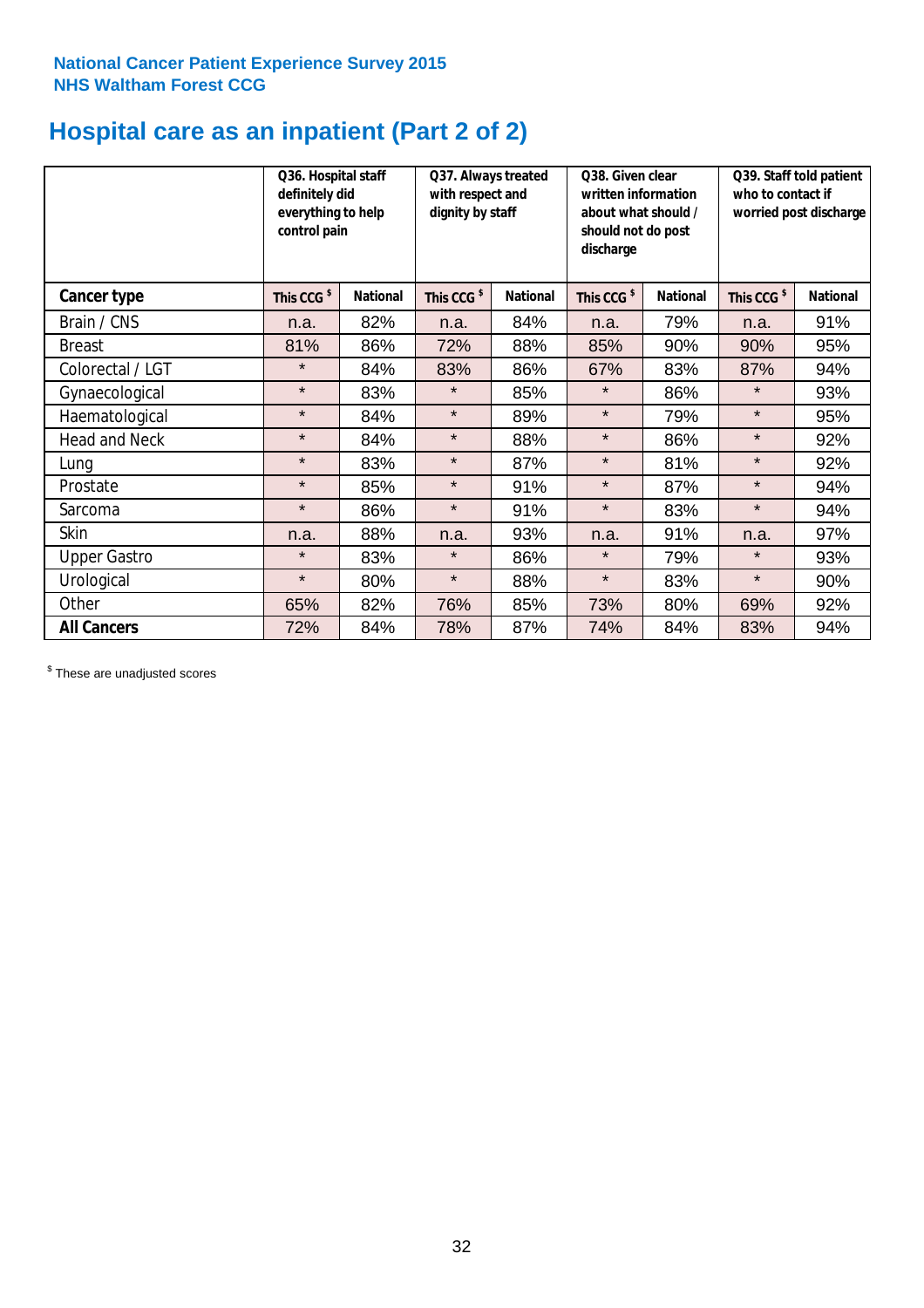### **Hospital care as a day patient / outpatient**

|                      | to discuss worries or<br>visit | Q41. Patient was able<br>fears with staff during | Q42. Doctor had the<br>right notes and other<br>documentation with<br>them |                 | Q44. Beforehand<br>patient had all<br>information needed<br>about radiotherapy<br>treatment |                 | Q45. Patient given<br>understandable<br>information about<br>whether radiotherapy<br>was working |                 |
|----------------------|--------------------------------|--------------------------------------------------|----------------------------------------------------------------------------|-----------------|---------------------------------------------------------------------------------------------|-----------------|--------------------------------------------------------------------------------------------------|-----------------|
| Cancer type          | This CCG <sup>\$</sup>         | <b>National</b>                                  | This CCG <sup>\$</sup>                                                     | <b>National</b> | This CCG <sup>\$</sup>                                                                      | <b>National</b> | This CCG <sup>\$</sup>                                                                           | <b>National</b> |
| Brain / CNS          | n.a.                           | 65%                                              | n.a.                                                                       | 94%             | n.a.                                                                                        | 85%             | n.a.                                                                                             | 52%             |
| <b>Breast</b>        | 59%                            | 70%                                              | 92%                                                                        | 95%             | 83%                                                                                         | 87%             | 74%                                                                                              | 60%             |
| Colorectal / LGT     | 71%                            | 73%                                              | 83%                                                                        | 95%             | $\star$                                                                                     | 85%             | $\star$                                                                                          | 55%             |
| Gynaecological       | $\star$                        | 70%                                              | $\star$                                                                    | 96%             | $\star$                                                                                     | 85%             | $\star$                                                                                          | 64%             |
| Haematological       | $\star$                        | 74%                                              | $\star$                                                                    | 97%             | $\star$                                                                                     | 82%             | $\star$                                                                                          | 64%             |
| <b>Head and Neck</b> | $\star$                        | 69%                                              | $\star$                                                                    | 95%             | $\star$                                                                                     | 86%             | $\star$                                                                                          | 60%             |
| Lung                 | $\star$                        | 69%                                              | $\star$                                                                    | 96%             | $\star$                                                                                     | 86%             | $\star$                                                                                          | 59%             |
| Prostate             | $\star$                        | 69%                                              | $\star$                                                                    | 95%             | $\star$                                                                                     | 88%             | $\star$                                                                                          | 61%             |
| Sarcoma              | $\star$                        | 68%                                              | $\star$                                                                    | 97%             | $\star$                                                                                     | 88%             | $\star$                                                                                          | 63%             |
| Skin                 | n.a.                           | 73%                                              | n.a.                                                                       | 96%             | n.a.                                                                                        | 81%             | n.a.                                                                                             | 63%             |
| <b>Upper Gastro</b>  | $\star$                        | 68%                                              | $\star$                                                                    | 95%             | $\star$                                                                                     | 85%             | $\star$                                                                                          | 57%             |
| Urological           | $\star$                        | 65%                                              | $\star$                                                                    | 95%             | $\star$                                                                                     | 81%             | $\star$                                                                                          | 53%             |
| Other                | 65%                            | 67%                                              | 88%                                                                        | 95%             | $\star$                                                                                     | 83%             | $\star$                                                                                          | 59%             |
| <b>All Cancers</b>   | 65%                            | 70%                                              | 90%                                                                        | 96%             | 83%                                                                                         | 86%             | 69%                                                                                              | 60%             |

|                      | Q47. Beforehand<br>patient had all<br>information needed<br>about chemotherapy<br>treatment | Q48. Patient given<br>understandable<br>information about<br>chemotherapy was |                        |                 |
|----------------------|---------------------------------------------------------------------------------------------|-------------------------------------------------------------------------------|------------------------|-----------------|
| <b>Cancer type</b>   | This CCG <sup>\$</sup>                                                                      | <b>National</b>                                                               | This CCG <sup>\$</sup> | <b>National</b> |
| Brain / CNS          | n.a.                                                                                        | 82%                                                                           | n.a.                   | 57%             |
| <b>Breast</b>        | 75%                                                                                         | 83%                                                                           | $\star$                | 62%             |
| Colorectal / LGT     | 77%                                                                                         | 86%                                                                           | $\star$                | 65%             |
| Gynaecological       | $\star$                                                                                     | 86%                                                                           | $\star$                | 68%             |
| Haematological       | $\star$<br>85%                                                                              |                                                                               | $\star$                | 75%             |
| <b>Head and Neck</b> | $\star$                                                                                     | 80%                                                                           | $\star$                | 52%             |
| Lung                 | $\star$                                                                                     | 85%                                                                           | $\star$                | 68%             |
| Prostate             | $\star$                                                                                     | 83%                                                                           | $\star$                | 69%             |
| Sarcoma              | $\star$                                                                                     | 82%                                                                           | $\star$                | 70%             |
| Skin                 | n.a.                                                                                        | 92%                                                                           | n.a.                   | 80%             |
| <b>Upper Gastro</b>  | $\star$                                                                                     | 83%                                                                           | $\star$                | 64%             |
| Urological           | $\star$                                                                                     | 83%                                                                           | $\star$                | 66%             |
| Other                | $\star$                                                                                     | 85%                                                                           | $\star$                | 70%             |
| <b>All Cancers</b>   | 77%                                                                                         | 84%                                                                           | 61%                    | 68%             |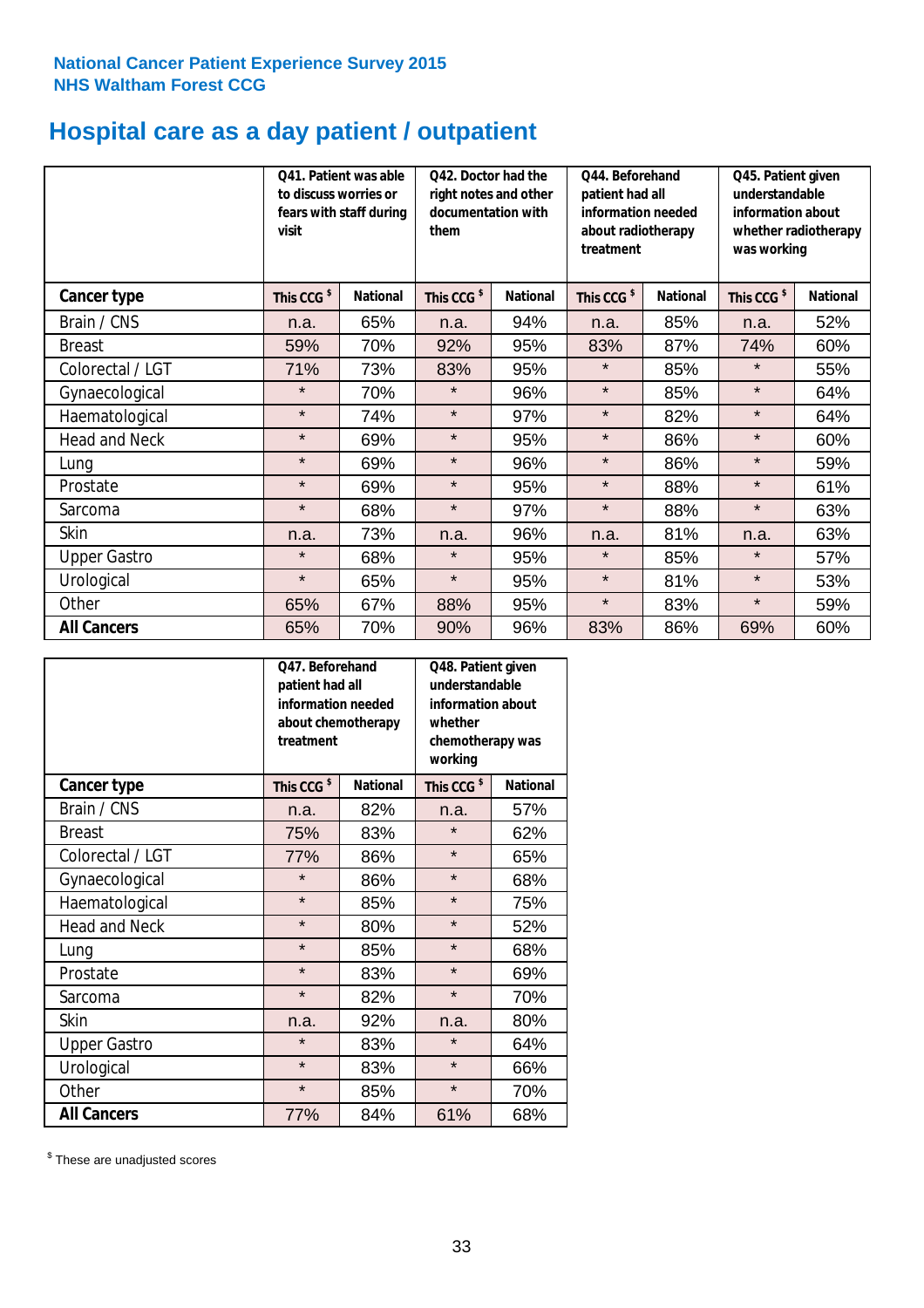### **Home care and support**

|                      | Q49. Hospital staff<br>gave family or | someone close all the<br>information needed to<br>help with care at home | from health or social<br>services during<br>treatment | Q50. Patient definitely<br>given enough support | Q51. Patient definitely<br>given enough support<br>from health or social<br>services after<br>treatment |                 |  |
|----------------------|---------------------------------------|--------------------------------------------------------------------------|-------------------------------------------------------|-------------------------------------------------|---------------------------------------------------------------------------------------------------------|-----------------|--|
| <b>Cancer type</b>   | This CCG <sup>\$</sup>                | <b>National</b>                                                          | This CCG <sup>\$</sup>                                | <b>National</b>                                 | This CCG <sup>\$</sup>                                                                                  | <b>National</b> |  |
| Brain / CNS          | n.a.                                  | 56%                                                                      | n.a.                                                  | 44%                                             | n.a.                                                                                                    | 44%             |  |
| <b>Breast</b>        | 42%                                   | 57%                                                                      | 25%                                                   | 54%                                             | $\star$                                                                                                 | 40%             |  |
| Colorectal / LGT     | 48%                                   | 60%                                                                      | $\star$                                               | 62%                                             | $\star$                                                                                                 | 52%             |  |
| Gynaecological       | $\star$                               | 56%                                                                      | $\star$                                               | 52%                                             | $\star$                                                                                                 | 42%             |  |
| Haematological       | $\star$                               | 60%                                                                      | $\star$                                               | 52%                                             | $\star$                                                                                                 | 43%             |  |
| <b>Head and Neck</b> | $\star$                               | 59%                                                                      | $\star$                                               | 53%                                             | $\star$                                                                                                 | 50%             |  |
| Lung                 | $\star$                               | 57%                                                                      | $\star$                                               | 52%                                             | $\star$                                                                                                 | 42%             |  |
| Prostate             | $\star$                               | 55%                                                                      | $\star$                                               | 47%                                             | $\star$                                                                                                 | 43%             |  |
| Sarcoma              | $\star$                               | 59%                                                                      | $\star$                                               | 58%                                             | n.a.                                                                                                    | 53%             |  |
| Skin                 | n.a.                                  | 67%                                                                      | n.a.                                                  | 58%                                             | n.a.                                                                                                    | 61%             |  |
| <b>Upper Gastro</b>  | $\star$                               | 59%                                                                      | $\star$                                               | 54%                                             | $\star$                                                                                                 | 45%             |  |
| Urological           | $\star$                               | 55%                                                                      | $\star$                                               | 47%                                             |                                                                                                         | 44%             |  |
| Other                | 43%                                   | 54%                                                                      | 36%<br>55%                                            |                                                 | $\star$                                                                                                 | 48%             |  |
| <b>All Cancers</b>   | 46%                                   | 58%                                                                      | 31%                                                   | 54%                                             | 31%                                                                                                     | 45%             |  |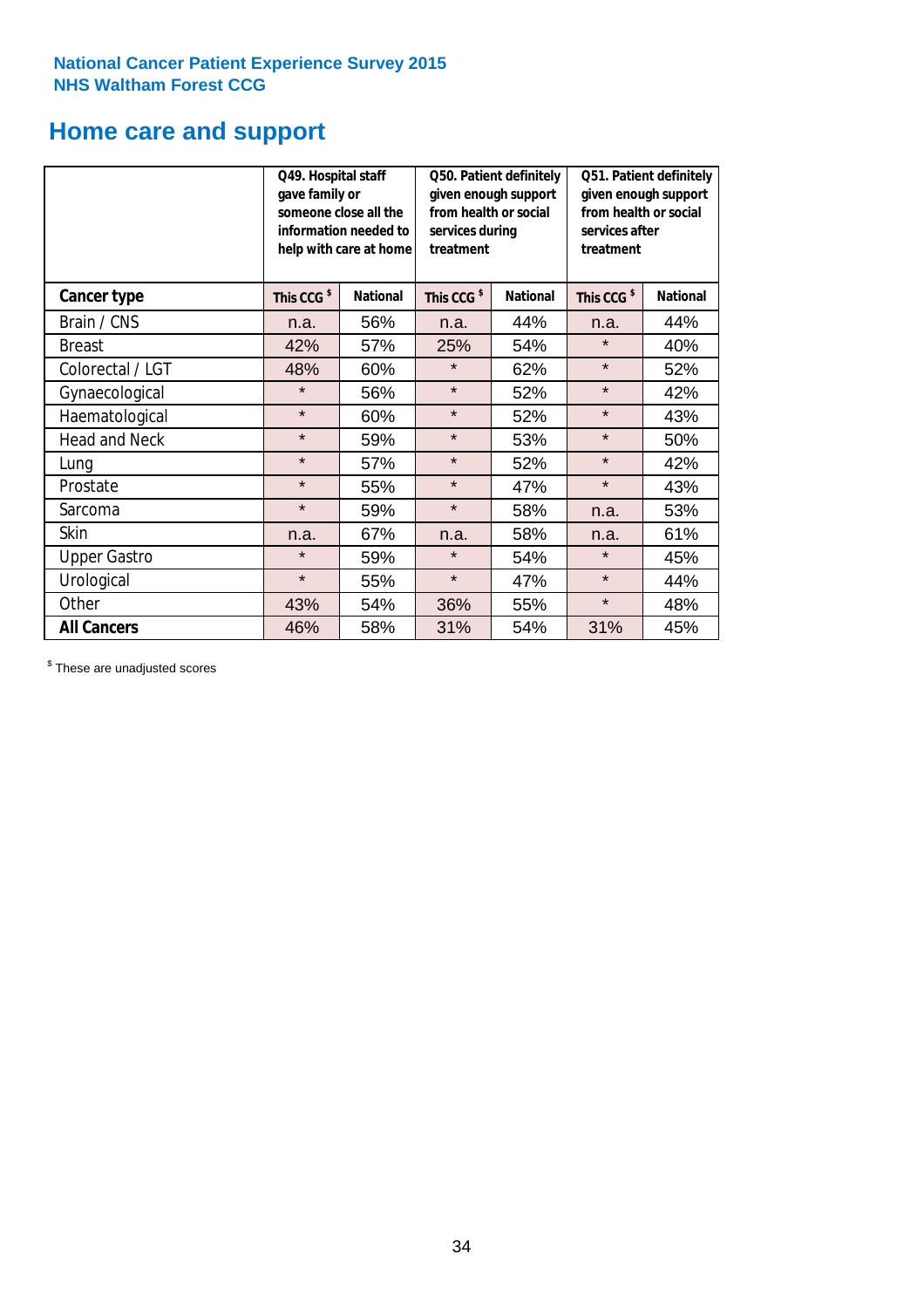### **Care from your general practice**

|                      | information about<br>treatment | Q52. GP given enough<br>patient's condition and | O53. Practice staff<br>definitely did<br>everything they could<br>to support patient |                 |  |
|----------------------|--------------------------------|-------------------------------------------------|--------------------------------------------------------------------------------------|-----------------|--|
| <b>Cancer type</b>   | This CCG <sup>\$</sup>         | <b>National</b>                                 | This CCG <sup>\$</sup>                                                               | <b>National</b> |  |
| Brain / CNS          | n.a.                           | 94%                                             | n.a.                                                                                 | 59%             |  |
| <b>Breast</b>        | 98%                            | 96%                                             | 46%                                                                                  | 63%             |  |
| Colorectal / LGT     | 96%                            | 95%                                             | $\star$                                                                              | 63%             |  |
| Gynaecological       | $\star$                        | 95%                                             | $\star$                                                                              | 59%             |  |
| Haematological       | $\star$                        | 96%                                             |                                                                                      | 61%             |  |
| <b>Head and Neck</b> | $\star$                        | 93%                                             | $\star$                                                                              | 60%             |  |
| Lung                 | $\star$                        | 95%                                             | $\star$                                                                              | 62%             |  |
| Prostate             | $\star$                        | 95%                                             | $\star$                                                                              | 67%             |  |
| Sarcoma              | $\star$                        | 97%                                             | $\star$                                                                              | 65%             |  |
| Skin                 | n.a.                           | 97%                                             | n.a.                                                                                 | 71%             |  |
| <b>Upper Gastro</b>  | $\star$                        | 94%                                             | $\star$                                                                              | 62%             |  |
| Urological           | $\star$                        | 95%                                             | $\star$                                                                              | 64%             |  |
| Other                | 85%                            | 95%                                             | 54%                                                                                  | 61%             |  |
| <b>All Cancers</b>   | 95%                            | 95%                                             | 49%                                                                                  | 63%             |  |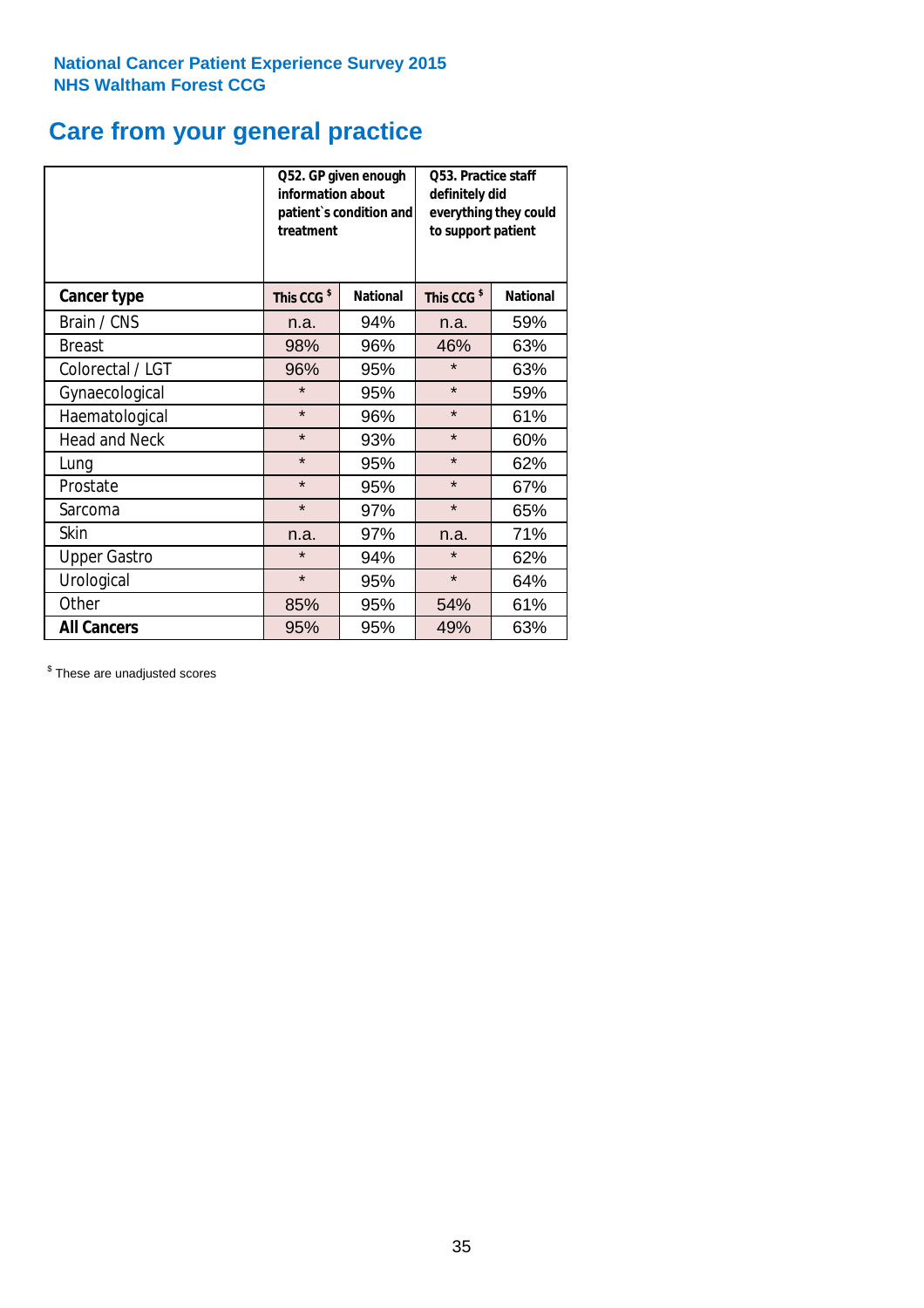### **Your overall NHS care**

|                      | Q54. Hospital and<br>community staff<br>always worked well<br>together |                 | Q55. Patient given a<br>care plan |                 | Q56. Overall the<br>administration of the<br>care was very good /<br>qood |                 | Q57. Length of time for<br>attending clinics and<br>appointments was<br>right |                 |  |
|----------------------|------------------------------------------------------------------------|-----------------|-----------------------------------|-----------------|---------------------------------------------------------------------------|-----------------|-------------------------------------------------------------------------------|-----------------|--|
| <b>Cancer type</b>   | This CCG <sup>\$</sup>                                                 | <b>National</b> | This CCG <sup>\$</sup>            | <b>National</b> | This CCG <sup>\$</sup>                                                    | <b>National</b> | This CCG <sup>\$</sup>                                                        | <b>National</b> |  |
| Brain / CNS          | n.a.                                                                   | 45%             | n.a.                              | 29%             | n.a.                                                                      | 84%             | n.a.                                                                          | 60%             |  |
| <b>Breast</b>        | 39%                                                                    | 60%             | 31%                               | 35%             | 91%                                                                       | 90%             | 51%                                                                           | 64%             |  |
| Colorectal / LGT     | 40%                                                                    | 60%             | 30%                               | 36%             | 71%                                                                       | 88%             | 52%                                                                           | 68%             |  |
| Gynaecological       | $\star$                                                                | 58%             | $\star$                           | 29%             | $\star$                                                                   | 89%             | $\star$                                                                       | 66%             |  |
| Haematological       | $\star$                                                                | 63%             | $\star$                           | 33%             | $\star$                                                                   | 92%             | $\star$                                                                       | 62%             |  |
| <b>Head and Neck</b> | $\star$                                                                | 58%             | $\star$                           | 34%             | $\star$                                                                   | 89%             | $\star$                                                                       | 65%             |  |
| Lung                 | $\star$                                                                | 63%             | $\star$                           | 32%             | $\star$                                                                   | 89%             | $\star$                                                                       | 70%             |  |
| Prostate             | $\star$                                                                | 63%             | $\star$                           | 36%             | $\star$                                                                   | 87%             | $\star$                                                                       | 71%             |  |
| Sarcoma              | $\star$                                                                | 60%             | $\star$                           | 31%             | $\star$                                                                   | 90%             | $\star$                                                                       | 63%             |  |
| Skin                 | n.a.                                                                   | 69%             | n.a.                              | 39%             | n.a.                                                                      | 89%             | n.a.                                                                          | 73%             |  |
| <b>Upper Gastro</b>  | $\star$                                                                | 58%             | $\star$                           | 36%             | $\star$                                                                   | 88%             | $\star$                                                                       | 66%             |  |
| Urological           | 52%                                                                    | 62%             | $\star$                           | 26%             | 81%                                                                       | 84%             | 67%                                                                           | 73%             |  |
| Other                | 40%                                                                    | 56%             | 24%                               | 29%             | 83%                                                                       | 87%             | 49%                                                                           | 61%             |  |
| <b>All Cancers</b>   | 42%                                                                    | 61%             | 33%                               | 33%             | 82%                                                                       | 89%             | 52%                                                                           | 66%             |  |

|                      | Q58. Taking part in<br>cancer research | discussed with patient | good                   | Q59. Patient's average<br>rating of care scored<br>from very poor to very |  |  |
|----------------------|----------------------------------------|------------------------|------------------------|---------------------------------------------------------------------------|--|--|
| <b>Cancer type</b>   | This CCG <sup>\$</sup>                 | <b>National</b>        | This CCG <sup>\$</sup> | <b>National</b>                                                           |  |  |
| Brain / CNS          | n.a.                                   | 32%                    | n.a.                   | 8.5                                                                       |  |  |
| <b>Breast</b>        | 38%                                    | 28%                    | 8.4                    | 8.8                                                                       |  |  |
| Colorectal / LGT     | 37%                                    | 22%                    | 8.4                    | 8.7                                                                       |  |  |
| Gynaecological       | $\star$                                | 27%                    | $\star$                | 8.7                                                                       |  |  |
| Haematological       | $\star$                                | 36%                    | $\star$                | 8.8                                                                       |  |  |
| <b>Head and Neck</b> | $\star$                                | 21%                    | $\star$                | 8.6                                                                       |  |  |
| Lung                 | $\star$                                | 34%                    | $\star$                | 8.6                                                                       |  |  |
| Prostate             | $\star$                                | 35%                    | $\star$                | 8.6                                                                       |  |  |
| Sarcoma              | $\star$                                | 29%                    | $\star$                | 8.7                                                                       |  |  |
| Skin                 | n.a.                                   | 17%                    | n.a.                   | 8.9                                                                       |  |  |
| <b>Upper Gastro</b>  | $\star$                                | 30%                    | $\star$                | 8.6                                                                       |  |  |
| Urological           | $\star$                                | 14%                    | 7.9                    | 8.5                                                                       |  |  |
| Other                | 31%                                    | 31%                    | 7.9                    | 8.6                                                                       |  |  |
| <b>All Cancers</b>   | 33%                                    | 28%                    | 8.3                    | 8.7                                                                       |  |  |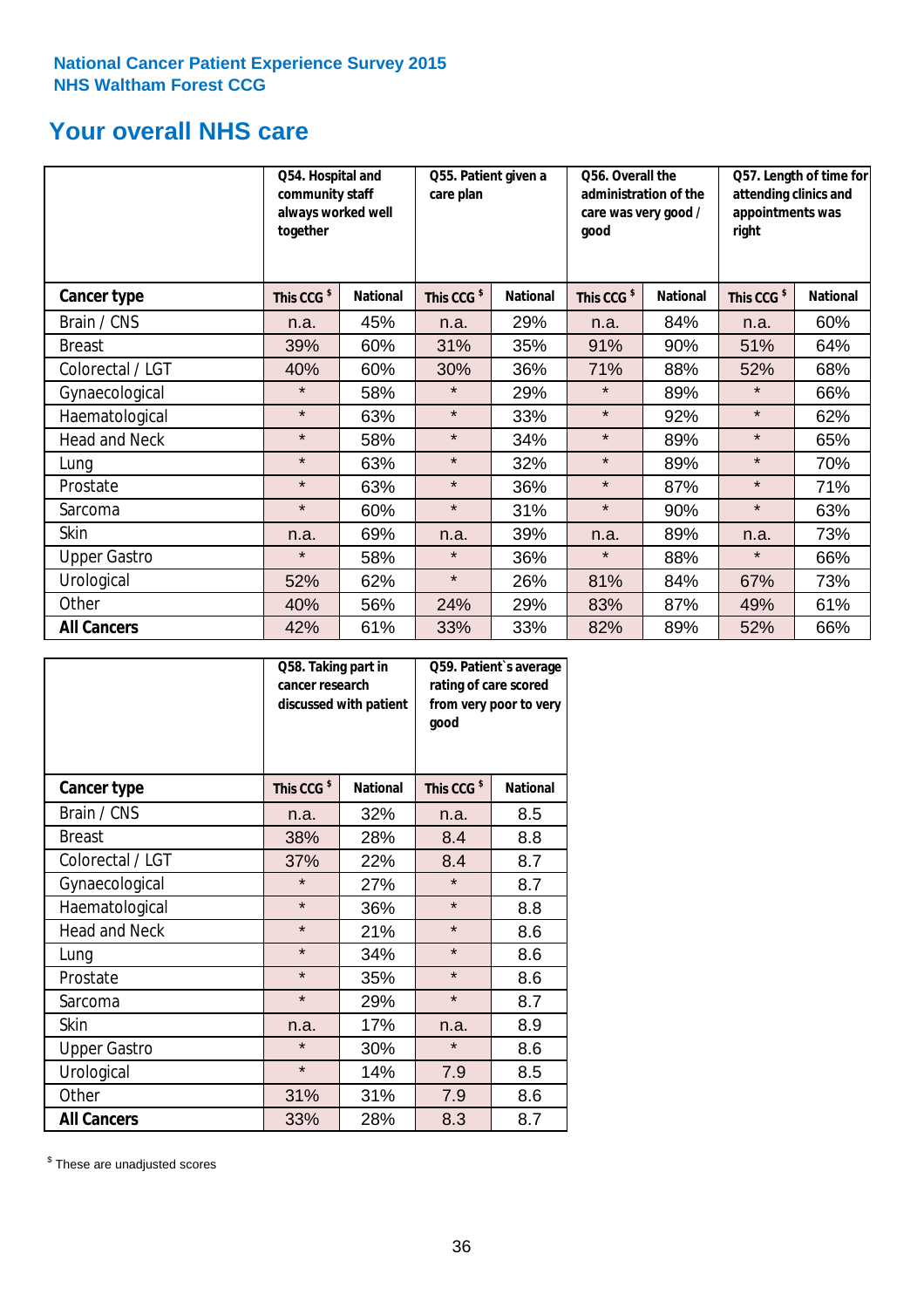### **Annex**

### **Methodology**

The sample for the survey included all adult (aged 16 and over) NHS patients, with a confirmed primary diagnosis of cancer, discharged from an NHS Trust after an inpatient episode or day case attendance for cancer related treatment in the months of April, May and June 2015.

The patients included in the sample had relevant cancer ICD10 codes (C00-99 excluding C44 and C84, and D05) in the first diagnosis field of their patient records, applied to their patient files by the relevant NHS Trust, and were alive at the point at which fieldwork commenced. Deceased checks were undertaken on up to three occasions during fieldwork, to ensure that questionnaires were not sent to patients who had died since their treatment.

Trust samples were checked rigorously for duplicates and patient lists were also de-duplicated nationally to ensure that patients did not receive multiple copies of questionnaires.

The fieldwork for the survey was undertaken between October 2015 and March 2016.

For the first time, the survey used a mixed mode methodology. Questionnaires were sent by post with two reminders where necesssary, but also included an option to complete online. A Freephone helpline was available for respondents to ask questions about the survey, to enable them to complete their questionnaires over the phone, and to provide access to a translation and interpreting facility for those whose first language was not English.

The Health Research Authority supported the survey by granting Section 251 approval.

#### **Further information**

Further information on survey methodology, as well as all of the national and local reports and data, is available at www.ncpes.co.uk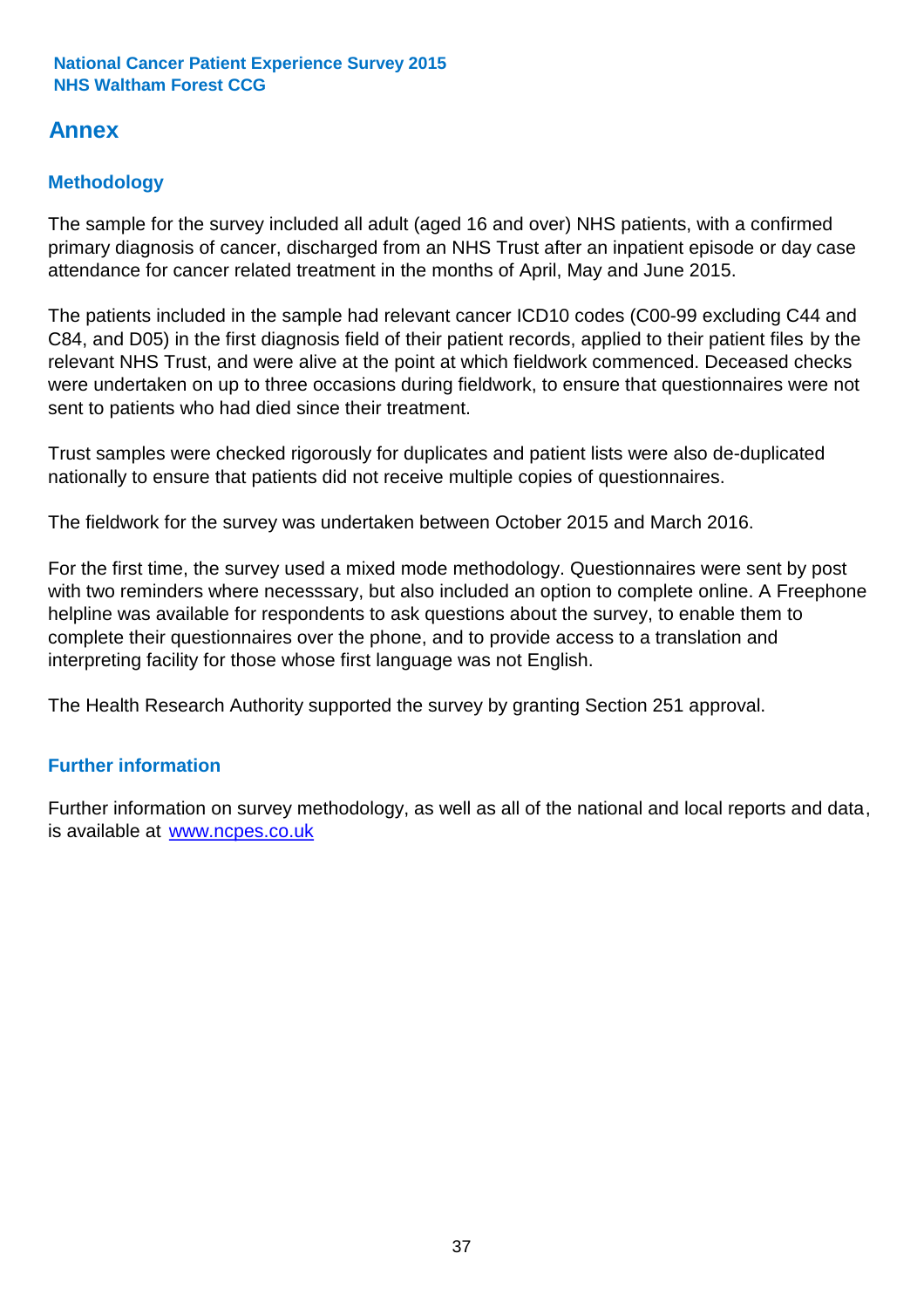#### **Redevelopment of the 2015 survey**

A number of significant changes have been made to the National Cancer Patient Experience Survey in 2015:

- the length of the questionnaire has been reduced
- response options have been reviewed and changed to make them consistent throughout the survey
- some of the questions and / or answer options have been changed so that they are now in line with questions in other patient surveys (e.g. the Care Quality Commission national patient surveys), to improve comparability between them
- the topic areas within the questionnaire have been redesigned to capture the whole patient journey.

There are 50 questions in the questionnaire that relate directly to patient experience. Of these, 14 remain unchanged from previous years; and a further 21 have been slightly amended. We draw caution in directly comparing data from the 2015 survey to the findings of the previous CPES surveys, even for identical questions. Changes in the structure of the survey instrument (questionnaire) and also the administration of the survey (calendar period and length of time from sampling to field work start and completion) may influence nationwide averages, although these features will not greatly impact on relative comparisons (e.g. between patient groups or hospitals).

The other 15 questions are either new or substantially changed from previous years.

It is expected that there will be few, if any changes, to the questionnaire going forward so we will be able to compare the results year on year. Where changes are necessary they are expected to be for methodological reasons or to improve question reliability.

Another significant change in 2015 is that an online version of the questionnaire has been developed. The online version was developed to make the questionnaire more accessible for respondents. This may have an impact on the demographic characteristics of the respondents. This may be an improvement if previously underrepresented groups have responded. However, changes to the demographics of respondents may have implications on the overall results - and again, leads us to draw caution in directly comparing results with previous years.

#### **Official Statistics**

The 2015 survey data has been published for the first time as Official Statistics. The 2015 survey data has been produced and published in line with the Code of Practice for Official Statistics.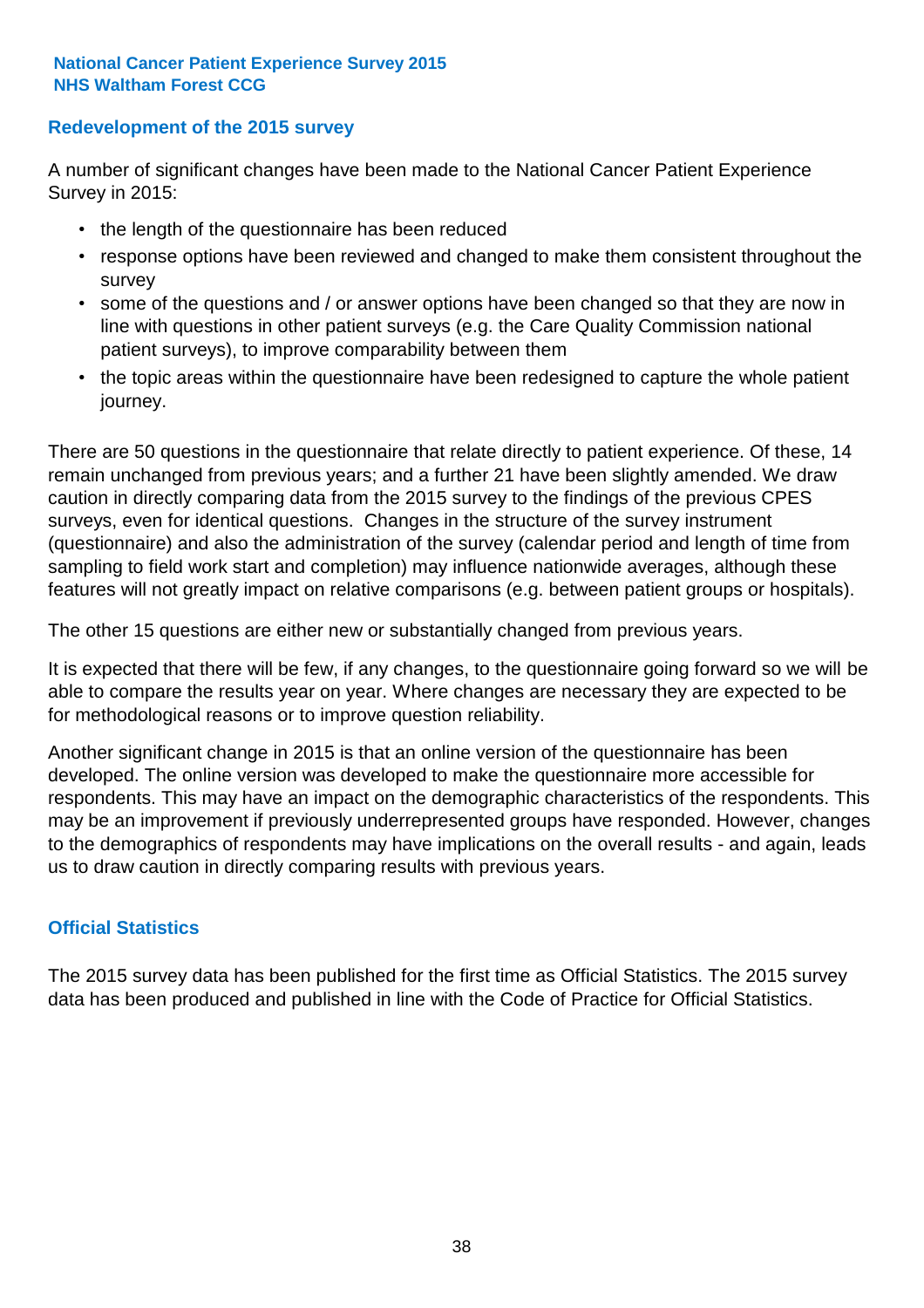#### **Scoring methodologies**

49 of the 50 questions relating directly to patient experience have been summarised as the score of the percentage of patients who reported a positive experience. For example:

- question 6 asks: "Overall, how did you feel about the length of time you had to wait for your test to be done?". Responses have been recorded as positive only for those patients who selected the first option ("It was about right")
- question 11 asks: "When you were told you had cancer, were you given written information about the type of cancer you had?". Responses have been recorded as positive only for those patients who selected the first option ("Yes, and it was easy to understand").

Where options do not provide any information on positive/negative patient experience (e.g. "Don't know / can't remember"), they are excluded from the score.

The other question (question 59) asks respondents to rate their overall care on a scale of 0 to 10. Scores have been given as an average on this scale.

A copy of the 2015 questionnaire, marked up with all of these scoring conventions, is available at www.ncpes.co.uk

Further details on the scoring methodology can be found in the technical document for the survey, available at <u>www.ncpes.co.uk</u>

#### **Case-mix adjustment**

For the first time in 2015, case-mix adjusted findings are being presented alongside unadjusted results for CCGs. Case-mix adjustment allows us to account for the impact that differing patient populations might have on results. By using the case-mix adjusted estimates we can obtain a greater understanding of how a CCG is performing given their patient population.

The factors taken into account in this case-mix adjustment are gender, age, ethnic group, deprivation, and tumour group.

For further details on case-mix adjustment, please refer to the technical document for the survey, available at www.ncpes.co.uk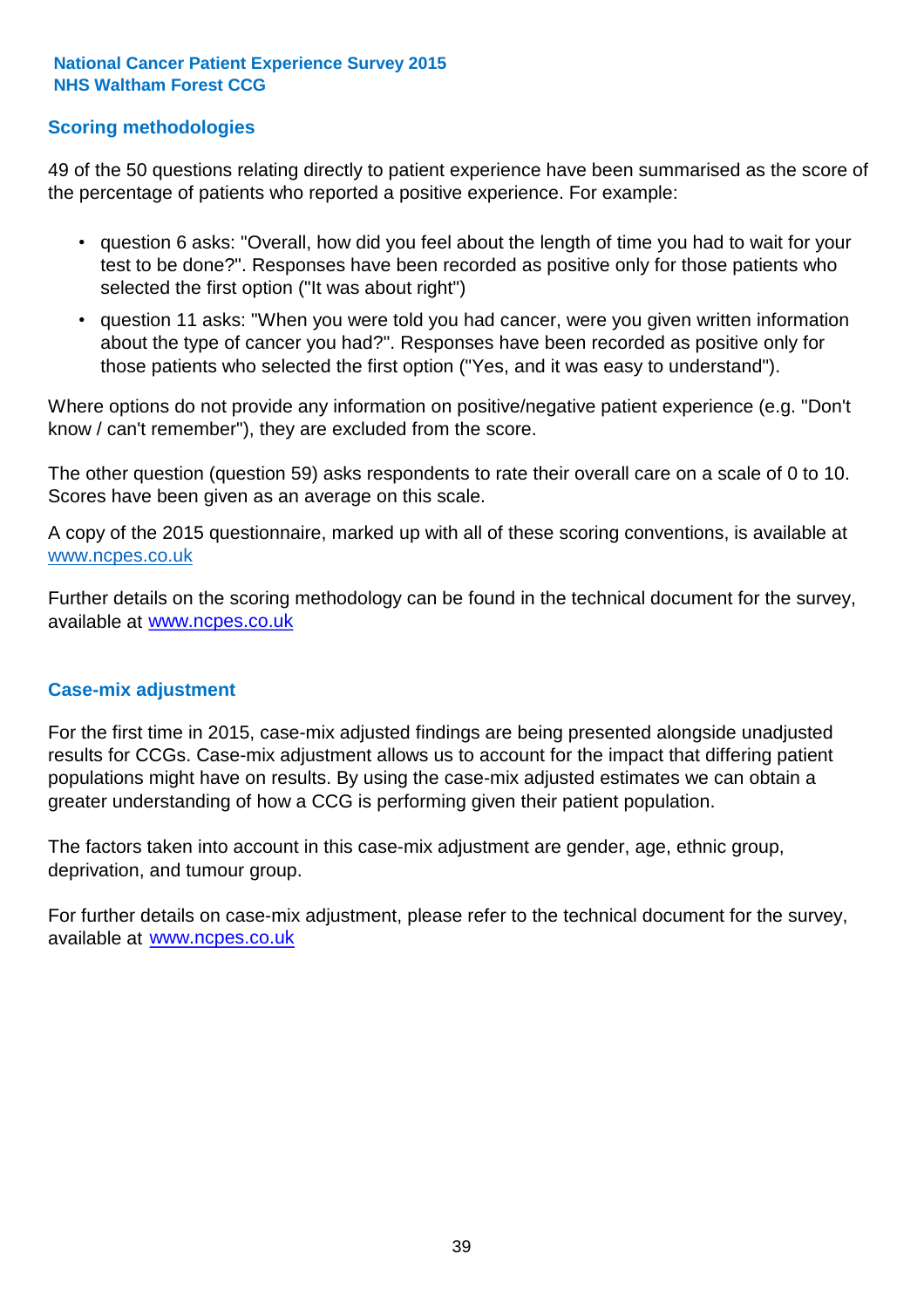#### **Response Rates**

|                 | Sample<br><b>Size</b> | <b>Excluded</b> | Adjusted<br><b>Sample</b> | <b>Not</b><br><b>Returned Refused</b> | <b>Blank</b> | Completed | Response<br>Rate |
|-----------------|-----------------------|-----------------|---------------------------|---------------------------------------|--------------|-----------|------------------|
| <b>National</b> | 116,991               | 8.719           | 108,272                   | 33,168                                | 3.918        | 71,186    | 66%              |
| 08W             | 430                   | 31              | 399                       | 178                                   |              | 212       | 53%              |

#### **Respondents by tumour group**

The tables below show the numbers of patients from each tumour group and the age and gender distribution of these patients.

| <b>Tumour Group</b>  | Number of<br>respondents* |
|----------------------|---------------------------|
| Brain / CNS          | $\overline{4}$            |
| <b>Breast</b>        | 53                        |
| Gynaecological       | 12                        |
| Colorectal / LGT     | 31                        |
| Lung                 | 11                        |
| <b>Skin</b>          | 1                         |
| Haematological       | 19                        |
| <b>Upper Gastro</b>  | 14                        |
| Other                | 22                        |
| Urological           | 21                        |
| Prostate             | 17                        |
| Sarcoma              | 2                         |
| <b>Head and Neck</b> | 5                         |

*\* These figures may not match the numerator for all questions in the 'Comparisons by tumour group' section of this report, because not all questions were answered by all respondents.*

#### **Respondents by age and gender**

The questionnaire asked respondents to give their year of birth. This information has been amalgamated into 8 age bands. The age and gender distribution for the CCG was as follows:

|             | 16-24 | 25-34 | 35-44 | 45-54 | 55-64 | 65-74 | 75-84 | $85+$ | <b>Total</b> |
|-------------|-------|-------|-------|-------|-------|-------|-------|-------|--------------|
| <b>Male</b> |       |       | ັ     | 9     | 21    | 22    | 16    |       | 77,          |
| Female      |       |       | 11    | 23    | 36    | 37    | ິ     |       | 135          |
| Total       |       |       | 16    | 32    | 57    | 59    | 37    |       | 212          |